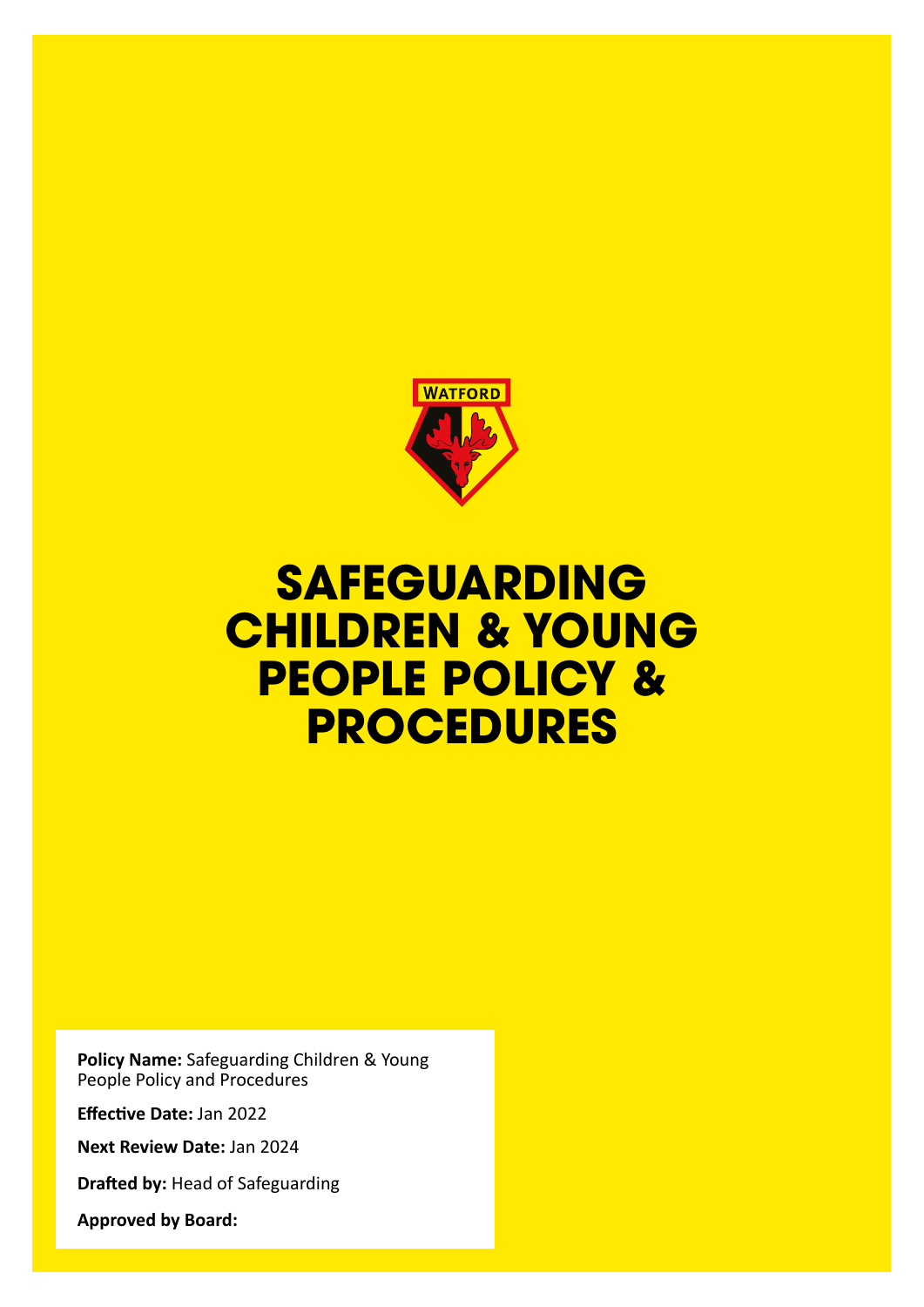

| Statement p.1                                                                    |                                                                 | Good Practice p.15                                                                  |
|----------------------------------------------------------------------------------|-----------------------------------------------------------------|-------------------------------------------------------------------------------------|
| Principles p.1                                                                   |                                                                 | Poor Practice & Abuse p.16                                                          |
| Scope <i>p.2</i>                                                                 |                                                                 | Signs, Indicators & Forms of Poor<br>Practice & Abuse p.17                          |
| Safeguarding, Governance & Leadership<br>p.3                                     |                                                                 | What to do if you Receive a Safeguarding<br>Disclosure from a Child or Young Person |
| Definitions p.4                                                                  |                                                                 | p.18                                                                                |
| Aims & Key Principles p.4                                                        |                                                                 | Safeguarding Allegations Against Staff<br>p.19                                      |
| Watford FC - Positive Culture p.5                                                |                                                                 | <b>PREVENT - Radicalisation &amp; Extremism</b>                                     |
| Head of Skills & Safeguarding p.6                                                |                                                                 | p.20                                                                                |
| Safeguarding Officer p.6                                                         |                                                                 | Historical/Non-Recent Concerns of Abuse<br>p.21                                     |
| Designated Safeguarding Officers p.7                                             |                                                                 | Peer-on-Peer Abuse p.22                                                             |
| Safer Recruitment & Disclosure p.8                                               |                                                                 | County Lines p.22                                                                   |
| Employee & Worker Training p.9                                                   |                                                                 | Use of Photography & Film Images p.23                                               |
| Responsibility of Safeguarding Children<br>Position of Trust & Duty of Care p.10 |                                                                 | E-Safety p.24                                                                       |
| Protecting Children & Young People with                                          |                                                                 | Social Networking Guidance p.24                                                     |
|                                                                                  |                                                                 | Lone Working & One-to-One Situations<br>p.25                                        |
| Creating a Safe Environment p.12                                                 |                                                                 |                                                                                     |
| Facilities Hiring & Third Party Working<br>p.13                                  |                                                                 | Supervision Ratios p.25                                                             |
|                                                                                  |                                                                 | Confidentiality p.26                                                                |
| p.14                                                                             |                                                                 | Appendices p.27                                                                     |
|                                                                                  | Disabilities p.11<br>Late Collection of a Child or Young Person |                                                                                     |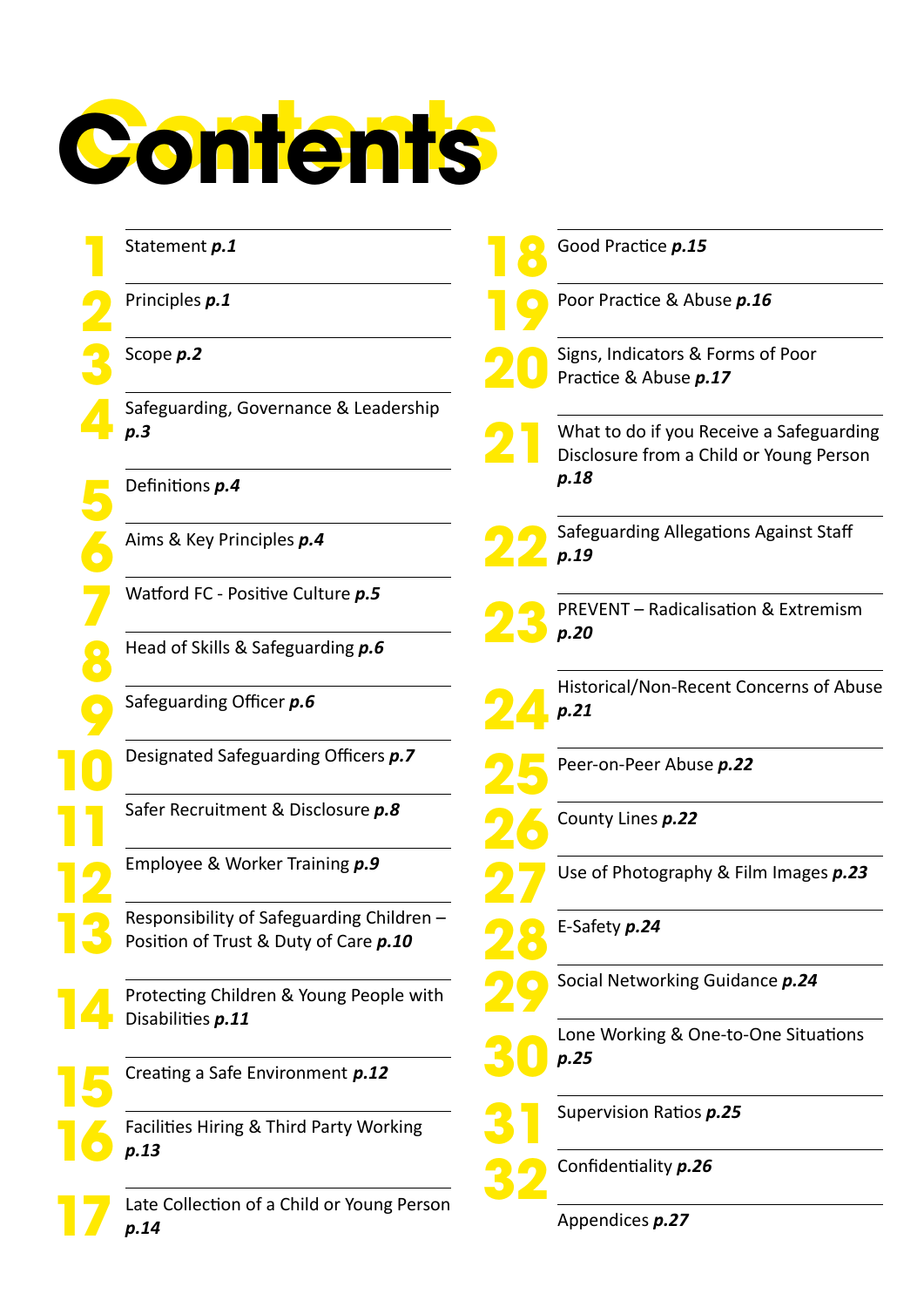

## **Statement**

Watford Football Club (hereafter referred to as the Club) is committed to creating opportunities for children and young people to participate in a broad spectrum of activities at the Club at the same time as creating a safer culture for the participants.

The Club has a moral, legal, and social responsibility to provide a fun and safe environment for all those participating in these activities. Working in partnership with children and young people and their support network is essential in promoting and embedding this Policy.

## **Principles**

The Club seeks to ensure the safety and wellbeing of all children and young people who engage in activities with the Club. It is through the application of this policy and procedures that the Club will seek to develop a positive and proactive welfare program to enable all children and young people to participate in an enjoyable and safe environment. This equally applies to the safety and security of those working with and responsible for the activities involving children and young people.

If you work or intend to work with children or young people, you are automatically placed in a position of trust that carries authority, status, power, and responsibility. If the staff involved are positive role models, displaying high moral and ethical standards; the benefits to children and young people's development can be significant. Football can and does have a positive effect on children and young people's development; and is potentially an inspiration for all sections of our community.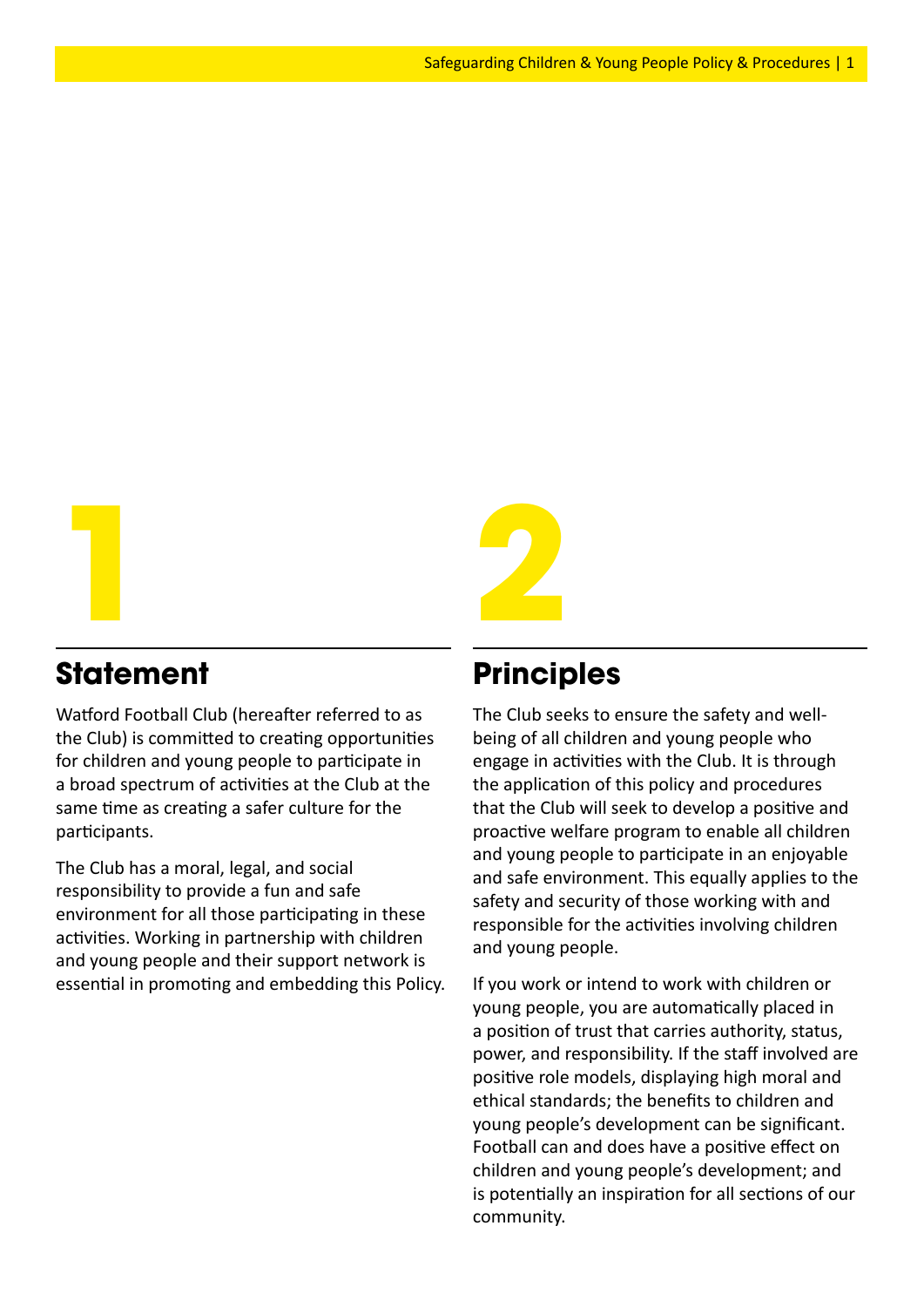

## **Scope**

This policy is for use across the Club and is to be observed by all those working with children and young people. The application of this policy and procedures across the Club, promoting safeguarding good practice is mandatory.

All the requirements of this policy are obligatory and are to be enforced where there are any suspected instances of poor practice or abuse. All employees, workers, consultants, agency staff and volunteers must make themselves aware of the Club's Safeguarding Children and Young People Policy and Procedures. Where appropriate to their role with children and young people they will be supported by a safeguarding training program.

The person with responsibility for safeguarding and child protection at the Club is the Head of Safeguarding (HoS). The Club fully acknowledges and accepts its responsibility for the safety and well-being of children and young people, who engage in any activity carried out with the Club.

The Club has a child orientated approach and child welfare is of paramount importance. It is the duty of all staff working at the Club to safeguard the welfare of children and young people by creating an environment that protects them from harm.

Activities undertaken at the following locations and departments are under the remit of this policy, including:

- Watford FC Academy
- Watford Women FC
- Watford FC Community Sports and Education Trust (the Trust)

The Club has comprehensive safeguarding procedures in place to meet the requirements of The FA and Premier League Rules (Section S, the 'Safeguarding of Vulnerable Groups and Safe Recruitment'); FA Safeguarding Children Rules and the Children Act(s) 1989 and 2004.

These procedures ensure that national standards for safeguarding are met and implemented throughout the Club.

In respect of safeguarding individuals from radicalisation, the Club works to the PREVENT element of the Government's. Counter Terrorism Strategy, and were deemed appropriate seeks external support for children and young people through referrals to the Channel Program. This program aims to work with the individual to address their specific vulnerabilities, prevent them from becoming further radicalised and possibly entering the criminal justice system because of their actions. It is recognised that radicalisation can occur to an individual from any section of society and is not particular to any racial, ethnic, or social group. It is further recognised that in many instances the process of radicalisation is essentially one of grooming by others.

The Club also has a responsibility to maintain regular dialogue with Local Safeguarding Children Boards. The Club will refer concerns that a child or young person might be at risk of significant harm to the Department for Children and Young Peoples Services, the Police or in cases of suspected radicalisation to the Channel Scheme as appropriate. The Club will refer to the Local Authority Designated Officer (LADO) any incident or allegation against a person in position of trust.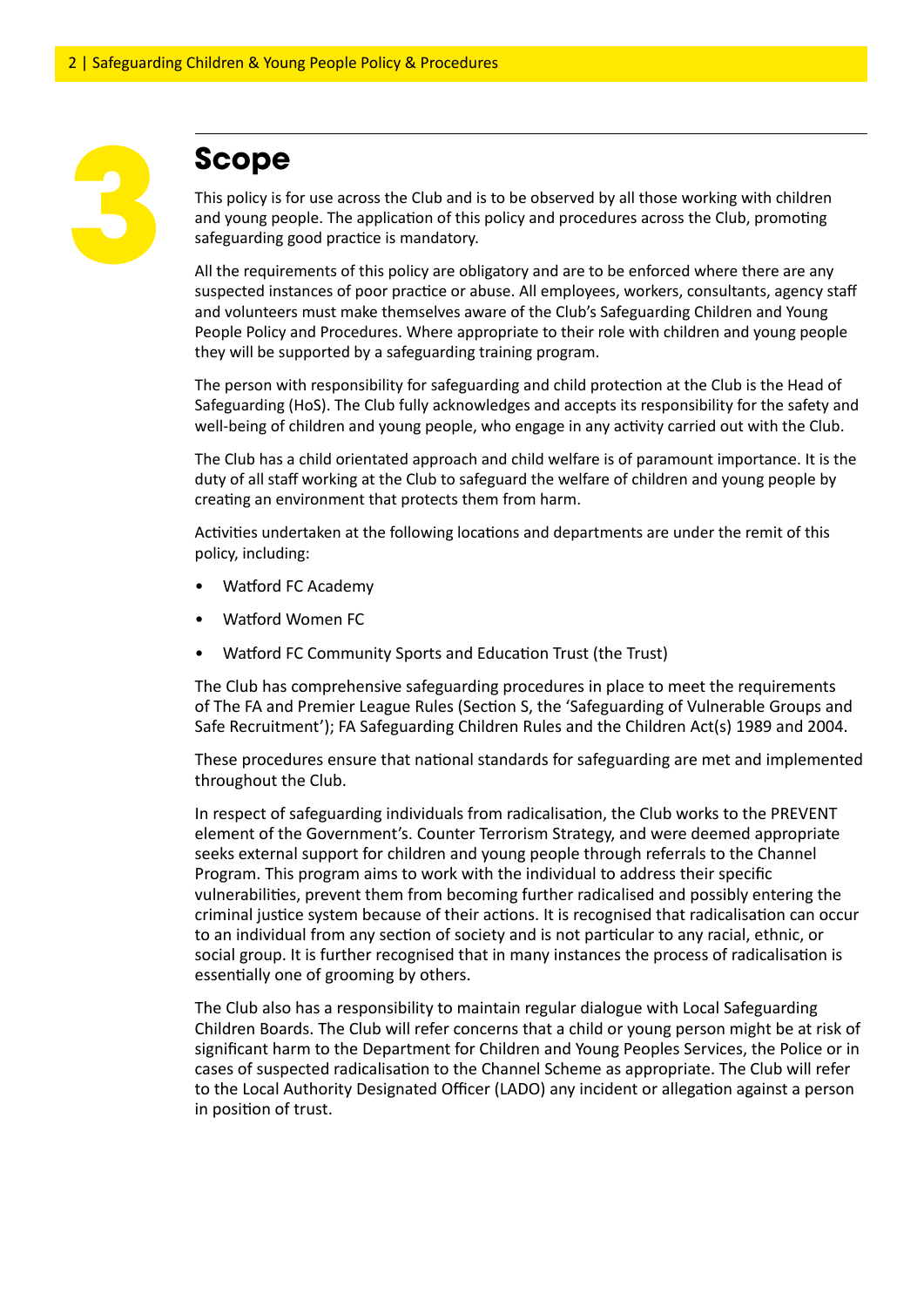## **Safeguarding Governance & Leadership**

The Club has a Senior Safeguarding Group (SSG) that provides clear direction and addresses all aspects of safeguarding at a strategic and operational level. The Club has a Senior Safeguarding Lead at Board level who oversees the delivery of the safeguarding strategic plan through the Senior Safeguarding Group.

The operational delivery of safeguarding is coordinated by the Head of Safeguarding (HoS) and is supported by the Safeguarding Officer (Academy and WFC Women) plus, Designated Safeguarding Officers (DSO). Each officer is specifically responsible for providing localised expertise and support the promotion and awareness-raising of safeguarding.

All safeguarding concerns and issues relating to children, young people, and adults at risk should be reported via the Safeguarding Officer or Designated Safeguarding Officer for the respective location and to the Head of Safeguarding. All safeguarding concerns must be reported within eight hours following the identification of a concern via the Club's Child Protection Online Management System (CPOMS).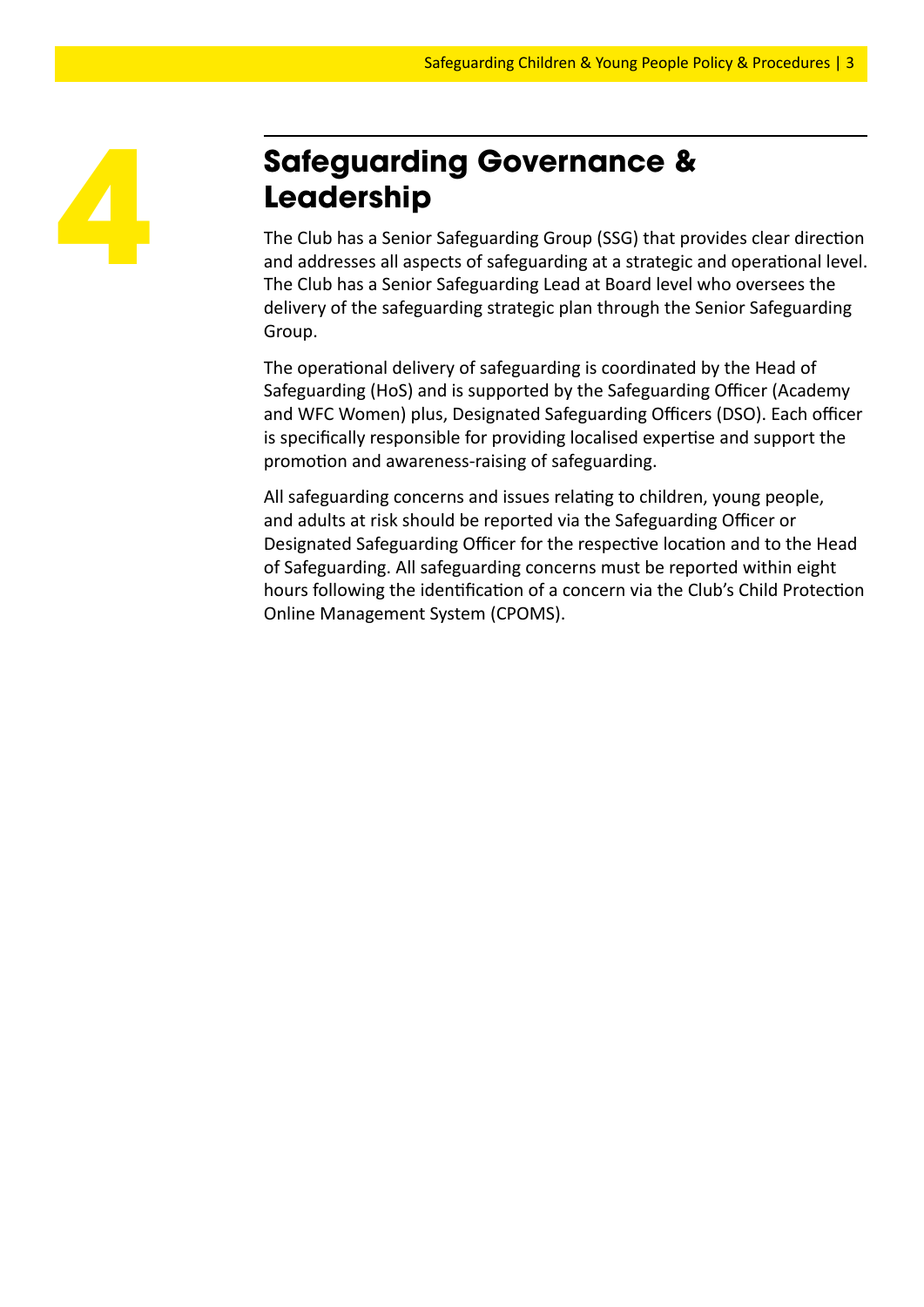

## **Definition of a Young Person**

A young person is anyone under 18 years.

## **Definition of a Child**

A child is anyone who has not yet reached the official minimum school leaving age (MSLA). Pupils will reach the MSLA in the school year in which they turn 16 years of age.

### **Aims & Key Principles**

- The aims of the Club's Safeguarding Children and Young People Policy and Procedures are to:
- Safeguard all children and young people who interact with the Club and its' employees and volunteers.
- Demonstrate best practice in safeguarding children and young people.
- Develop a positive and proactive welfare program to enable all children and young people to participate in an enjoyable and safe environment.
- Promote high ethical standards throughout.

## **The Key Principles Underpinning this Policy are:**

- The child or young person's welfare is and must always be the paramount consideration.
- All children and young people have a right to be protected from abuse regardless of their gender, race, disability, sexual orientation, religion or belief or age.
- All suspicions and allegations of poor practice or abuse will be taken seriously and responded to efficiently and appropriately.
- Ensuring that staff, coaches, and other staff who meet children and young people are good role models.
- Working in partnership with other organisations, children and young people, and their parents or person responsible is essential.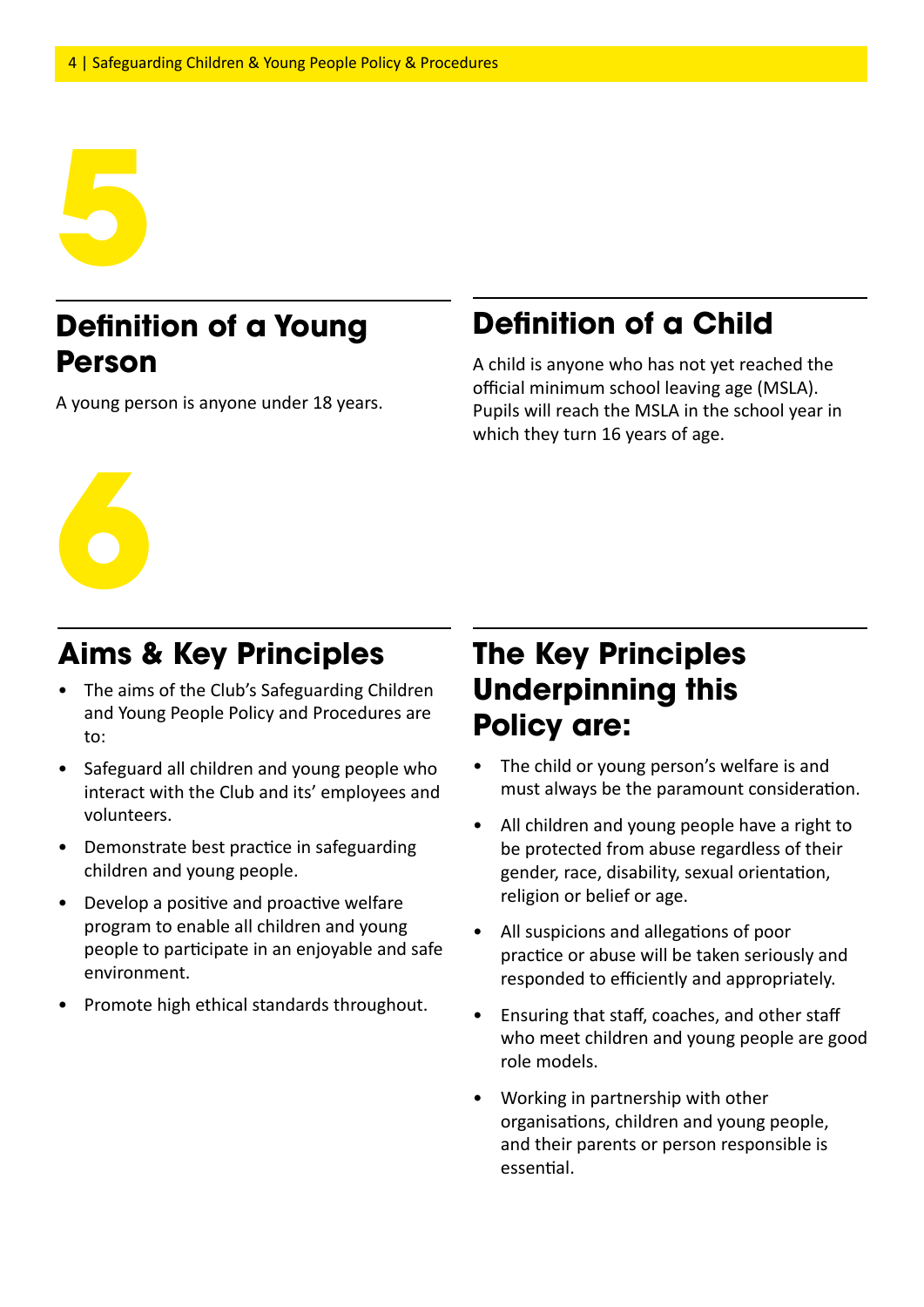## **Watford FC – Positive Culture**

All employees, workers, consultants, agency staff and volunteers working with children or young people should adhere to the following principles and action:

- Always work in an open environment (e.g., avoiding private or unobserved situations and encouraging open communication with no secrets).
- Make the experience of the provided activity fun and enjoyable.
- Promote fairness, confront, and deal with bullying.
- Treat all children and young people equally and with respect and dignity.
- Always put the welfare of the child or young person first.
- Maintain a safe and appropriate distance with children and young people and avoid unnecessary physical contact.
- Always give enthusiastic and constructive feedback rather than negative criticism.
- Adopt all other good practice/common sense principles given the varying situations.
- Challenging poor practice such as racism, sexism, homophobia, bullying, foul, aggressive or provocative language or any controlling behaviour that upsets children or young people is vital.
- Never ignore bullying or verbal abuse by supporters, parents, coaches, children, or young people.
- Listen to and support the person being targeted. Explain to the bully that poor behaviour is unacceptable.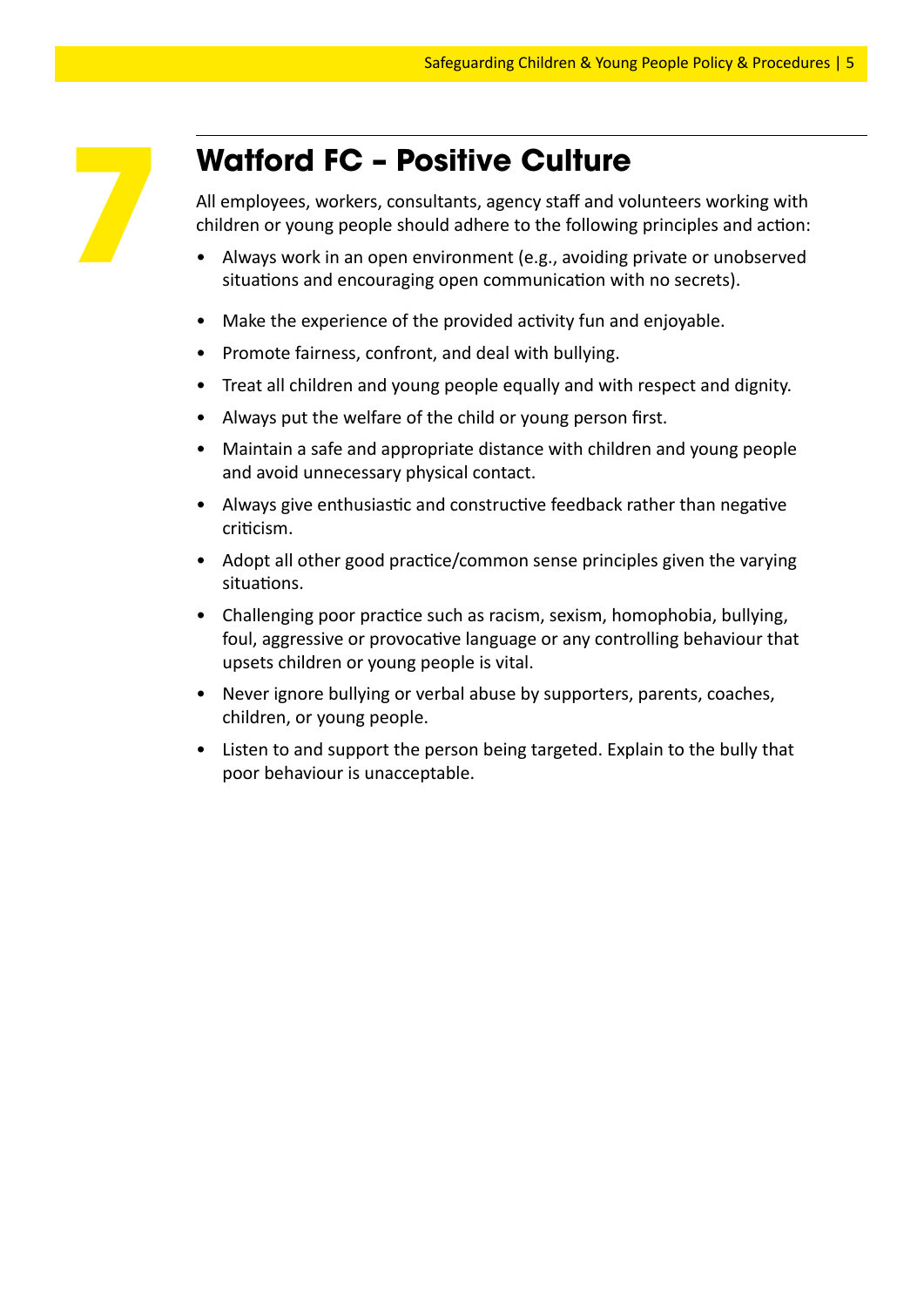

## **Head Safeguarding (HoS)**

The role of the Club's Head of Safeguarding is to:

- Work closely with Club's Board and Senior Safeguarding Lead to provide clarity across the Club to ensure full compliance with Premier League/English Football League rules, the FA safeguarding agenda and Government legislation.
- Maintain key relationships with Club's Board, Senior Safeguarding Group, the Premier League Safeguarding Team, Designated Safeguarding Officers, NSPCC, Police, Local Safeguarding Children's Board, Local Authority Designated Officer (LADO) (for the management of allegations against professionals), and The FA Safeguarding and Case Management teams.
- Provide quarterly reports to the Club's Board on the effectiveness of the Club's safeguarding strategy; compliance and updates on current legislation and any changes in Premier League/English Football League or FA Rules; or statutory agency legislative changes which impact the Club.
- Represent the Club as lead case manager when cooperating with and reporting directly to external statutory agencies such as the Police, Local Safeguarding and Children's Board. This includes the referral of cases of suspected radicalisation to the Police or Channel Scheme.



## **Safeguarding Officer (SO)**

The role of the Club's Safeguarding Officer is to:

- To assist and support the Head of Safeguarding on the delivery of best practice in safeguarding and child protection in the organisation and ensure the highest standards for safeguarding vulnerable groups.
- Play a lead role in the driving of safeguarding knowledge, understanding, roles and responsibilities through regular staff training across the Academy and Watford Women's Team, ensuring standard are met as required.
- Continuously work alongside the Head of Safeguarding and the Designated Safeguarding Officer to maintain, embed, and improve the organisation's safeguarding provision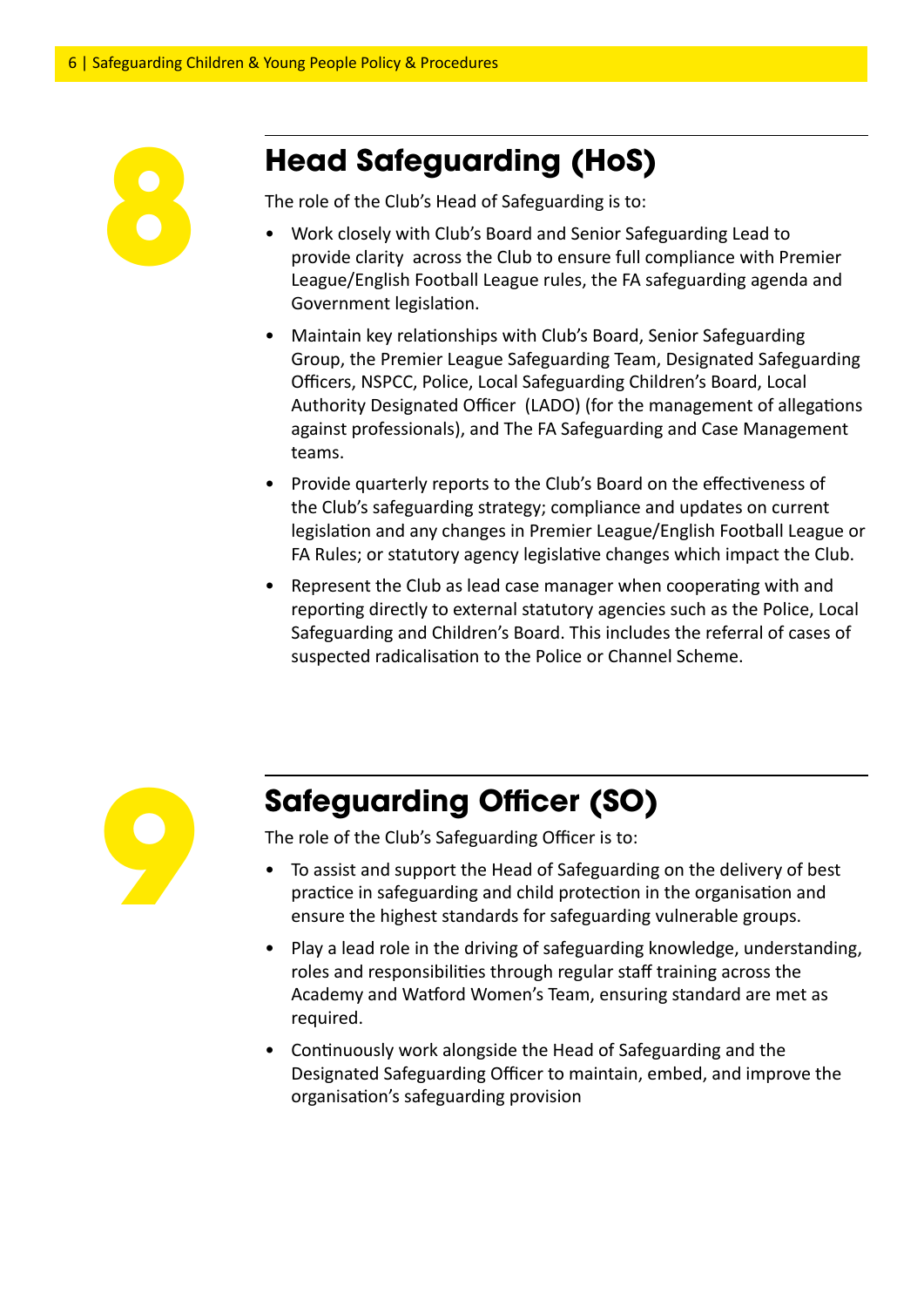## **Designated Safeguarding Officers (DSO)**

The role of the Club's Designated Safeguarding Officer is to:

**10**

- Support the Head of Safeguarding and Safeguarding Officer in promoting the moral and legal responsibilities in implementing procedures to provide a duty of care for children and young people, safeguard their well-being and protect them from abuse and poor practice – primarily within a specific department of the Club.
- To take responsibility for the day-to-day management of safeguarding issues and proactive promotion of safeguarding within the specified department.
- To be available at all reasonable times as a first contact for staff, parents, children; and if appropriate, external agencies regarding information or referral of safeguarding matters within the department.
- To record and refer on to the Head of Safeguarding all incidents, concerns, allegations, evidence of poor practice and evidence of best practice, in confidence, and in line with Data Protection legislation using the Club's CPOMS system.
- To handle sensitively, in confidence, any safeguarding concerns raised within the department and around the Club.
- To attend regular Club Designated Safeguarding Officers team meetings with relevant personnel, and undertake any actions raised at meetings and CPD events and supervision sessions to keep up to date with current legislation.
- Be aware of safeguarding guidelines and legislation for compliance.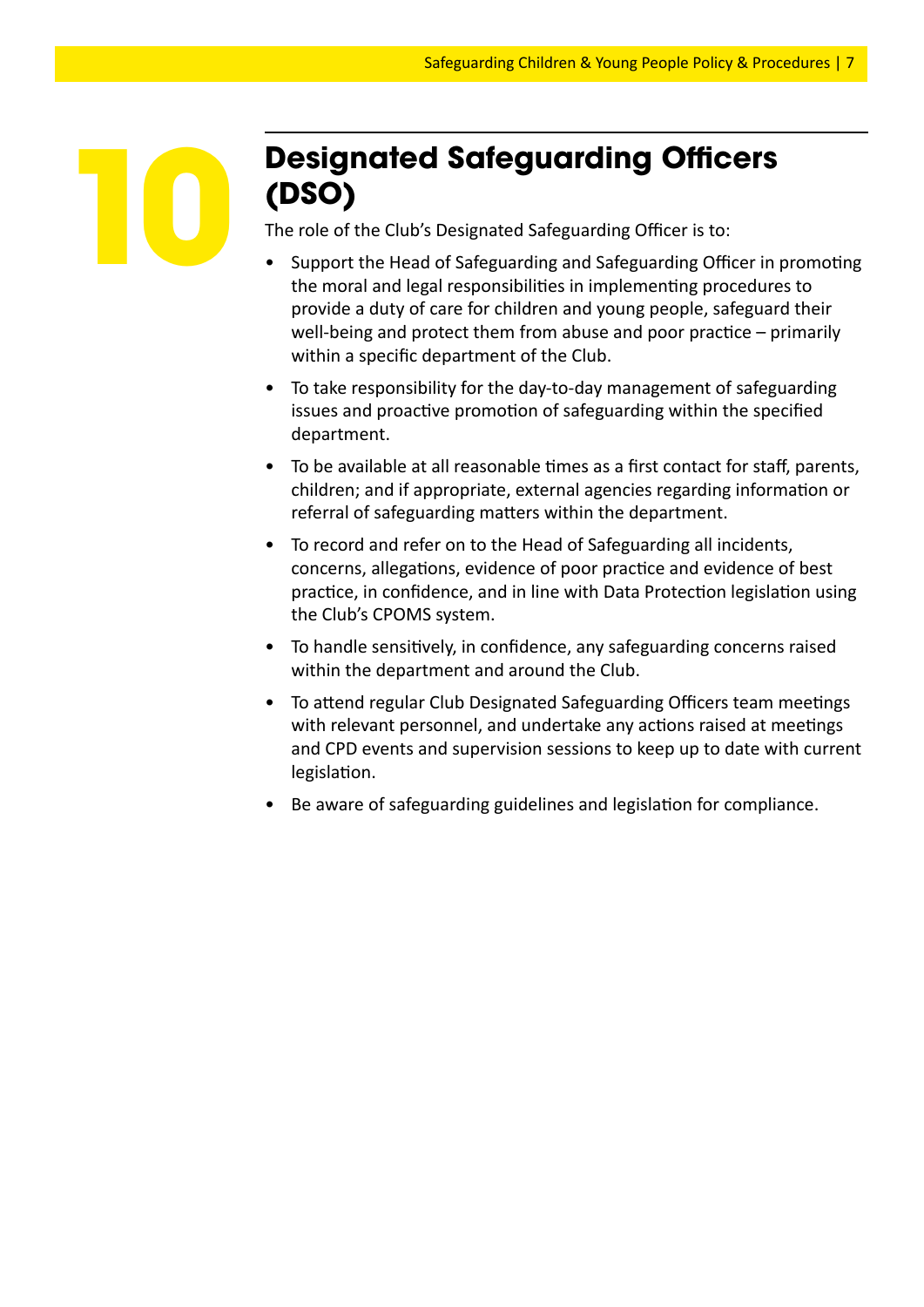### **Safer Recruitment & Disclosure**

As part of the Club's recruitment and selection process, offers of work for positions which involve 'regulated activity' when working with children and young people are subject to a satisfactory Enhanced Disclosure Barring Service (DBS) check and appropriate references.

All offers of work are subject to a satisfactory outcome to the screening process and until a satisfactory disclosure has been confirmed, the individual concerned will not be permitted to commence work. Please refer to Club's Safer Recruitment and Selection Policy and Appendix 4 within this document.

All employees, workers, consultants, agency staff and volunteers engaged in 'regulated activity' will be required to undergo regular DBS disclosure clearances, normally every three years or earlier if requested.

All elements of the safer recruitment process and pre-appointment checks will be applied to applicants from overseas in the same way as applicants' residents to the UK.

Overseas checks will be carried out on anyone that has lived or worked abroad in the last three years and spent more than three-months outside of the UK in addition to the standard DBS check process.

We require all applicants to disclose any 'unspent' criminal convictions as part of their application. Under the Rehabilitation of Offenders Act 1974 as amended ex-offenders do not have to disclose 'spent' convictions. However certain types of posts, particularly those that involve working with children and/ or young people and/or adults at risk or other positions of trust or sensitive areas, are exempt from these provisions, and in these cases all convictions must be declared. Guidance and criteria on the filtering of these cautions and convictions can be found on the Ministry of Justice website – Guidance on the Rehabilitation of Offenders Act 1974 and the Exceptions Order 1975 - www.gov.uk/government/publications/new-guidance-on-therehabilitation-of-offenders-act-1974

The Safeguarding Vulnerable Groups Act 2006 provides the legislative framework for the Vetting and Barring Scheme effective from October 2009. The criminal records checking regime, which in England and Wales is administered by the Disclosure and Barring Service, makes decisions about

who will be barred from working with children and adults at risk. If a manager believes that the appointee to a vacancy will be working in a 'regulated' or 'controlled' position s/he will require an enhanced criminal records check to be undertaken before commencing employment. Applicants must be made aware early in the recruitment process that a criminal records check will be required.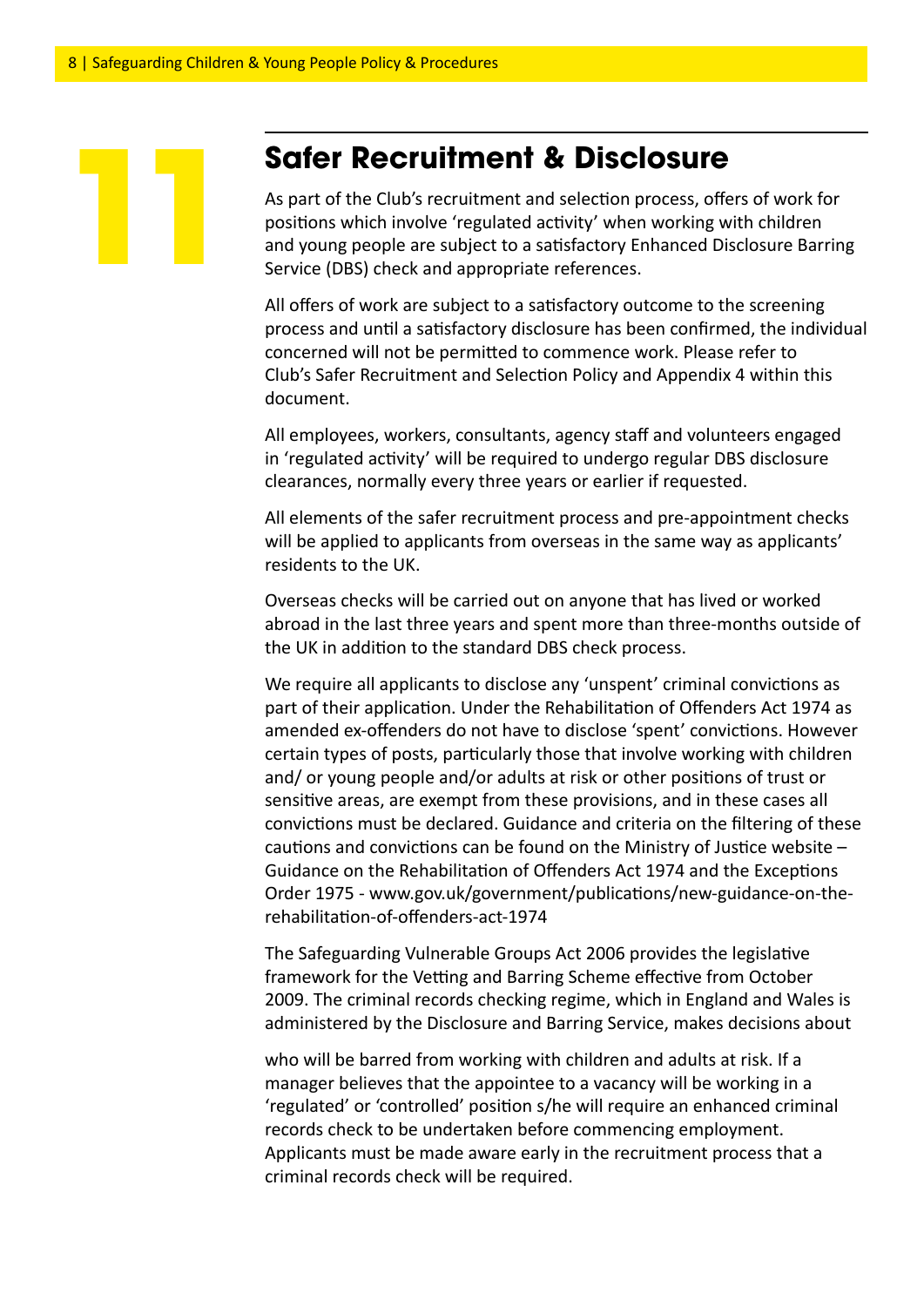Should an individual's DBS check reveal any convictions the Club will consider whether the nature of the offence or offences renders the person concerned unsuitable for working with children or young people. In such circumstances, when the nature of any disclosure has to be considered, a risk assessment will be carried out to assess the information contained within the disclosure certificate. The individual may also be asked to attend an interview prior to a recruitment decision being made. (See Appendix 4 – DBS Assessment Process).

On occasions, the Head of Safeguarding and Head of HR, Premier League and/or The FA and/or the Local Safeguarding Children Board Manager may be asked to attend the risk assessment meeting.

#### **Employee & Worker Training**

All employees or workers working in direct contact with children and young people shall be required to complete The Premier League Online Safeguarding Training and will receive regular training appropriate to their role in accordance with the Club's Training Matrix.

Details of those having achieved required mandatory and role specific training will be retained by the Head of HR and Learning and Development Officer.

It is ensuring that all members of staff discuss the basics of standard good practice in safeguarding in their regular Professional Development Review (PDR) meeting – as it impacts on their role. In addition, due to the demands placed on the Designated Safeguarding Officer role a robust framework for one-to- one supervision, which provides a safe opportunity to promote critical analysis, professional development, and emotional resilience throughout the year.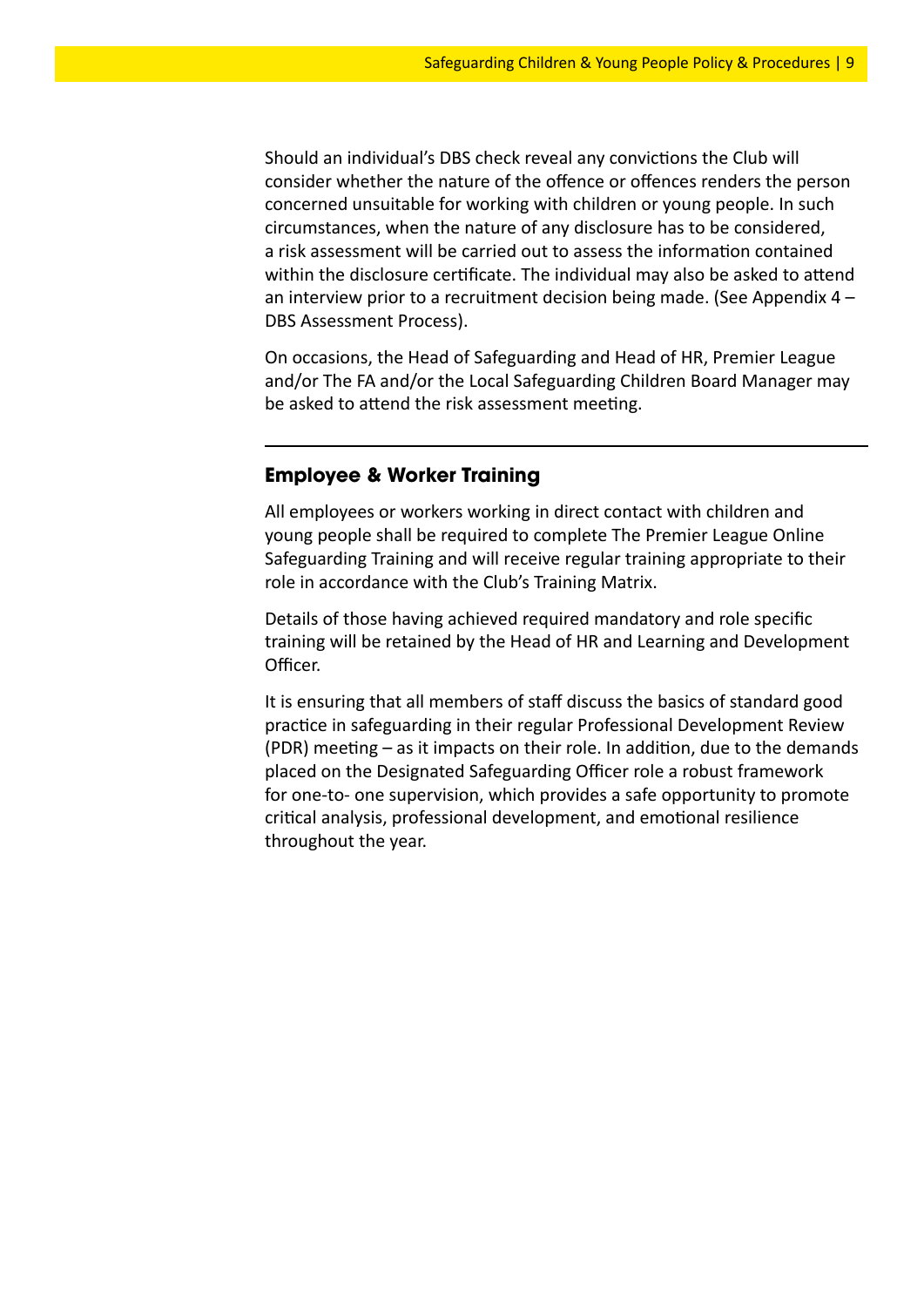## **Responsibility of Safeguarding Children – Position of Trust & Duty of Care**

The Club acknowledges its responsibility to safeguard the welfare of every child and young person who has been entrusted to its care and is committed to working to provide a safe environment.

All employees, workers, consultants, agency staff and volunteers are accountable for the way in which they exercise authority, manage risk, use resources, and protect children from discrimination and avoidable harm. To always ensure best practice employees, workers, consultants, agency staff and volunteers must be fully aware of this Child and Young People Safeguarding Policy and Procedures and the responsibilities.

All employees, workers, consultants, agency staff and volunteers have a duty of care to keep children and young people safe; this can be exercised through the development of respectful, caring, and professional relationships between adults and children and young people.

Employees, workers, consultants, agency staff and volunteers must demonstrate integrity, maturity and good judgement whilst working with children and young people. Any person responsible for a child or young person, whether solely or jointly, is in a position of trust which requires behaviour to be in accordance with this policy.

Examples of positions of trust include (but are not limited to):

- A Head of a Department.
- Member of delivery staff or volunteer working with children or young people.
- Coach.
- Learning mentor/tutor.
- Physiotherapist.
- Driver.
- Facilitator.
- Staff engaged in matchday activity involving children and/or young people, including supervising mascots, ball boys and photographers.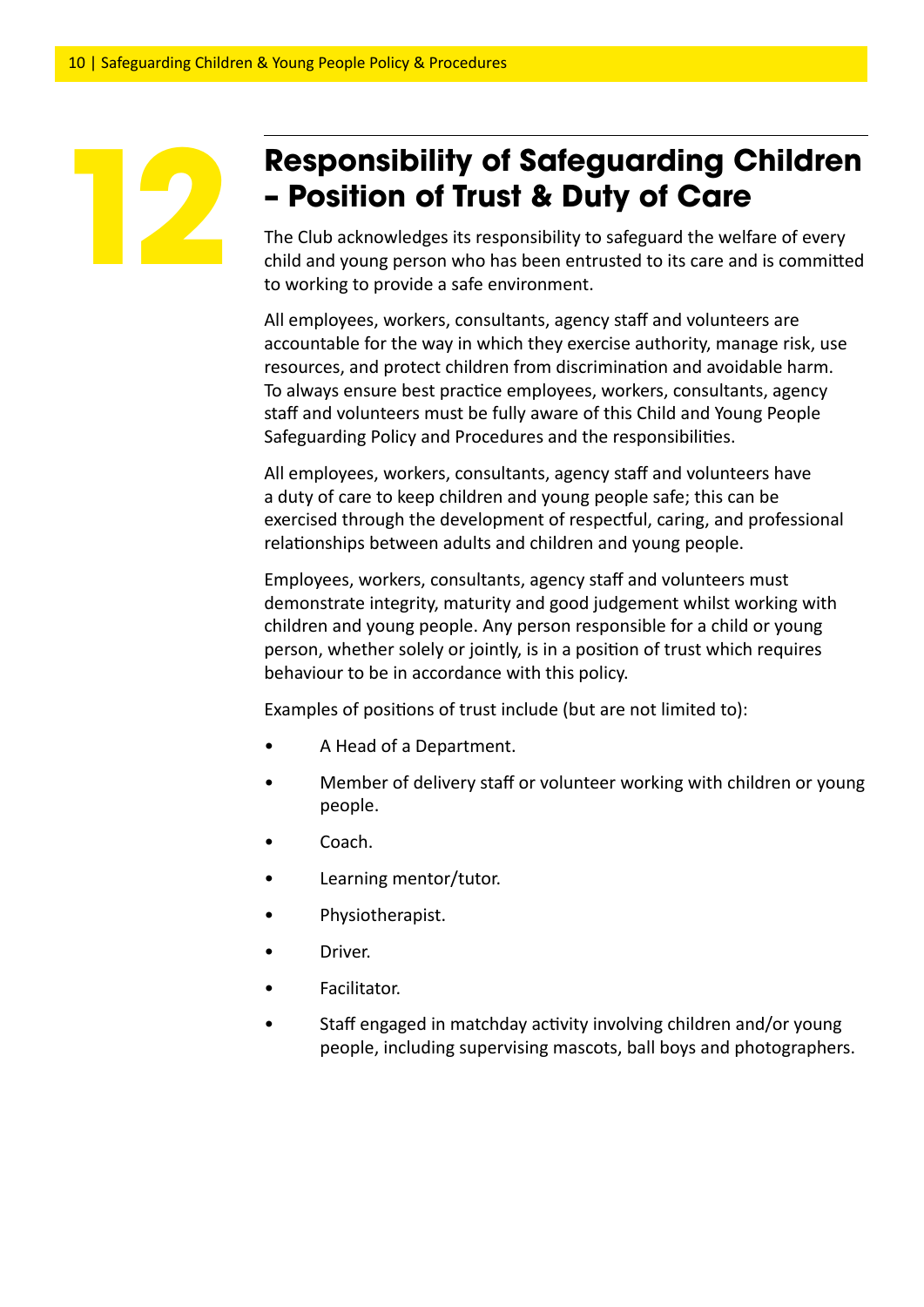

## **Protecting Children & Young People with Disabilities**

For many years children and young people with disabilities were not considered to be vulnerable to abuse. It is now known that this is not the case and that children and young people with disabilities are at an increased risk of abuse and that the greater the disability the greater the risk.

There are several factors that contribute to this, and these include:

- Lack of friends and peer group to support and protect.
- Intimate or physical and or invasive medical care required. This can make it difficult for the child or young person to know what an acceptable and unacceptable 'touch' is.
- Lack of speech or limited communication, this makes it harder to report abuse.
- Multiple parent or person responsible  $-$  making it harder to identify who may be abusing.
- History of being told what to do and not given choices.
- Being dependent on the abuser for a service or basic need.
- Having medical conditions that are used to explain injuries.

Children and young people with disabilities may also be less valued than their peers and poor care may be observed but tolerated by others. This might include such things as not speaking directly to the child or young person; not offering choices, not moving, and handling them safely, not respecting their privacy and dignity, not treating them according to their age; allowing physical restraint to occur or using derogatory language.

There is no one way to ensure that children and young people with disabilities are fully protected but the safest environments are those that assist children and young people to protect themselves by helping them to speak out. Everyone must do their best to stop abuse from happening and take responsibility for observing, challenging, and reporting poor practice and suspected abuse.

Safe environments for children and young people with disabilities are also safer for all children and young people.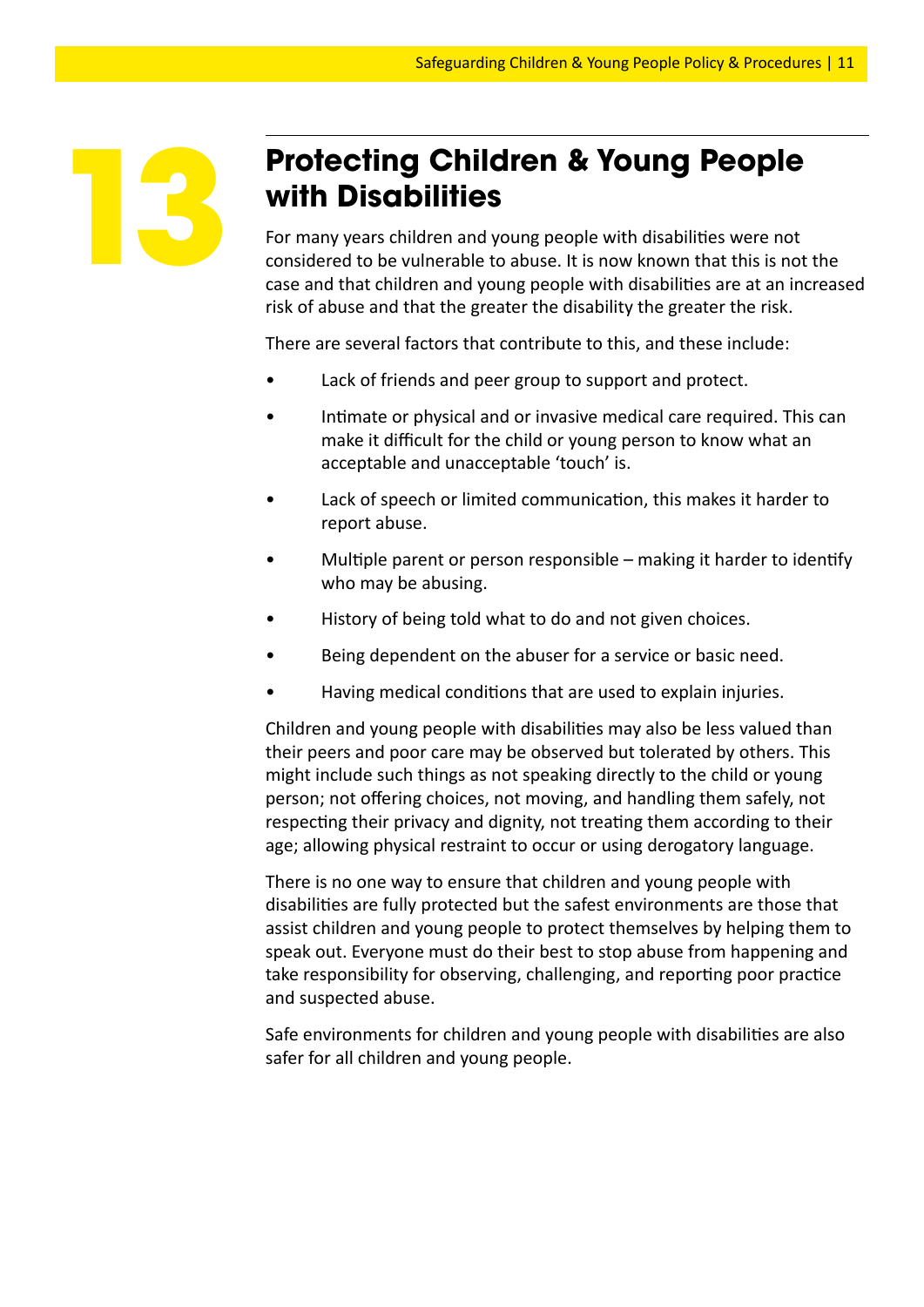

## **Creating a Safe Environment**

- A safe environment is one where:
- Training in safeguarding and child protection awareness takes place.
- Policies and procedures are known by all and followed.
- There is support for those who report suspicions or concerns.
- In addition, safe environments ensure that those working with children and young people have established effective methods of communication with them, and this may require additional training and workforce development.
- Ensure that the child and young person's health needs are known, recorded and that sufficient people know how to respond. This may mean knowing how to manage a seizure or an asthma attack. It may mean ensuring that medication is kept to hand, administered correctly, and recorded.
- Ensure a mobile phone is available and switched on.
- Discuss with parents or person responsible any physical care that is required and how this can best be done with respect and dignity. This will usually mean same gender parent or person responsible, and consistent parents or supporters. Consideration needs to be given to the balance of the need for privacy with the need for accountability and protection against allegations for person responsible. This is best done by consulting with parents or and the child and young person concerned.
- Give the child or young person every opportunity to make informed choices and respect their choice.
- Have clear strategies for dealing with difficult behaviour that excludes any kind of physical punishment or restraint.
- Listen to and support children and young people.
- Involve children or young people and their families wherever possible.
- This helps give all children and young people a voice and may act to deter abusers.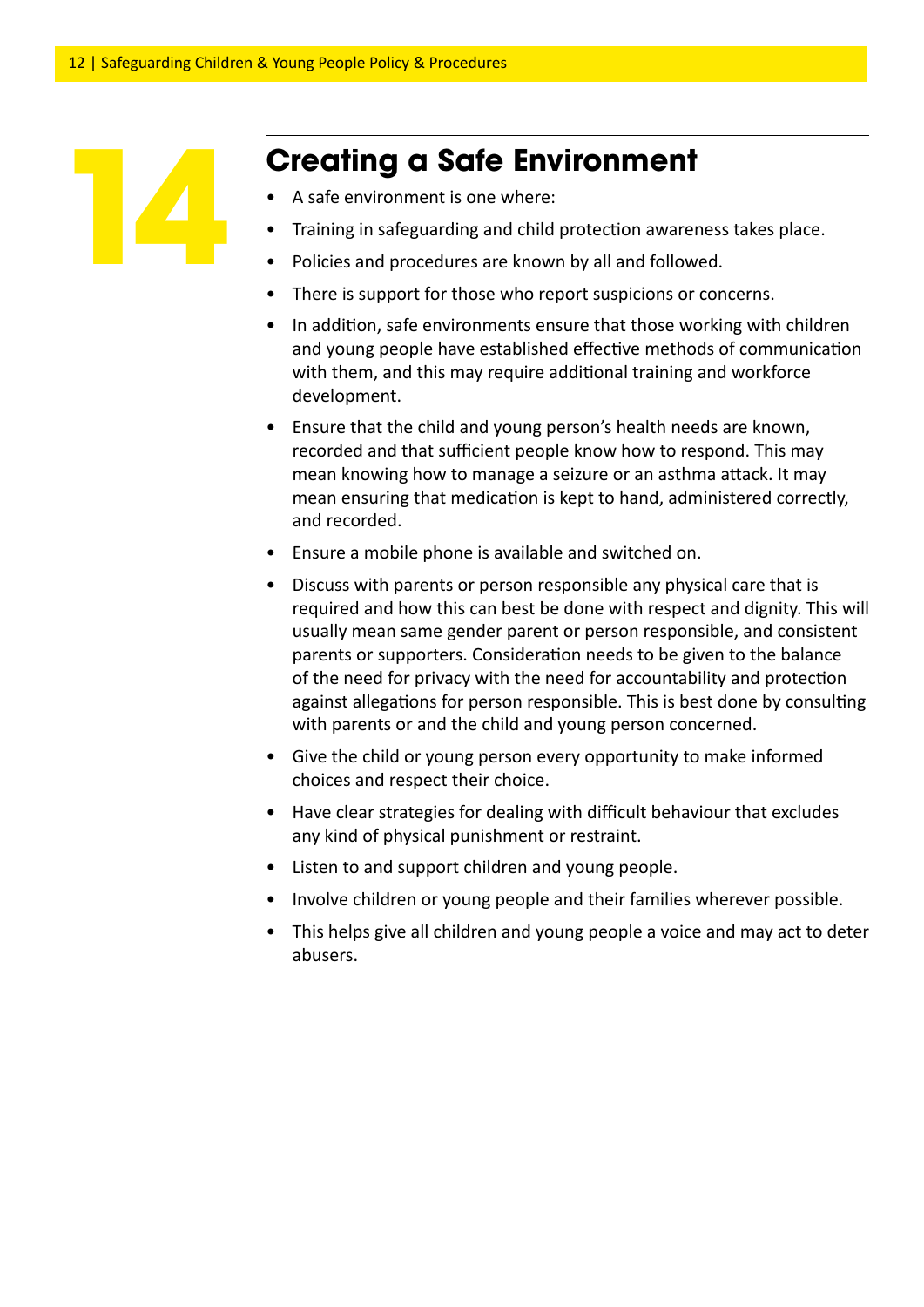

## **Facilities Hiring & Third Party Working**

Clubs or organisations hiring Club facilities e.g., Vicarage Road Stadium, Training Ground or are employed to provide activities on behalf of the Club which are regulated through the provision of teaching, training, instruction, care for or supervision of children or young people or adults at risk must provide the Club details of:

- Club or organisation safeguarding policy.
- Name of person responsible for the club's or organisation's safeguarding provisions.
- Evidence of Disclosure and Barring Service checks completed for all employees, volunteers, and instructors.
- Evidence of all employees, volunteers and instructors have undertaken some form of safeguarding children training.

The Club will ensure that all agency staff and consultants working with children and young people are subject to a satisfactory Enhance DBS check and sign a self-declaration on commence of duties.

Delivery of regulated curriculum activity, the Club will work with and adhere to the school's, college or education providers safeguarding policy and procedure as directed. If the school, college, or education establishment is unable to provide a 'fit for purpose' safeguarding policy and procedure, the Club's own policy will be used and supersede that of the school, college, or education establishment.

The hiring of facilities outside of the school day e.g., after school provision, to provide activities which are regulated through the provision of teaching, training, instruction, care for or supervision of children or young people the Club will adhere to their own policy and notify school, college or education establishment of any incidents, concerns or allegations made.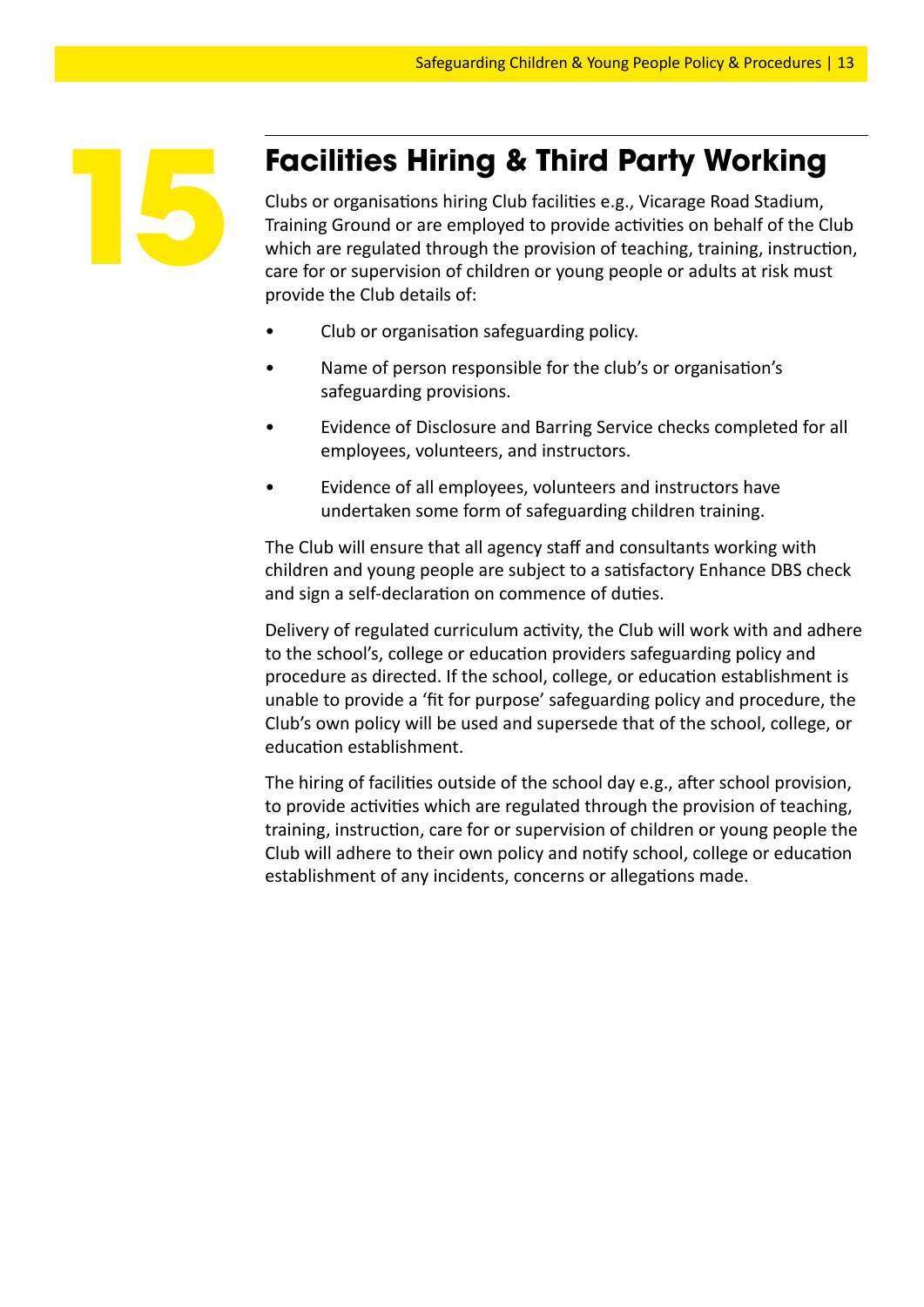

## **Late Collection of a Child or Young Person**

- It is the parent/person responsible responsibility to ensure that their child or young person is dropped off and collected by a responsible person if it is not safe for the child or young person to walk home unsupervised.
- Unless written permission has been given for the child or young person to walk home alone or to be picked up by another individual, staff should not discharge the child or young person from their responsibility.
- Whether a child or young person has participated in an activity or is arriving back from a trip or tour, when collected, parent/person responsible must use the agreed designated collection point.
- Staff have a responsibility to ensure that they have signed all children and young people out appropriately.
- Only children or young people who have been given prior written permission to walk home alone may do so. These individuals must still sign out on the register; and any child or young person being collected by their parent/person responsible who does not have permission to walk home alone must be signed out by parent/person responsible before they leave.
- All parents or person responsible are made aware that their children should be met no later than 15 minutes after an activity has finished.
- Should a child or young person not be collected within 15 minutes, staff have emergency contact numbers and should communicate with their line manager to seek alternative numbers if necessary. In the event that a child or young person is not collected on time, a minimum of two staff and/or responsible adult will wait at the venue until the parent/carer arrives. A young person should not be left alone with member of staff unless it is unavoidable and in this instance a line manager or Head of Department should be notified immediately. Please refer to the Club's Lone Worker Policy for further reference.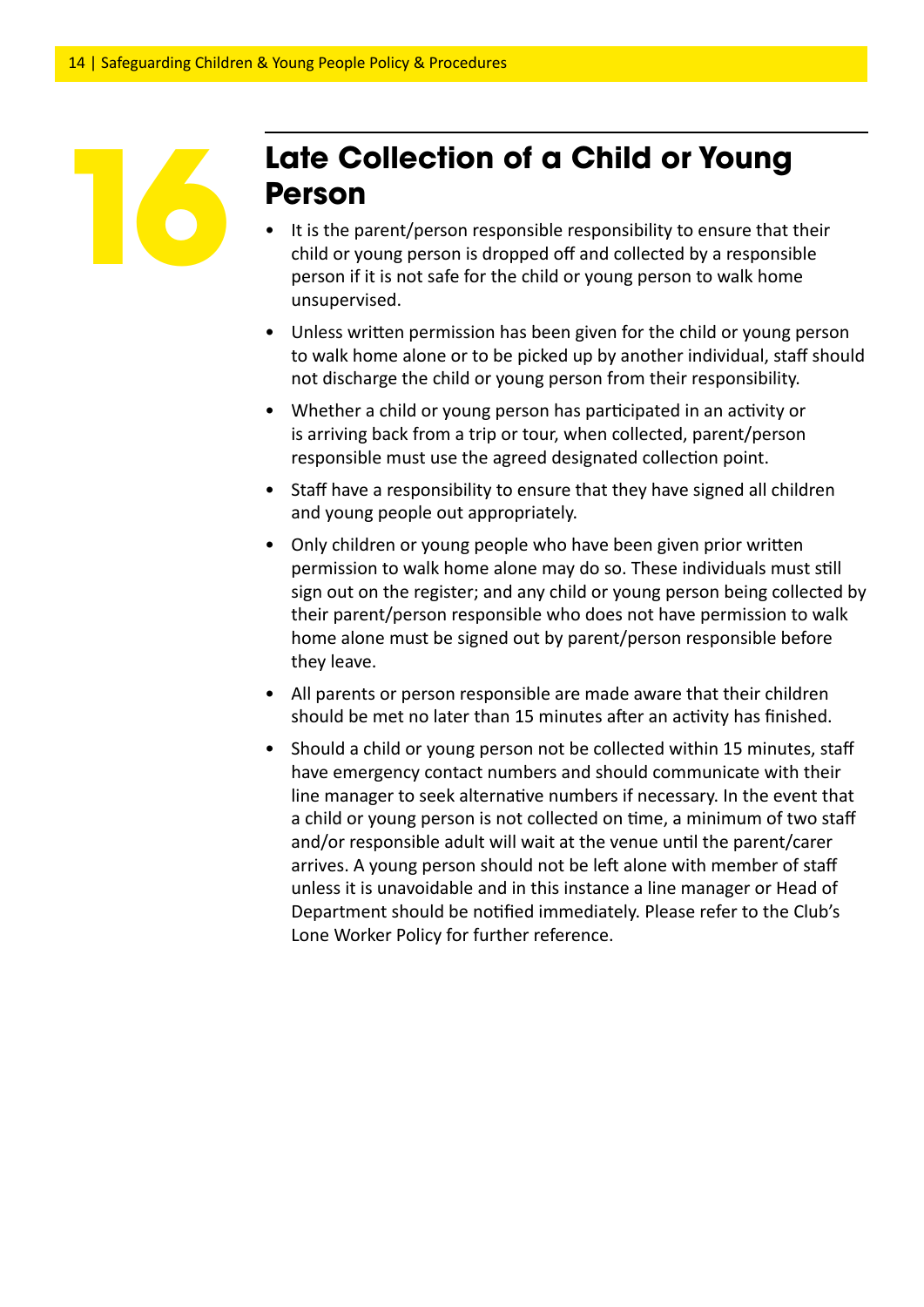

## **Good Practice**

All employees, workers, consultants, agency staff and volunteers working **Cood Practice**<br>All employees, workers, consultants, agency staff and volunteers working<br>with children or young people should adhere to the following principles and<br>action (list is not exhaustive):

- Have access to and be familiar with Club's safeguarding policies and procedures and relevant working documents
- Know Head of Safeguarding and Safeguarding Team and how to contact them.
- Put welfare of children and young people first and act in their best interests
- Ensure the safety of the individuals/group in their care.
- Ensure any concerns or allegations relating to child or young person welfare is recorded via the Club's CPOMS reporting system outlined in this policy.
- Maintain confidentiality about sensitive information.
- Help maintain an ethos whereby colleagues, children, young people and parent/carers feel able to raise concerns comfortably and safely, safe in the knowledge that effective action will be taken as appropriate.
- Adhere to Club's codes of conduct and ethics.
- Encourage and demonstrate consistently high standards of behaviour
- Where any form of manual or physical support is required, it should be provided openly and with the consent of the child or young person.
- Physical contact can be appropriate so long as it is neither intrusive nor disturbing and the child or young person's consent has been given.
- Request written parental consent if Club officials are required to transport children or young people.
- Gain written parental or guardian consent for any significant travel arrangements e.g., overnight stays.
- Staff or volunteers are qualified and a qualified first aider is in attendance.
- Ensure that at away events adults should not enter a child or young person's room or invite children or young people to their rooms.
- Be a good role model, this includes not smoking or drinking alcohol in the company of children and young people.
- Secure written parental consent for the Club to act in loco parentis, to give permission for the administration of emergency first aid or other medical treatment if needed.
- Keep a written record of any injury that occurs, and details of any treatment given using the
- Adhere to the Club's Lone Working Policy, Lone Worker Risk Assessment, Late Collection and Missing Person Procedure.
- If groups must be supervised in changing rooms always ensure coaches etc. work in pairs.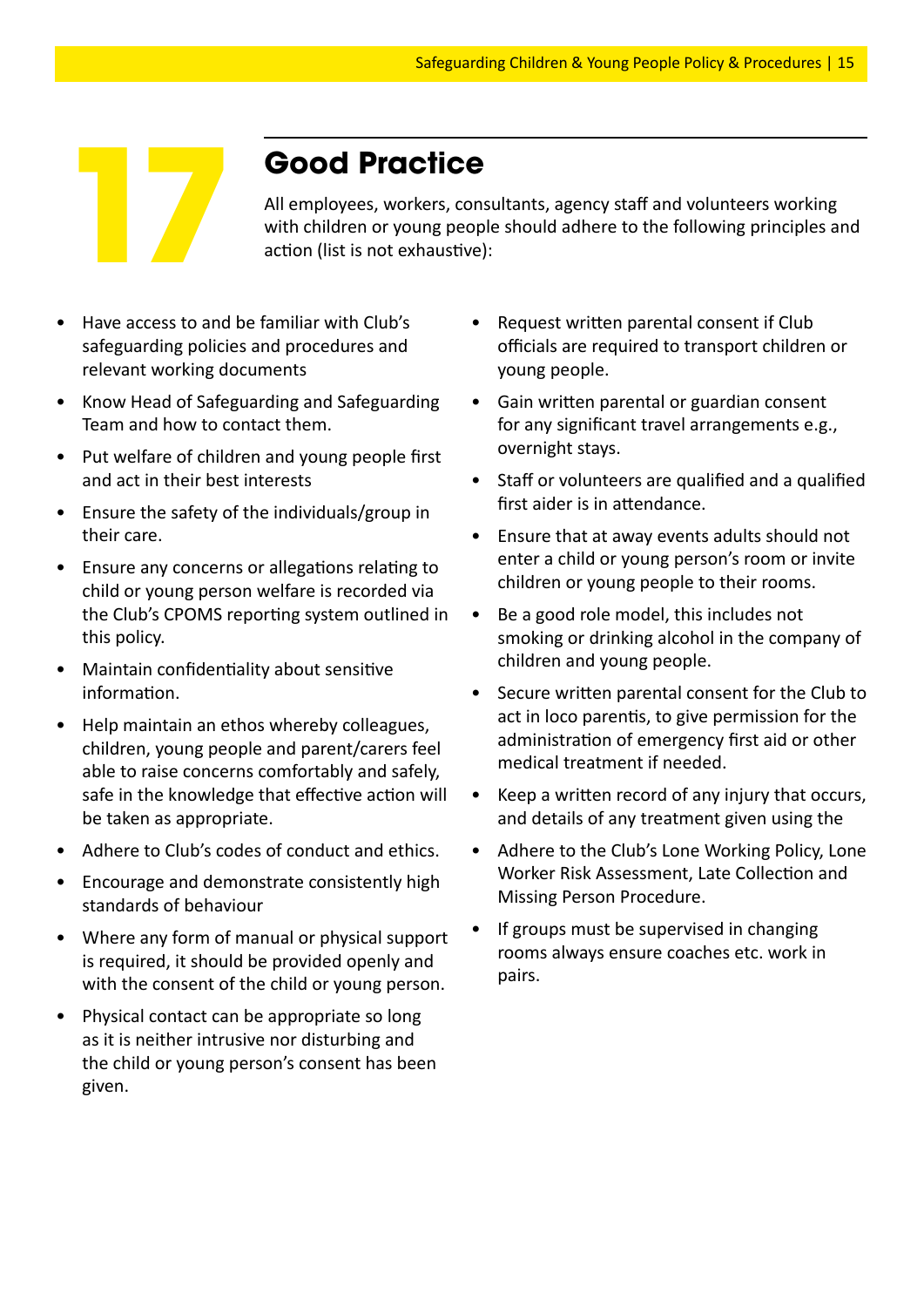## **Poor Practice & Abuse**

This takes place whenever staff or volunteers fail to fulfil the highest standards of care and support in their working practice. Poor practice which can continue can cause harm and can become abuse. Poor practice is unacceptable and will be treated seriously with appropriate action.

Please see the Club's Disciplinary Policy, Grievance Procedure, Whistle Blowing Procedure and Harassment and Bullying Policy. An individual may not be aware that poor practice or abuse is taking place, as they may deem the behaviour as 'acceptable'. The following are regarded as poor practice and may be considered as high-risk offending factors and therefore should be avoided:

- Unnecessarily spending excessive amounts of time alone with children and/or young people away from others.
- Being alone in changing rooms, toilet facilities or showers used by children and/or young people.
- Taking children or young people alone in a car on journeys, however short.
- Taking children or young people to your home where they will be alone with you.
- Sharing a room with a child or young person.
- Engaging in rough, physical, or sexually provocative games, including horseplay.
- Allow or engage in inappropriate touching of any form.
- Allowing children or young people to use inappropriate language unchallenged.
- Making sexually suggestive comments to a child or young person, even in fun.
- Reducing a child or young person to tears as a form of control.
- Allow allegations made by a child or young person to go unchallenged, unrecorded, or not acted upon.
- Do things of a personal nature that the child or young person can do for themselves.
- Communicate with a child or young person via social media on a personal basis – please refer to Club's Social Media Policy.
- Communicate with a child or young person using electronic communication unless this is on a business level.
- If in doubt... Do not do it!

Remember, always challenging poor practice such as racism, sexism, homophobia, bullying, foul, aggressive or provocative language or any controlling behaviour that upsets children or young people is vital. Never ignore bullying or verbal abuse by supporters, parents, person responsible, coaches, children, or young people. Listen to and support the person being targeted. Explain to the bully that poor behaviour is unacceptable. Refer to the Club's Harassment and Bulling Policy where appropriate.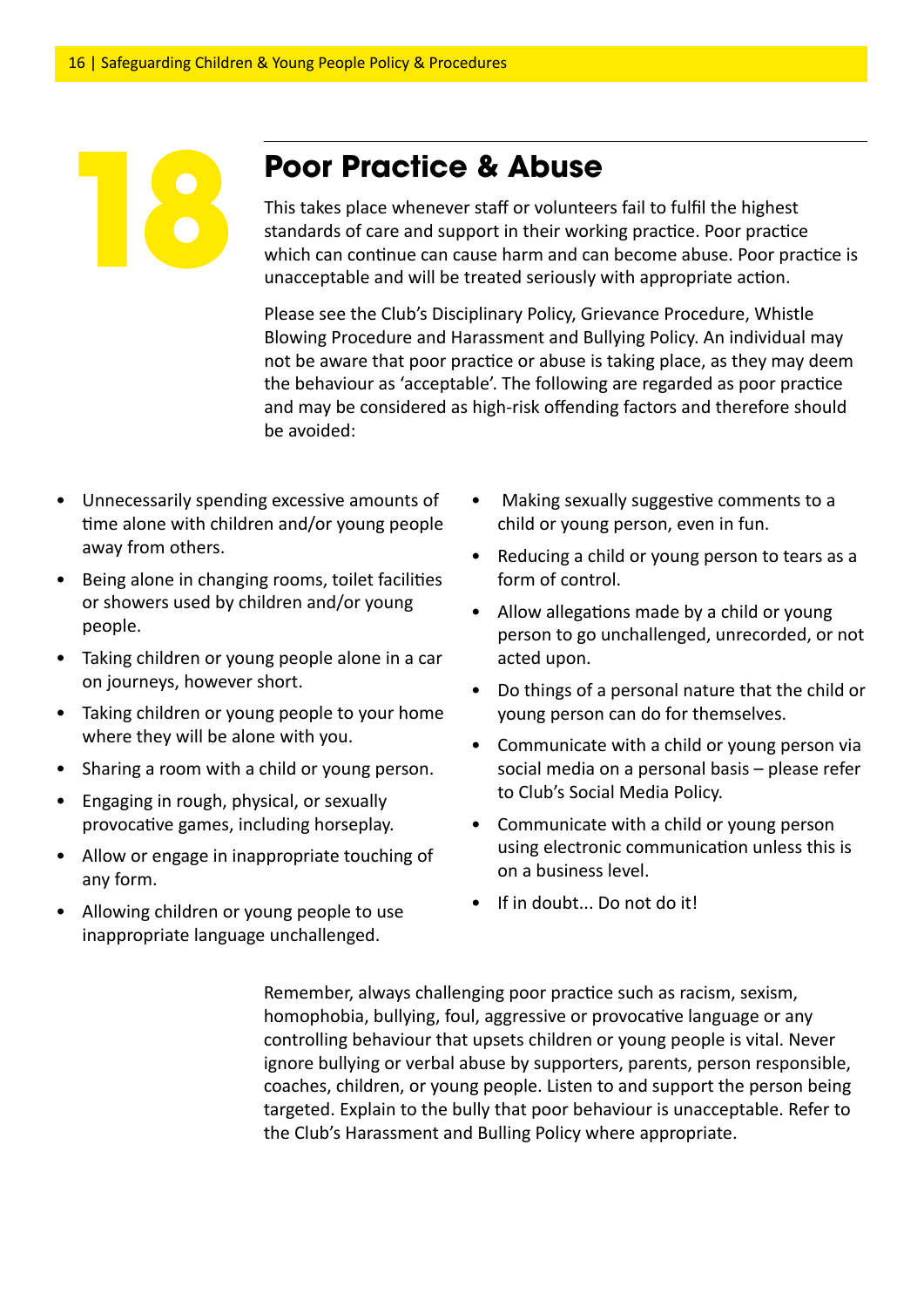

## **Signs, Indicators & Forms of Poor Practice & Abuse**

"Child abuse" is a term used to describe what happens when a person, or a group of people, harm a child or young person under the age of 18. Abuse and neglect are forms of maltreatment of a child or young person; somebody may abuse or neglect a child or young person by inflicting harm, or by failing to act to prevent harm.

Children and young people may be abused in a family, institutional or community setting, by those known to them or, more rarely by a stranger. They may be abused by an adult or adults, or another child or children or young person. There are different types of abuse.

- **Physical –** Physical abuse indicators can include an explanation which is inconsistent with an injury, several different explanations provided for an injury, unexplained delay in seeking treatment or reluctance to give information or mention previous injuries.
- **Neglect –** Neglect is the persistent failure to meet a child or young person's basic physical and/or psychological needs, likely to result in the serious impairment of the child or young person's health or development.
- **Sexual** (including internet grooming and sexual exploitation) Sexual abuse is when adults, of either sex, or other children, use children to meet their own sexual needs. It involves forcing or enticing a child to take part in sexual activities, including prostitution, whether or not the child is aware of what is happening.
- **Emotional –** Emotional abuse may be difficult to recognise. It is the persistent emotional ill-treatment of a child or young person such as to cause severe and persistent adverse effects on the child's emotional development.

Full details of signs and indicators of abuse can be found within the appendices to this policy. You may also become aware that a child or young person is potentially becoming radicalised. If you are concerned about the welfare of a child or young person or concerned about an adult's behaviour towards a child or young person you must act.

Do not assume that someone else will help the child or young person, safeguarding children is everyone's responsibility It is important that you report your concerns to one of the following:

- Head of Safeguarding
- Safeguarding Officer
- Designated Safeguarding Officer
- Head of Department

#### **TAKING NO ACTION IS NOT AN OPTION.**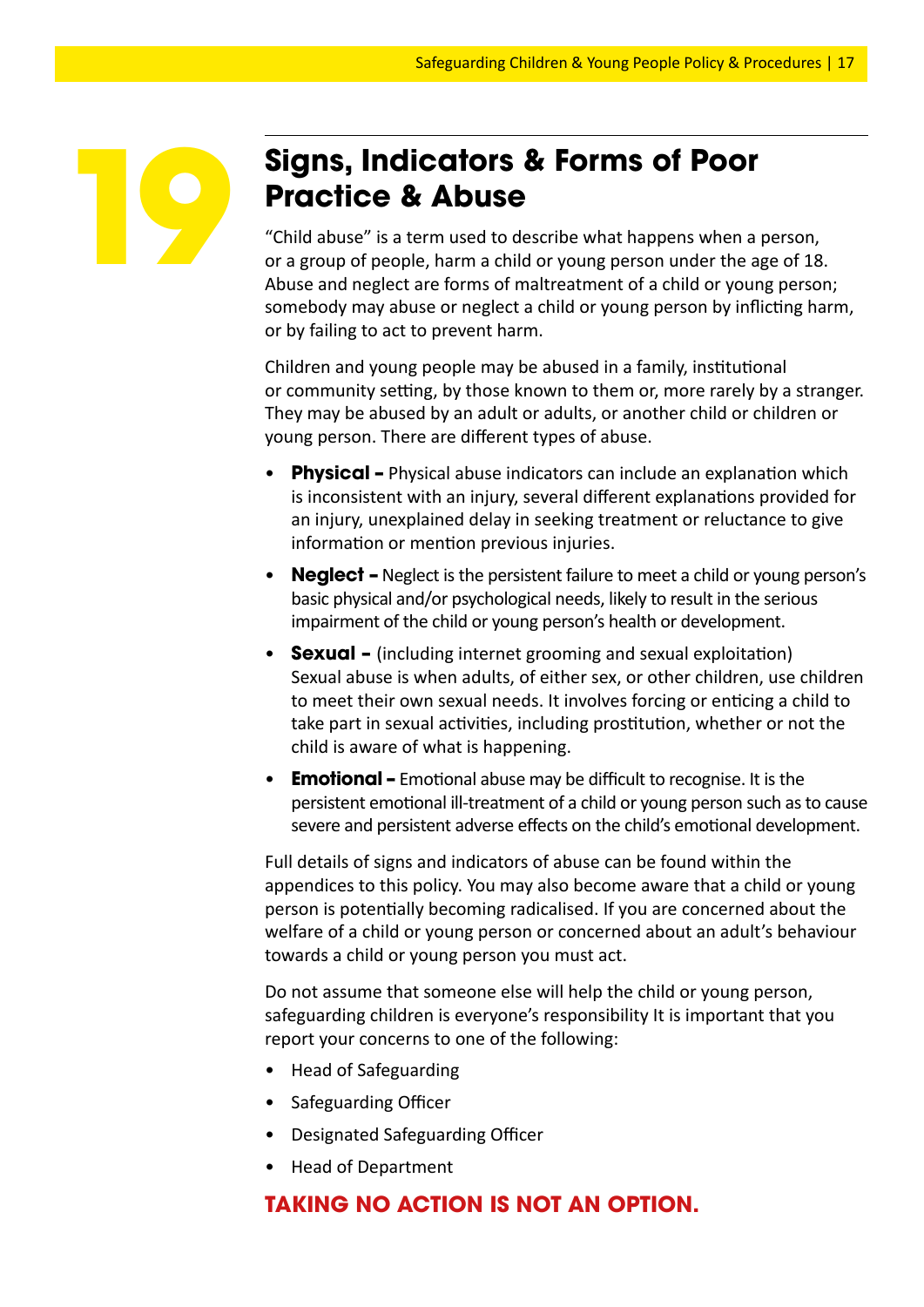## **What to do if you Receive a Safeguarding Disclosure from a Child or Young Person**

It is not the responsibility of anyone within the Club to decide whether or not abuse has taken place.

All staff and volunteers have a responsibility to ensure the safety and welfare of children and young people, including taking appropriate steps (including those set out in this procedure) to ensure that suspicions and allegations of abuse and poor practice are taken seriously and reported immediately and appropriately.

The Club will assure all staff and volunteers that it will fully support and protect anyone, who in good faith reports his or her concern that a colleague or another is, or may be, abusing a child or young person.

Children or young people who may be vulnerable are likely to disclose abuse, or radicalisation to those they trust and how one responds to a disclosure is crucial.

Deal with the disclosure as it happens and ensure that the child or young person's immediate needs are met and that they feel supported. When a disclosure is made, it is most important to understand that you must not investigate the disclosure yourself. The disclosure must always be taken seriously and dealt with according to the guidance in this Policy, even if the truth of the disclosure is uncertain.

You are not expected to act as a social worker, counsellor, judge, jury, or avenge the abuser; you are expected to act in the best interest of the child and young person.

Please refer to Appendix 2. 'What to Do if You Receive a Safeguarding Disclosure from a Child or Young Person.'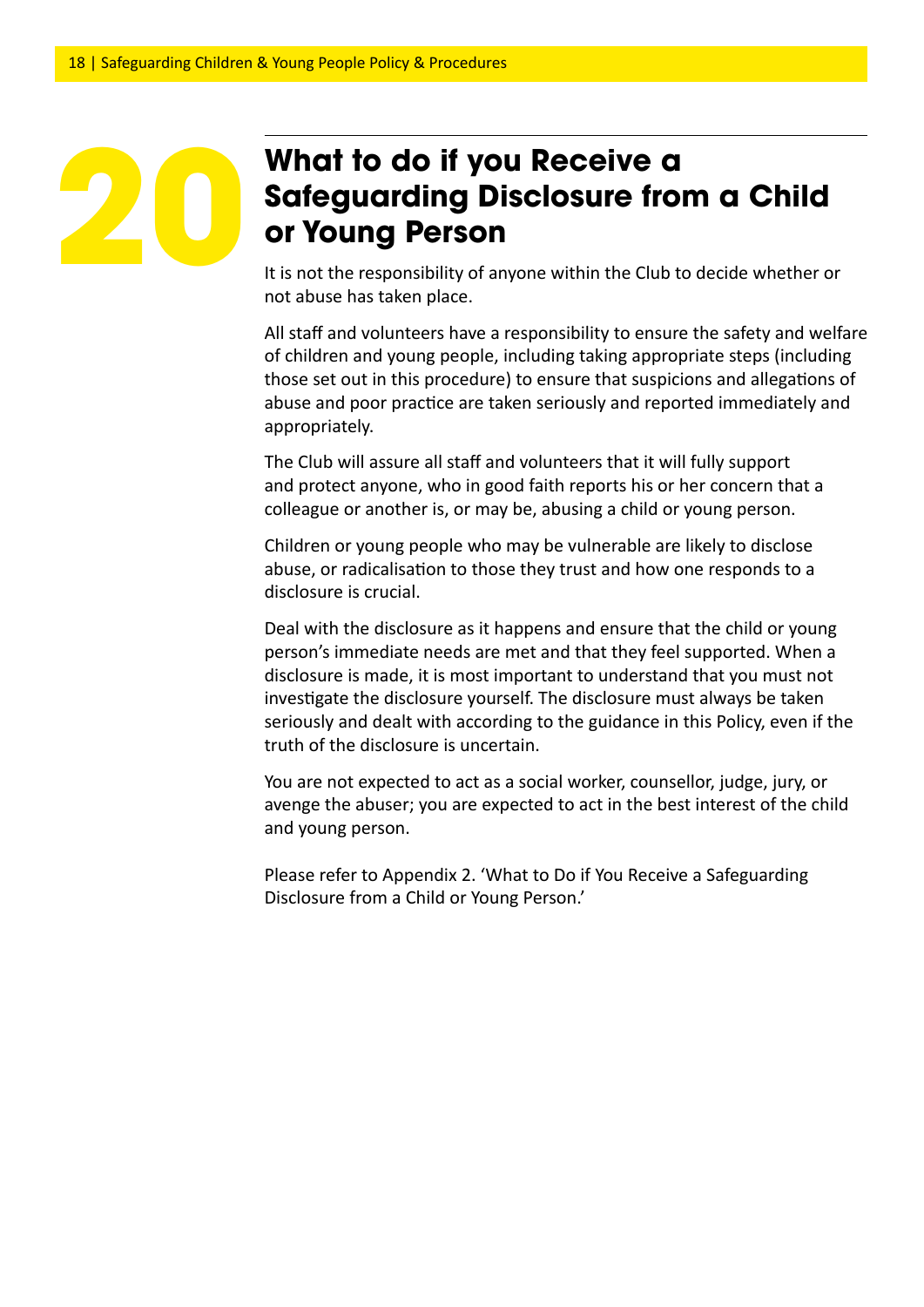

## **Safeguarding Allegations Against Staff**

The Club will always take concerns and allegations about employees and volunteers seriously and will respond in a way that places the protection and needs of children and young people first. The procedure will always be followed in respect of all cases where it is alleged that an employee or a volunteer has:

- Behaved in a way that has, or may have, harmed a child or young person. Possibly committed a criminal offence against, or related to, a child or young person.
- Behaved in a way that indicates s/he is unsuitable to work with children or young people. This can include behaviour in their personal life that raises safeguarding concerns.
- The Club will always inform the police when information is received that indicates that the criminal law has been, or may have been, broken. Additionally, the Club will inform other Statutory and Regulatory Authorities/ Agencies when it is required to do so or when the circumstances regarding the allegations are such that the Authorities/ Agencies should be so notified.
- The Club will work with openness and transparency with all Authorities/ Agencies.
- The Head of Safeguarding will have full oversight of any allegations against employees or volunteers who work with children and young people. Head of HR will also be informed at each stage of any allegation and or concern. The Head of Safeguarding will hold management responsibility and the Head of HR will hold responsibility for advising on all aspects of the HR processes.
- There will be circumstances when the policy and procedures may be used concurrently with other procedures such as Disciplinary, Whistleblowing and Complaints procedures. In such circumstances, the safeguarding process takes precedence, and other processes may need to be suspended whilst safeguarding processes are completed.
- In circumstances where a whistleblowing event or other complaint is made of which the where safeguarding allegations or concernagainst employees or volunteers is only minor element nevertheless, the safeguarding concerns must be addressed using this policy and procedure and may require other processes to be delayed.
- The Club recognises that children and young people, and some employees may have disabilities that require reasonable adjustments to be made to this procedure in accordance with The Equality Act 2010. In such cases, the Head of Safeguarding will make these adjustments in consultation and agreement with the Head of HR.(See separate Managing Allegations Against Employees, Workers, Consultants, Agency Staff or Volunteers – Appendix 5).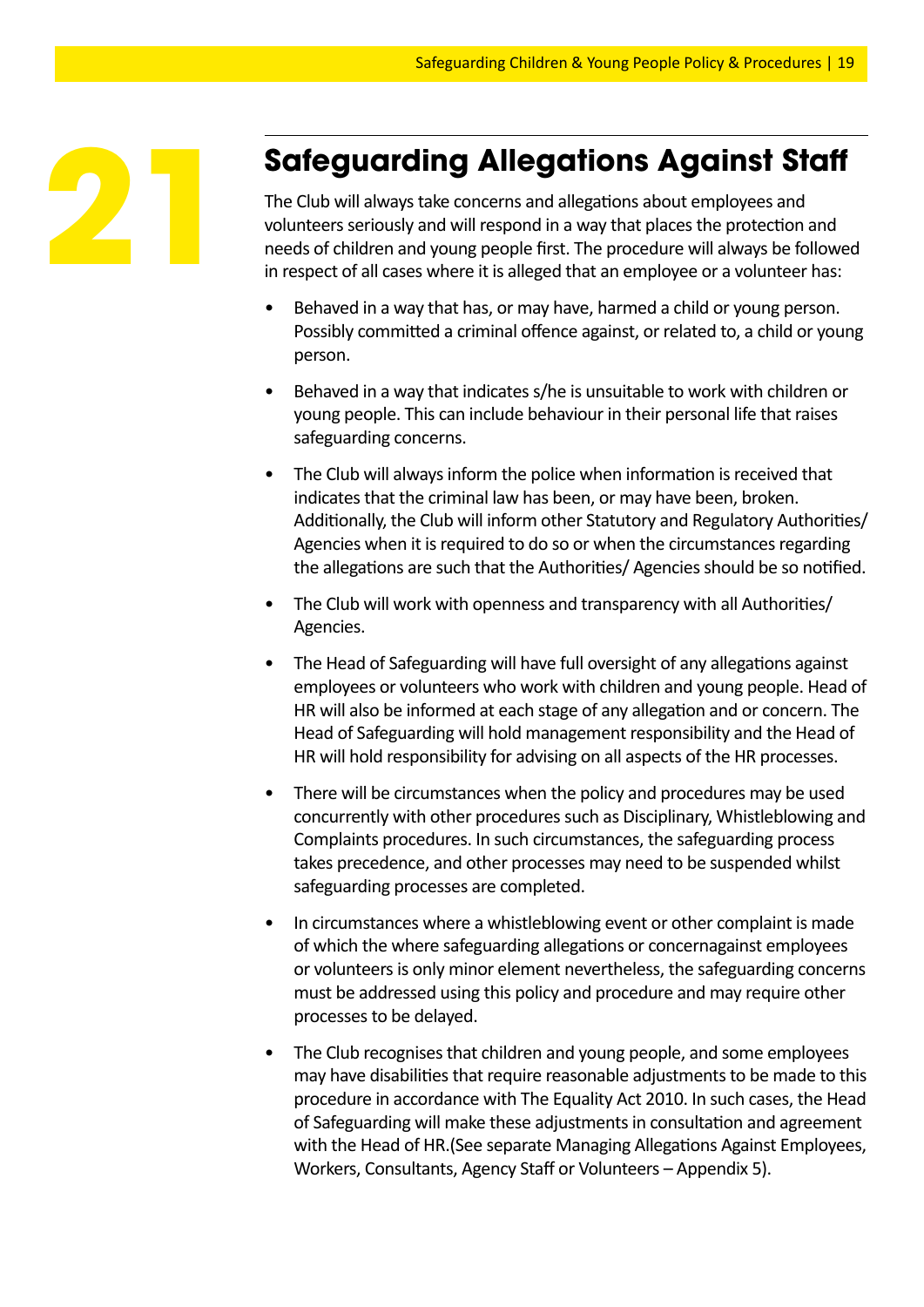

### **PREVENT – Radicalisation & Extremism**

The following definitions are taken from the HM Government Prevent Strategy 2011.

Radicalisation is defined as the process by which people come to support terrorism and extremism and, in some cases, to then participate on terrorist activity. During the process of 'radicalisation' it is possible to intervene to prevent vulnerable people being drawn into terrorist-related activity.

Extremism is vocal or active opposition to fundamental British values including democracy, the rule of law, individual liberty and mutual respect and tolerance of different faiths and beliefs. We also include in our definition of extremism calls for the death of members of the armed forces. Please note that being drawn into terrorism includes not only violent extremism but also non-violent extremism. Extremism can take several forms, including Islamist extremism, far right and animal rights extremism for example.

The Prevent Duty is part of the UK Counter Terrorism Strategy (CONTEST), based on the Counter Terrorism and Security Act of 2015. It requires public bodies, including local authorities, the police, prisons, providers of probation services, schools, colleges, and universities to act to prevent people from being drawn into terrorism, ensuring awareness of risks of terrorism.

The Prevent duty applies to those bodies, which include, for example, children's homes and independent fostering agencies and bodies exercising local authority functions whether under voluntary delegation arrangements or via the use of statutory intervention powers. These bodies should ensure they are part of their local authorities' safeguarding arrangements and that staff are aware of and know how to contribute to Prevent-related activity in their area where appropriate.

The Club recognises that some children and young people are more vulnerable to radicalisation, including those who may be isolated/ marginalised in society (through mental health or disability) and may have no other support. Children who attend activities are not immune from this risk and therefore the Trust and Club ensure that all staff who work with children and young people are equipped at identifying potential indicators of abuse regarding radicalisation and extremism.

There are often no obvious signs of extremism. There are frequent requests for a list of signs, but although changes in behaviour and dress are often cited as signs of extremism these will often be signs of perfectly normal behaviour, particularly among young people in their late teens and early 20s. There are some physical signs that would indicate concerns relating to extremism such as the tattoos that far right organisation supporters will sometimes display.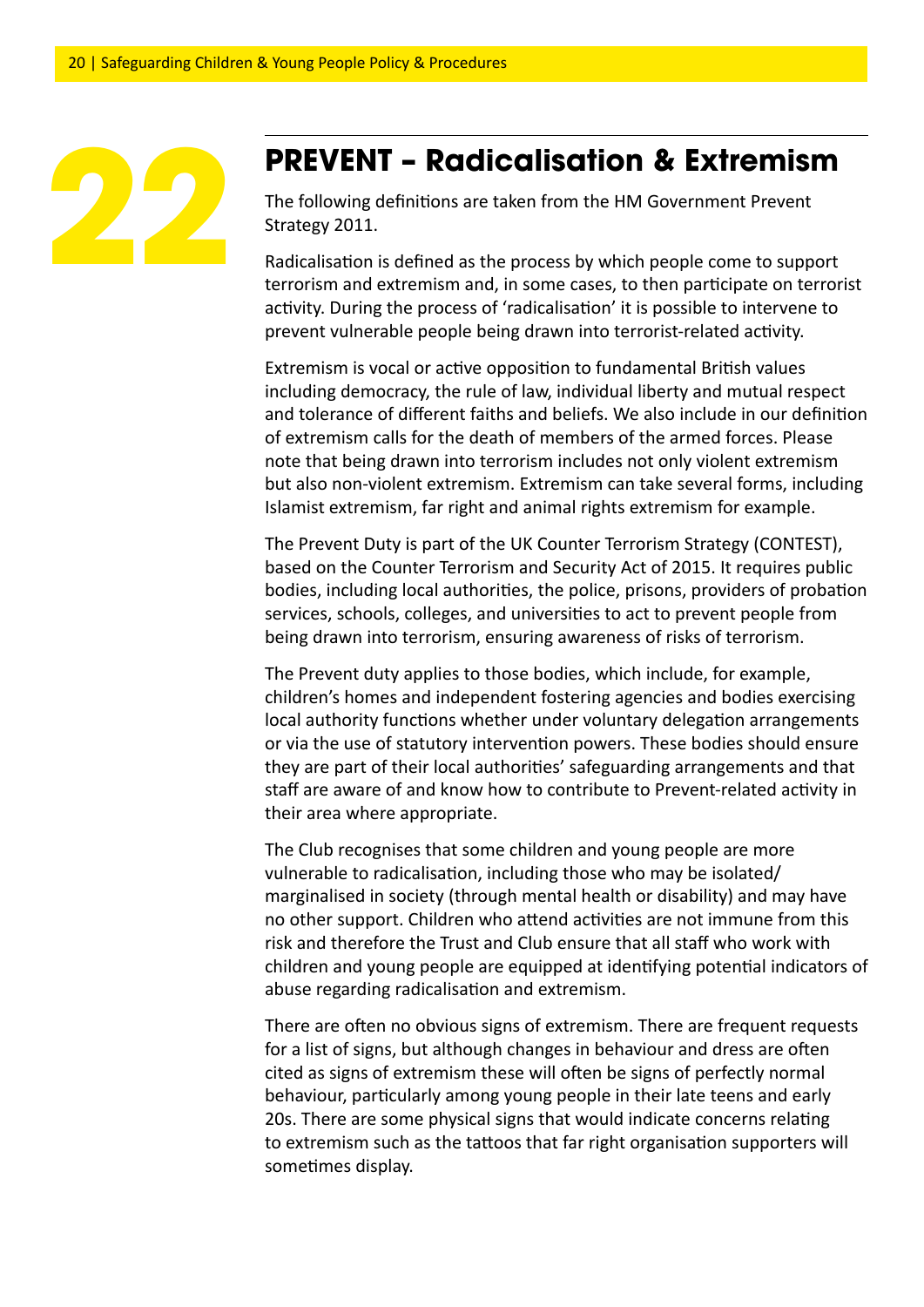You are not expected to be aware of the significance of tattoos but if you are worried about someone with what you think may be far right tattoos you should pass the details on to a Designated Safeguarding Officer or Head of Safeguarding. They can contact local Prevent coordinators for help if needed. You should follow the Notice, Check, share approach used by provider organisations.

- **Notice:** you should be aware of any behaviour which leads to any safeguarding concerns including Prevent duty related ones.
- **Check:** you should check what their concerns.
- **Share:** you should refer any concerns to the Head of Safeguarding or Safeguarding team.

Any concerns you have will usually be similar to other safeguarding concerns. These may include changes in behaviour; you should use your judgement to decide when these are worrying and when they are within the normal range. There are concerns which should always be passed on such as:

- Evidence of sharing of extremist websites.
- Evidence of homophobic.
- Religion based or racist bullying.

It is your own judgement which will lead you to decide to refer a safeguarding concern whether that relates to extremist exploitation or any other kind of exploitation. It should be noted that individuals taking their religion more seriously, choosing to grow a beard or wearing a headscarf for religious reasons are NOT signs of extremism.



## **Historical/Non-Recent Concerns of Abuse**

Referral of concern about historical and non-recent abuse should be continued to be made directly to the Head of Safeguarding or alternatively, directly to the FA's Safeguarding Team via safeguarding@thefa.com. A helpline is available 24 hours a day on 0800 023 2642.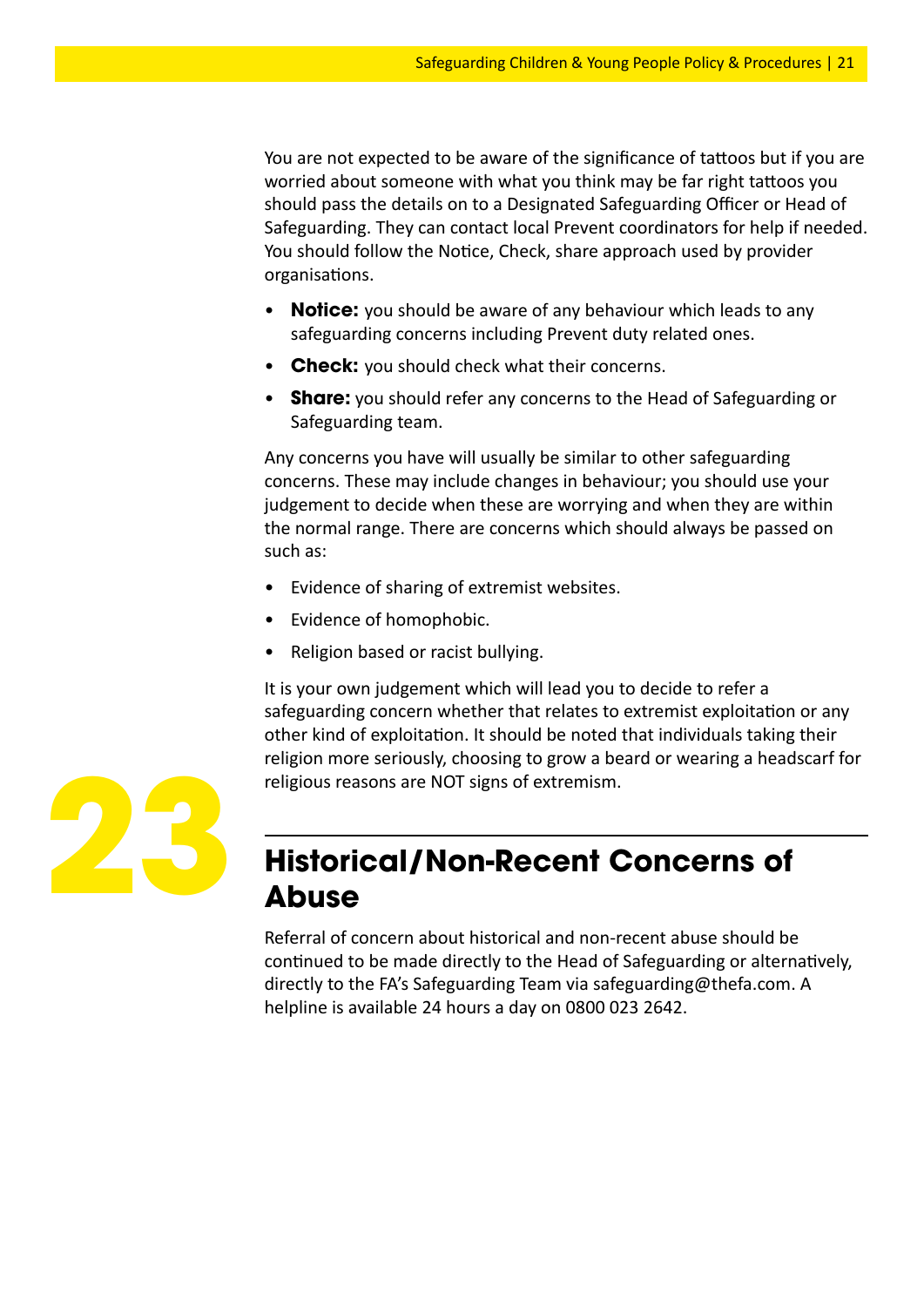## **Peer-on-Peer Abuse**

Peer-on-peer abuse is any form of physical, sexual, emotional, and financial abuse, and coercive control exercised between children, and within children and young people's relationships (both intimate and non-intimate), friendships, and wider peer associations.

Peer-on-peer abuse can take various forms, including (but not limited to): serious bullying (including cyberbullying), relationship abuse, domestic violence and abuse, child sexual exploitation, youth and serious youth violence, harmful sexual behaviour and/or prejudice-based violence including, but not limited to, gender-based violence.

Online peer-on-peer abuse is any form of peer-on-peer abuse with a digital element, for example, sexting, online abuse, coercion and exploitation, peeron-peer grooming, threatening language delivered via online means, the distribution of sexualised content, and harassment.



## **County Lines**

It often involves the exploitation of children, as gangs use young people and those with mental health or addiction problems to transport drugs, money or weapons. These gangs establish a base in the location they are targeting, often taking over the homes of local vulnerable adults by force or coercion in a practice referred to as 'cuckooing'. Cuckooing is the term used when gangs establish a base in the location they are targeting, often taking over the homes of vulnerable adults by force or coercion. Possible signs and indicators may include:

- Lone child or young person from outside of the area.
- Individuals with multiple mobile phones or tablets or 'SIM' cards.
- Children or young people with more money, expensive clothing, or accessories than they can account for.
- An increase in anti-social behaviour around the property.
- Something a child or young person has told you.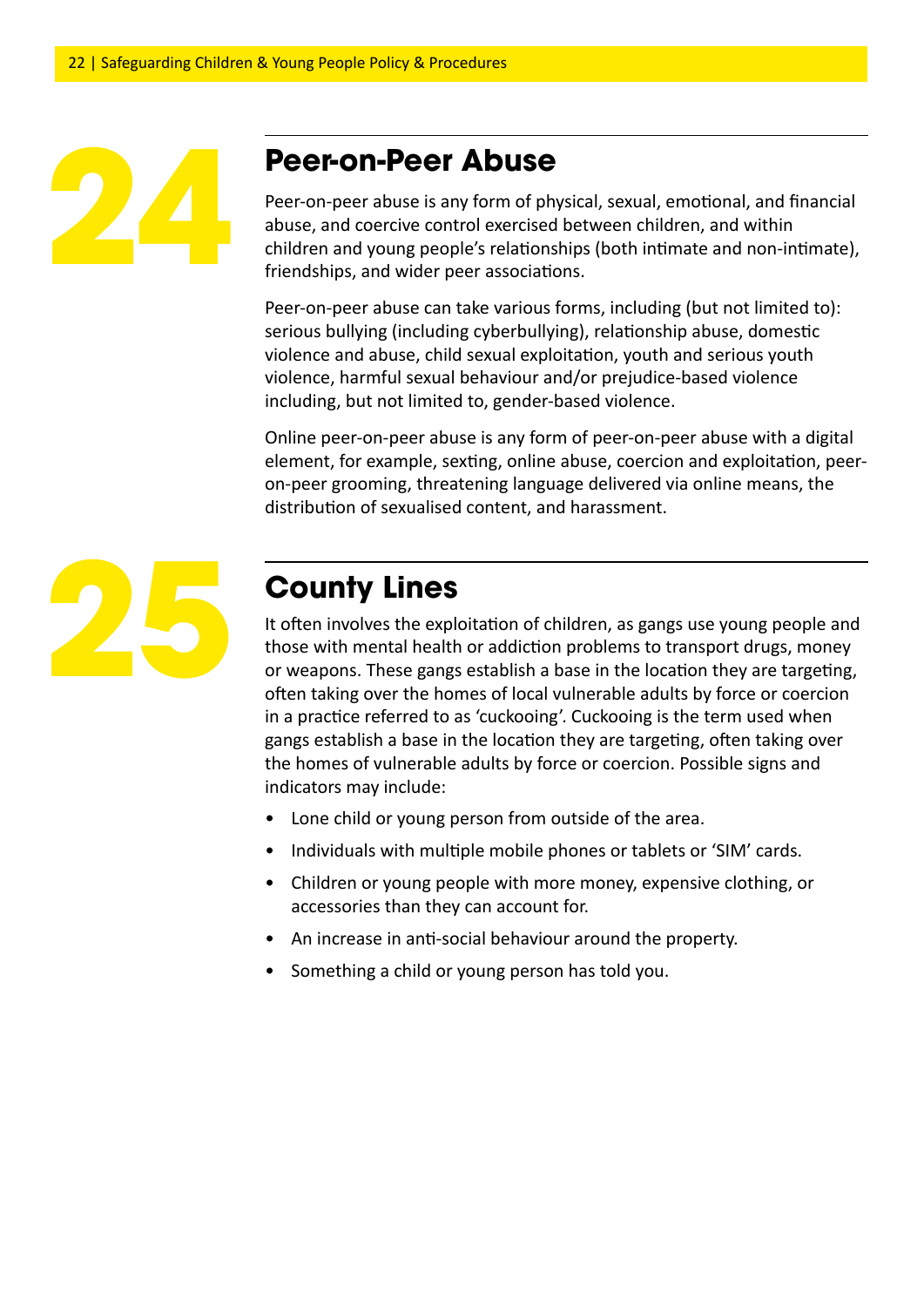

**Use of Photography & Film Images**<br>
The Club takes its guidance on the use of images from guidelines iss<br>
by The FA and Premier League. All images are taken by Club officials<br>
or approved third parties who have been briefe The Club takes its guidance on the use of images from guidelines issued by The FA and Premier League. All images are taken by Club officials or approved third parties who have been briefed by the Club's Head Department responsible for the activity being photographed or filmed.

- Before the taking images of children or young people, parental consent must be sought in writing, prior to the event or activity. For those young people aged 16 years or older, written consent must also be obtained by the named individual in addition/alongside parental consent.
- Parents or person responsible are responsible for informing the Club of any change of circumstances within the season which may affect consent.
- Parent or person responsible will be informed of how the image will be used. The Club will not allow an image to be used for something other than that for which it was initially agreed.
- All children or young people featured in Club publications will be appropriately dressed.
- If possible, the image will focus on the activity taking place and not a specific child or young person.
- Where appropriate, images will represent the broad range of people participating safely in the event.
- Club photographers will, where applicable, undertake an enhanced DBS check and complete the Premier League's Safeguarding online training course; and in any case will be personally responsible for keeping up to date with the latest guidelines on the 'Use of Images' policies from the Premier League. Club identification will be worn at all times.
- Children or young people who are the subject of a court order will not have their images published in any Club document.
- No images of children or young people featured in Club publications will be accompanied with personal details such as their home address.
- Recordings of children or young people for the purposes of legitimate reasons i.e., recorded event, coaching aids and will only be filmed by Club officials and stored safely and securely at the Club's premises.
- Mobile phone cameras are not to be used in changing rooms.
- Any instances of inappropriate images in football should be reported to the Head of Safeguarding or Designated Safeguarding Officer.
- The Club does not put children or young people's profiles with images and personal information on its website or social media.
- Images must not be taken or stored on personal devices, ie. mobile phones, tablets etc.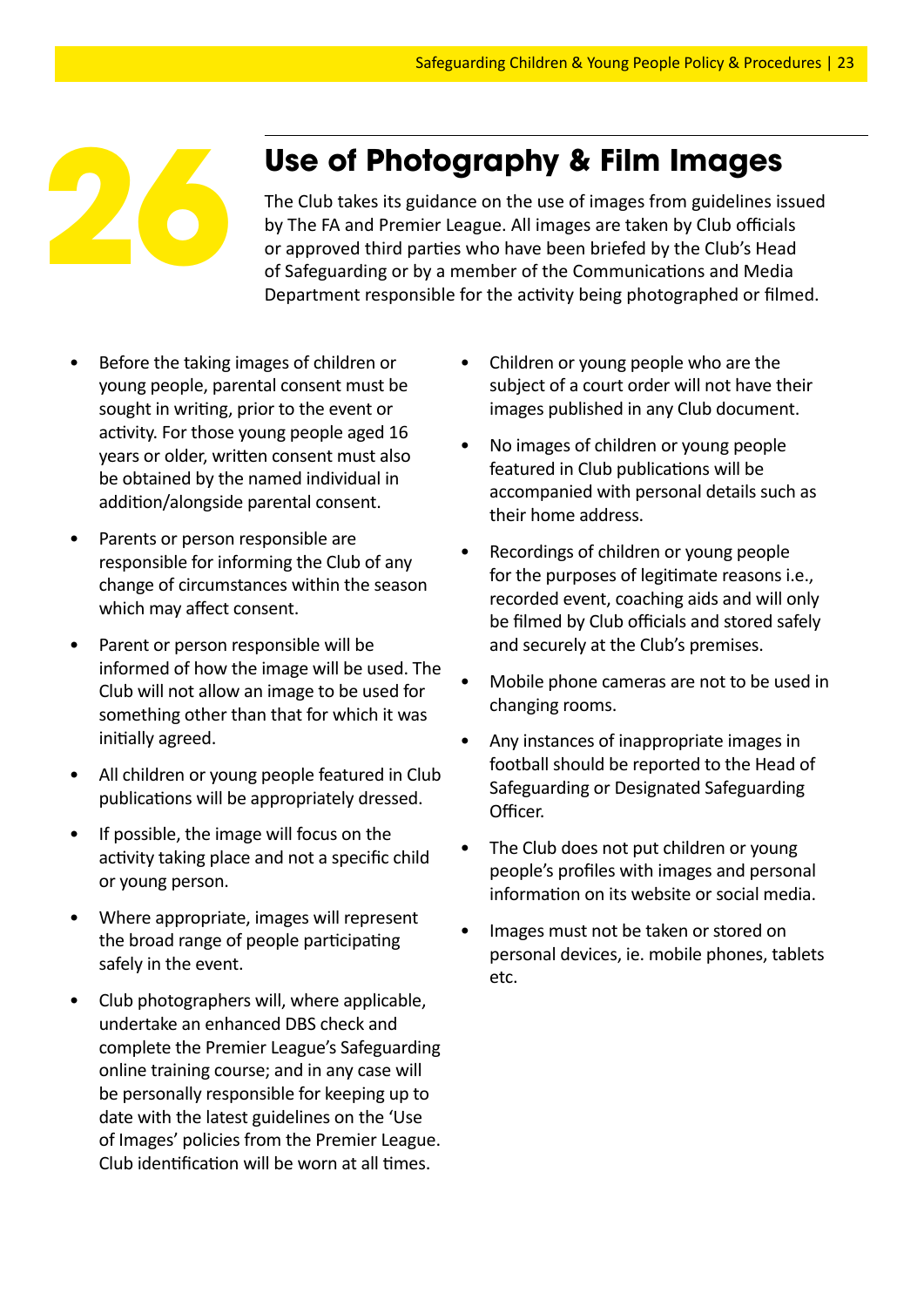## **E-Safety**

E-safety guidance is designed to protect children and young people who are supported by the Club and who make use of information technology (such as mobile phones/devices, games consoles and the Internet) as part of their involvement with the Club. The separate guidance is designed to provide staff and volunteers, with the overarching principles that guide our approach to e-safety. This can be found on the Club's intranet under HR forms. To ensure as a Club that, we work in line with our values, and within the law, in terms of how we use information technology and behave online



## **Social Networking Guidance**

The Club recognises that social media and social networking services provide opportunities to effectively engage with a wide range of audiences in a positive manner. However, the Club is also aware of the potential safeguarding risks especially to children and young people when using these forms of media.

- Do not add or invite children or young people you have responsibility for in football to be 'friends' within social networking sites such as Facebook, Instagram.
- Do not follow or accept children or young people you have responsibility for in football on social media if they try and "add" you on sites such as Twitter.
- Avoid 'one to one' electronic communication. Where you do communicate electronically ensure you send this communication to the parent or person responsible as well as the child or young person.
- Social networking is dealt with in full in the Club's Social Media Policy.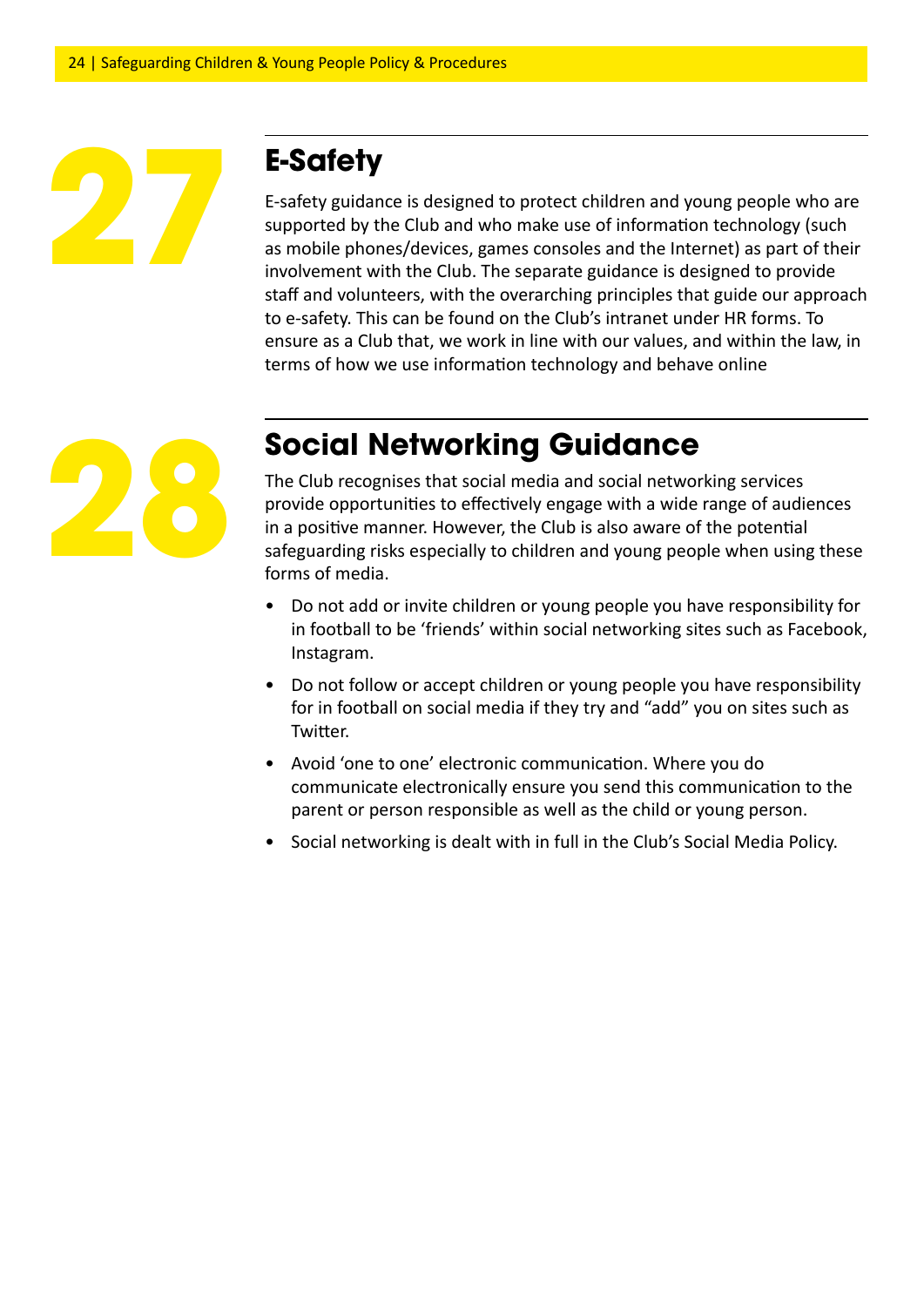

## **Lone Working & One-to-One Situations**

A lone worker, for the purpose of this Policy, is defined as a member of staff or a partner who is engaged in activities which place them in a situation without direct contact with other staff and agency staff or without direct supervision. It is the staff or agency staff's responsibility to:

- Work in an open and transparent way and avoid conduct which could raise concerns. Under no circumstances should staff and agency staff visit children and young people in their homes outside agreed work arrangements. Nor should they invite children and adults at risk to their own home or to that of a family member, colleague, or friend.
- Ensure that contact by whatever means and meetings with children and young people outside agreed working arrangements never take place without the knowledge and agreement of the Club.



## **Supervision Ratios**

Staff and partners are expected to provide appropriate supervision of the children and young people in their care at all times. The level of supervision required will vary between activities. Ratios for each activity should be determined by taking the following into consideration:

- The age, needs, abilities and behaviour of the children or young people participating.
- The competence and experience of staff and partners involved.
- The nature and duration of the activity.
- Risk assessments and/or intelligence identifying potential behavioural or other issues and risks.
- Staff and partners must work with the Club when planning activities to ensure that appropriate ratios and supervision arrangements are carefully considered.
- The Club to the given guidance supplied by national agencies and national governing bodies in with the recommendation supervision ratios.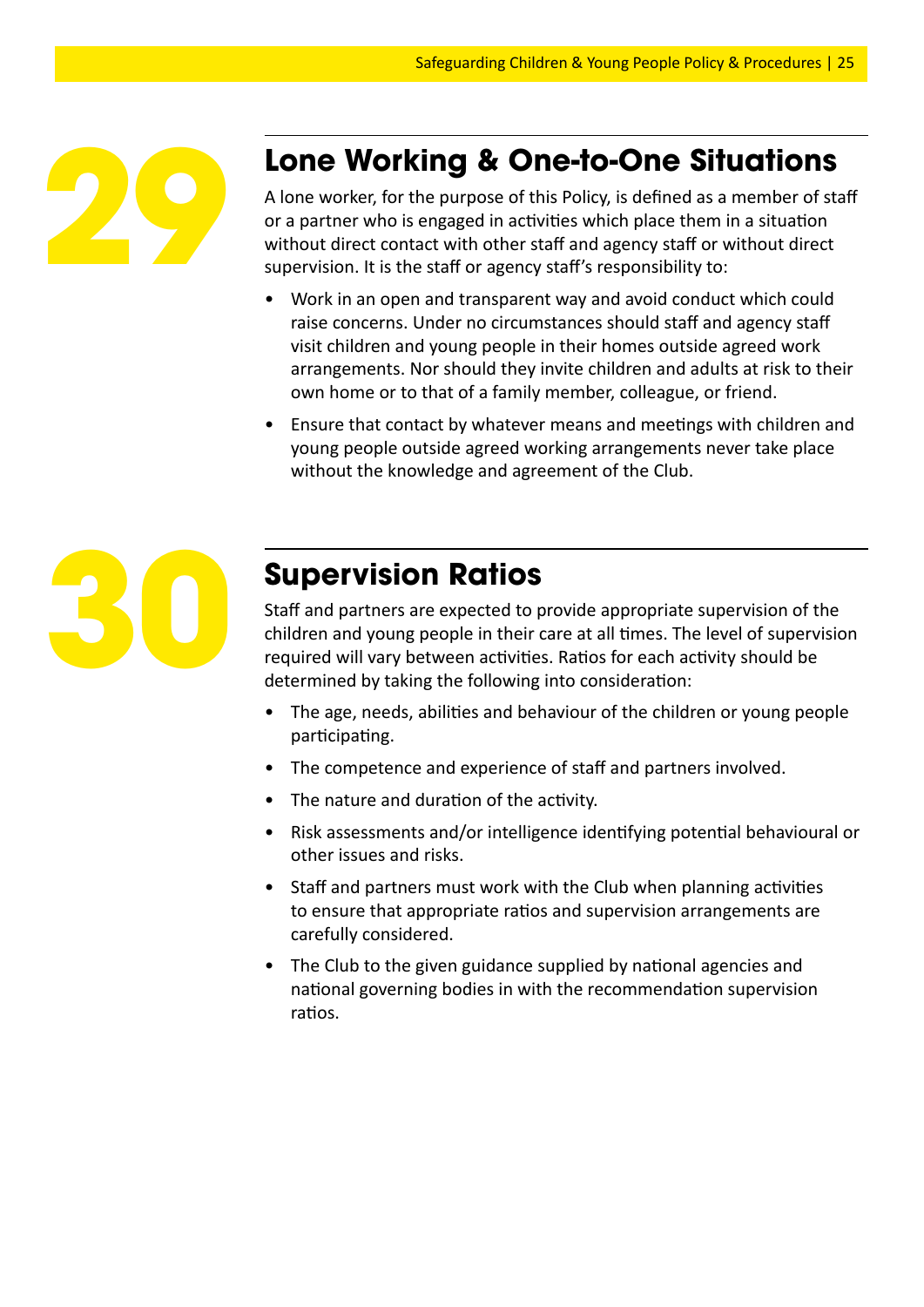## **Confidentiality**

Employees, workers, consultants, agency staff and volunteers may have access to confidential information about children and young people in order to undertake their responsibilities. In some circumstances, employees, workers, consult ants, agency staff or volunteers may be given highly sensitive or private information. They should never use confidential or personal information about a child or young person or his/her family

for their own or others' advantage. Information must never be used to intimidate, humiliate, or embarrass children or young people.

Confidential information about a child or young person should never be used casually in conversation or shared with any person other than on a need-to-know basis. In circumstances where the child and young person's identity does not need to be disclosed, the information should be used anonymously.

There are some circumstances in which an employee, worker, consultant, agency staff or volunteer may be expected to share information about

a child, for example when abuse is alleged or suspected. In such cases, individuals have a duty to pass information on without delay, but only to those with designated safeguarding responsibilities.

If an employee, worker, consultant, agency staff or volunteer is in any doubt about whether to share information or keep it confidential, they should seek guidance from the Club's safeguarding team. Any media or legal enquiries should in the first instance be referred to the Club's Head of Communication and Media Relations. The storing and processing of personal information about children is governed by the Data Protection Act, 2018. For further information on the Club's (and your) obligations under the Data Protection Act 2018, please see the Club's data handling policies and procedures, available on the Club's intranet. This means that employees, workers, consultants, agency staff and volunteers:

- Are expected to treat information they receive about children or young people in a discreet and confidential manner.
- Should seek advice from the Head of Safeguarding if they are in any doubt about sharing information they hold, or which has been requested of them.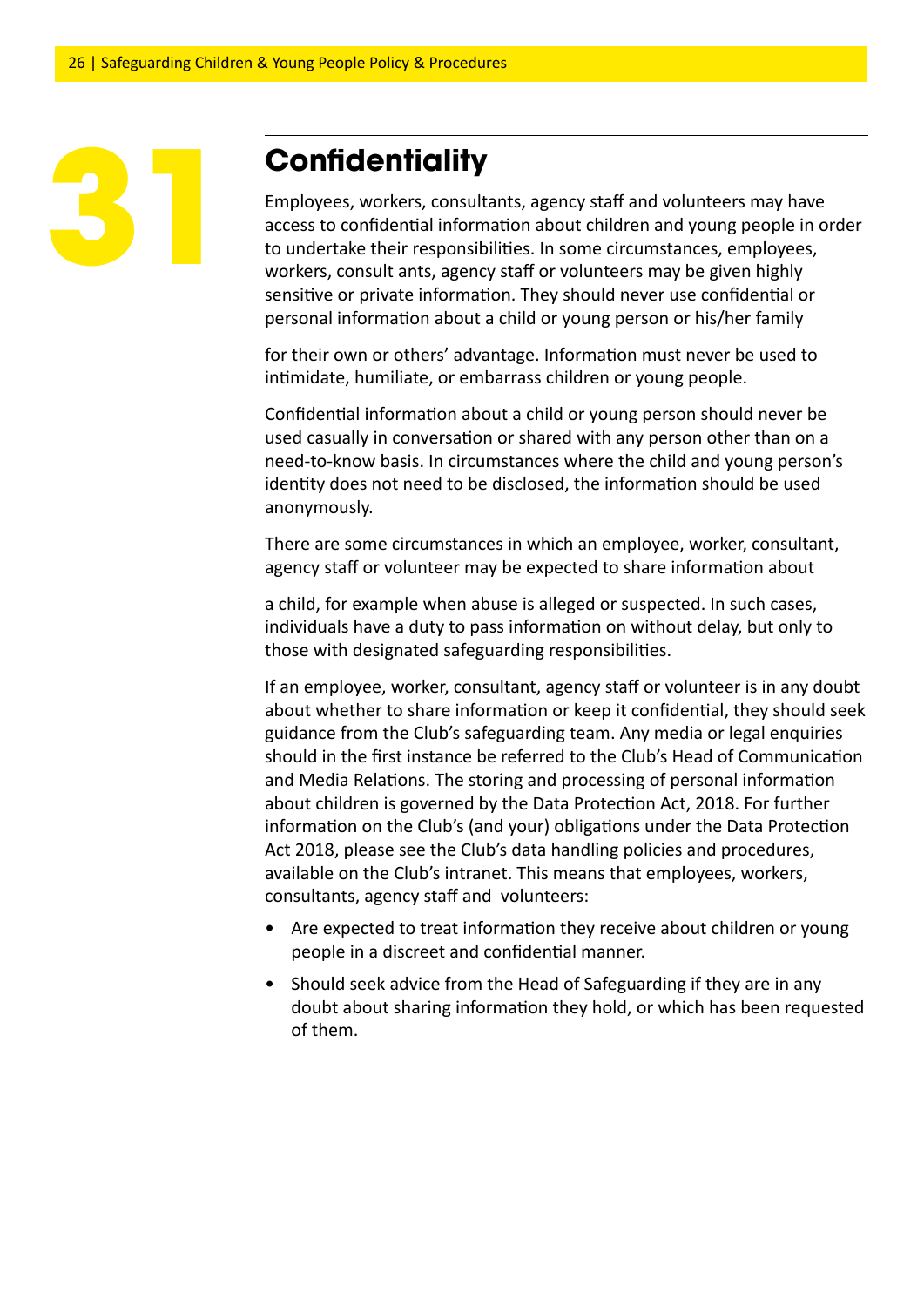

## **Appendix 1.**

Signs & Indicators of Abuse

## **Appendix 2.**

What to Do if You Receive a Safeguarding Disclosure from a Child or Young Person

## **Appendix 3.**

Dealing With Concerns in a Football Setting

## **Appendix 4.**

DBS Assessment Procedure

## **Appendix 5.**

Managing Allegations Against Employees, Workers, Consultants, Agency Staff or Volunteers

## **Appendix 6.**

Internet Grooming

## **Appendix 7.**

Key Safeguarding Contacts

## **Appendix 8.**

Club Safeguarding Team

## **Appendix 9.**

Academy and Watford FC Women DSO's

## **Appendix 10.**

Senior Safeguarding Group

## **Appendix 11.**

Other Applicable Policies and Legislation

## **Appendix 12.**

Club Incident Reporting Form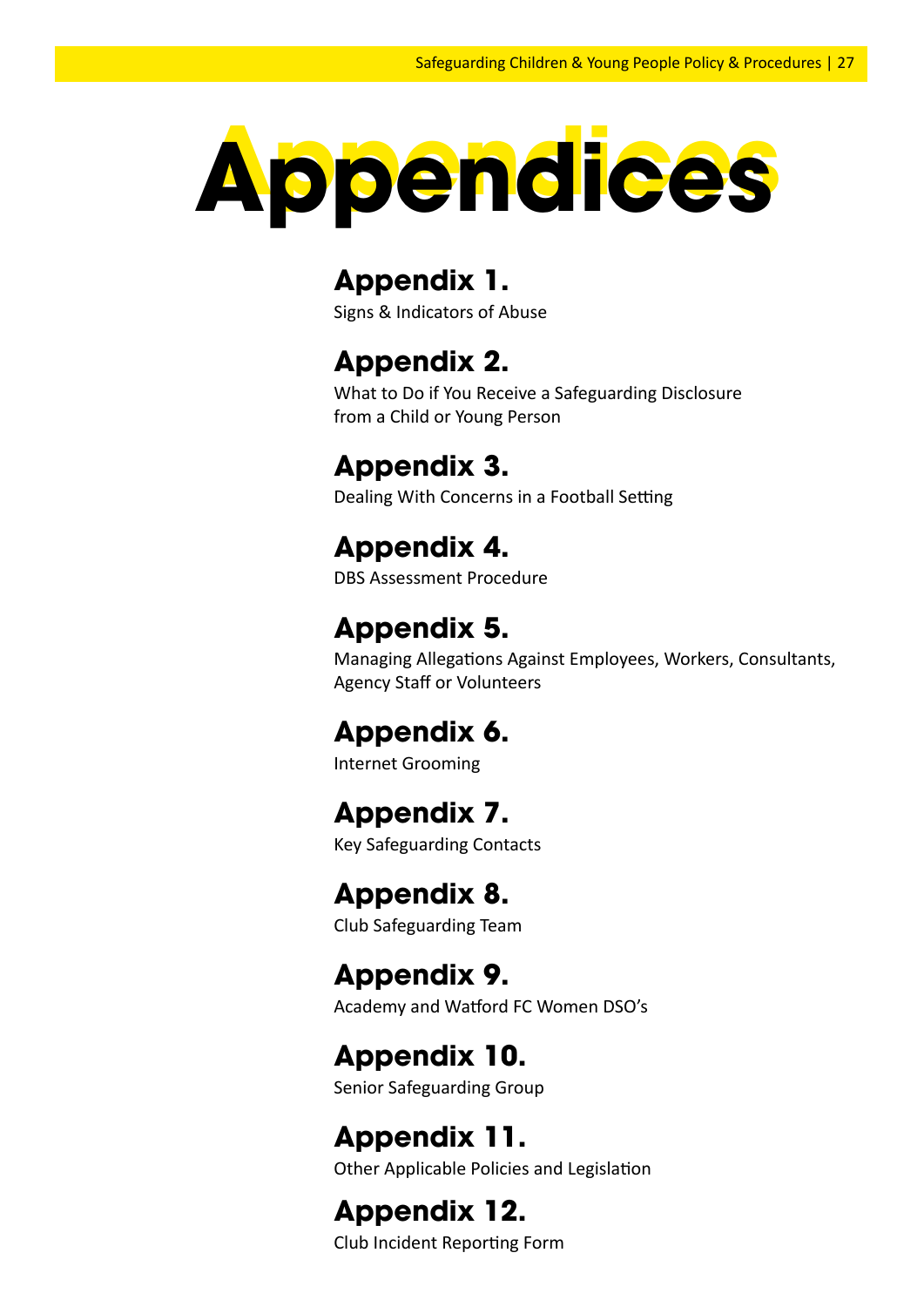## Appendix 1. Signs & Indicators of Abuse

One or more of the following might trigger concerns about a child:

- A sudden change in behaviour.
- Something a child says.
- Physical signs of abuse.

The signs may vary according to the age and understanding of the child.

| <b>Type of Abuse</b>  | <b>Physical Signs</b>                                                                                                                                                                                                                                                                        | <b>Behavioural Signs</b>                                                                                                                                                                                                                                                                                                      |
|-----------------------|----------------------------------------------------------------------------------------------------------------------------------------------------------------------------------------------------------------------------------------------------------------------------------------------|-------------------------------------------------------------------------------------------------------------------------------------------------------------------------------------------------------------------------------------------------------------------------------------------------------------------------------|
| <b>Physical Abuse</b> | Physical signs such as unexplained and<br>unusual bruising, finger and strap marks,<br>injuries, cigarette burns, bite marks,<br>fractures, scalds, missing teeth.                                                                                                                           | Behavioural signs such as fear of contact,<br>aggression, temper, running away, fear<br>of going home, reluctance to change or<br>uncover body, depression, withdrawal,<br>bullying or abuse of others.                                                                                                                       |
| <b>Neglect</b>        | Physical signs such as constant hunger,<br>ill-fitting or inappropriate clothes, weight<br>change, untreated conditions, continual<br>minor infections, failure to supply hearing<br>aids, glasses and or inhalers.                                                                          | Behavioural signs such as always being<br>tired, early or late, absent, few friends,<br>regularly left alone, stealing, no money,<br>parent or person responsible not<br>attending or supportive.                                                                                                                             |
| <b>Sexual Abuse</b>   | Physical signs such as genital pain,<br>itching, bleeding, bruising, discharge,<br>stomach pains, discomfort, pregnancy,<br>incontinence, urinary infections or STDs,<br>thrush, anal pain on passing motions.                                                                               | Behavioural signs such as apparent fear<br>of someone, nightmares, running away,<br>sexually explicit knowledge or behaviour,<br>masturbation, bed-wetting, eating<br>problems, substance abuse, unexplained<br>money or gifts, acting out with toys,<br>self-harm.                                                           |
| <b>Bullying</b>       | Physical signs such as weight change,<br>unexplained injuries and bruising, stomach<br>and headaches, bed-wetting, disturbed<br>sleep, hair pulled out.                                                                                                                                      | Behavioural signs such as difficulty<br>making friends, anxiety over school,<br>truancy, withdrawn, anger, moodiness,<br>suicide attempts, reduced performance,<br>money and possessions reported as lost,<br>stealing from within the family, distress<br>and anxiety on reading texts or e-mails.                           |
| Emotional<br>Abuse    | Physical signs such as weight change, lack<br>of growth or development, unexplained<br>speech disorders, self-harm, clothing<br>inappropriate for child's age, gender or<br>culture etc.                                                                                                     | Behavioural signs such as unable to play,<br>fear of mistakes, fear of telling parents,<br>withdrawn, unexplained speech and<br>language difficulties, few friends.                                                                                                                                                           |
| Radicalisation        | Physical signs such as they are observed<br>downloading, viewing or sharing extremist<br>propaganda from the web. They may<br>change their appearance, their health may<br>suffer (including mental health) and they<br>may become isolated from family, friends,<br>peers or social groups. | They become withdrawn and focused<br>on one ideology. They express a<br>desire/ intent to take part in or support<br>extremist activity. Their views become<br>increasingly extreme regarding another<br>section of society or government policy.<br>An individual becomes increasingly<br>intolerant of more moderate views. |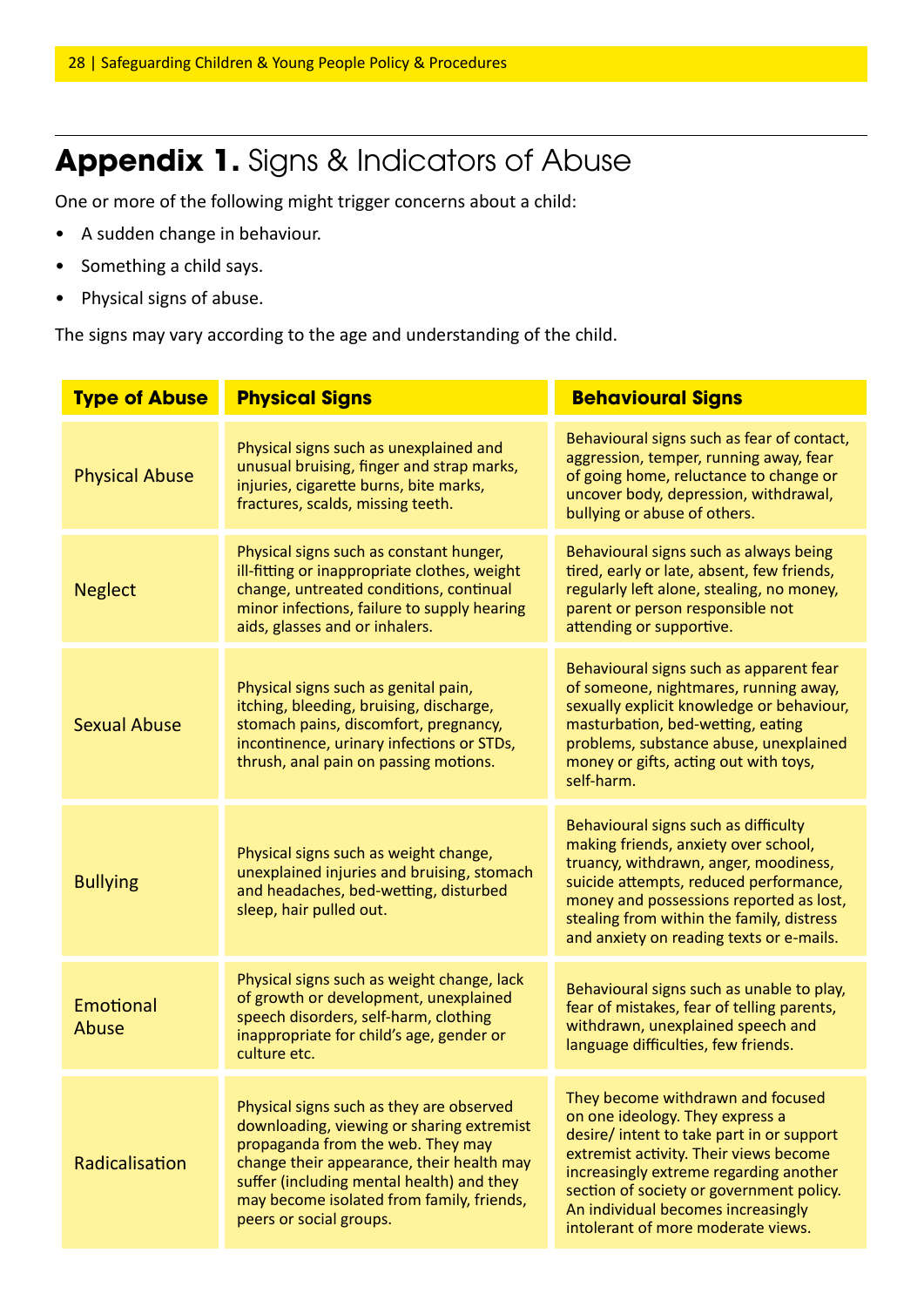**Appendix 2.** What to Do if You Receive a Safeguarding Disclosure From a Child or Young Person

#### **Stage 1**

Deal with the disclosure as it happens and ensure that the child or young person's immediate needs are met and that they feel supported. When a disclosure is made, it is most important to understand that you must not investigate the disclosure yourself. The disclosure must always be taken seriously and dealt with according to the guidance in this Policy, even if the truth of the disclosure is uncertain. **You are not expected to act as a social worker, counsellor, judge, jury, or avenge the abuser; you are expected to act in the best interest of the child or young person who may be at risk.**

#### **YOU MUST:**

- Put your own feelings aside and listen as if the information is not sensational.
- Allow the child or young person to lead the discussion and to talk freely.
- Listen to what the child or young person is saying. Try not to interrupt them or ask lots of questions. Being asked a lot of questions can feel like being interrogated.
- Let them tell you at their own pace. Do not worry if the child or young person stops talking for a while – silences are OK. You do not have to rush to fill in the gaps.
- Accept what the child or young person says without challenge.
- Listen to the child or young person without investigating.
- Allow the child or young person to talk but protect them from sharing the information with too many other people.
- Provide reassurance that you are taking them seriously.
- Let the child or young person know that you understand how hard it is for them to tell.
- Let them know they are doing the right thing by speaking out.
- It is ok to let them know if you are unable to answer all their questions.
- Avoid using questions such as "Is there anything else you would like to tell me?".
- Avoid asking leading questions like "Did the coach hit you?".
- Never ask questions that may make the child or young person feel guilty or inadequate.
- If physical abuse has taken place, you may observe visible bruises and marks but do not ask a child or young person to remove or adjust their clothing to see them.
- Tell the child or young person who you will be contacting e.g., the Head of Safeguarding statutory agencies etc, and that you will support them throughout.
- Once you have established that they have been harmed or are at risk of being harmed, do not pursue the conversation any further. This is important to ensure that questions cannot be raised later about possible manipulation of the disclosure.
- Use the 'TED' method Tell me. Explain to me. Describe to me.
- Respect the confidentiality of the disclosure and do not share the information with anyone other than those who need to know. Those who need to know are those who have a role to play in protecting children and young people.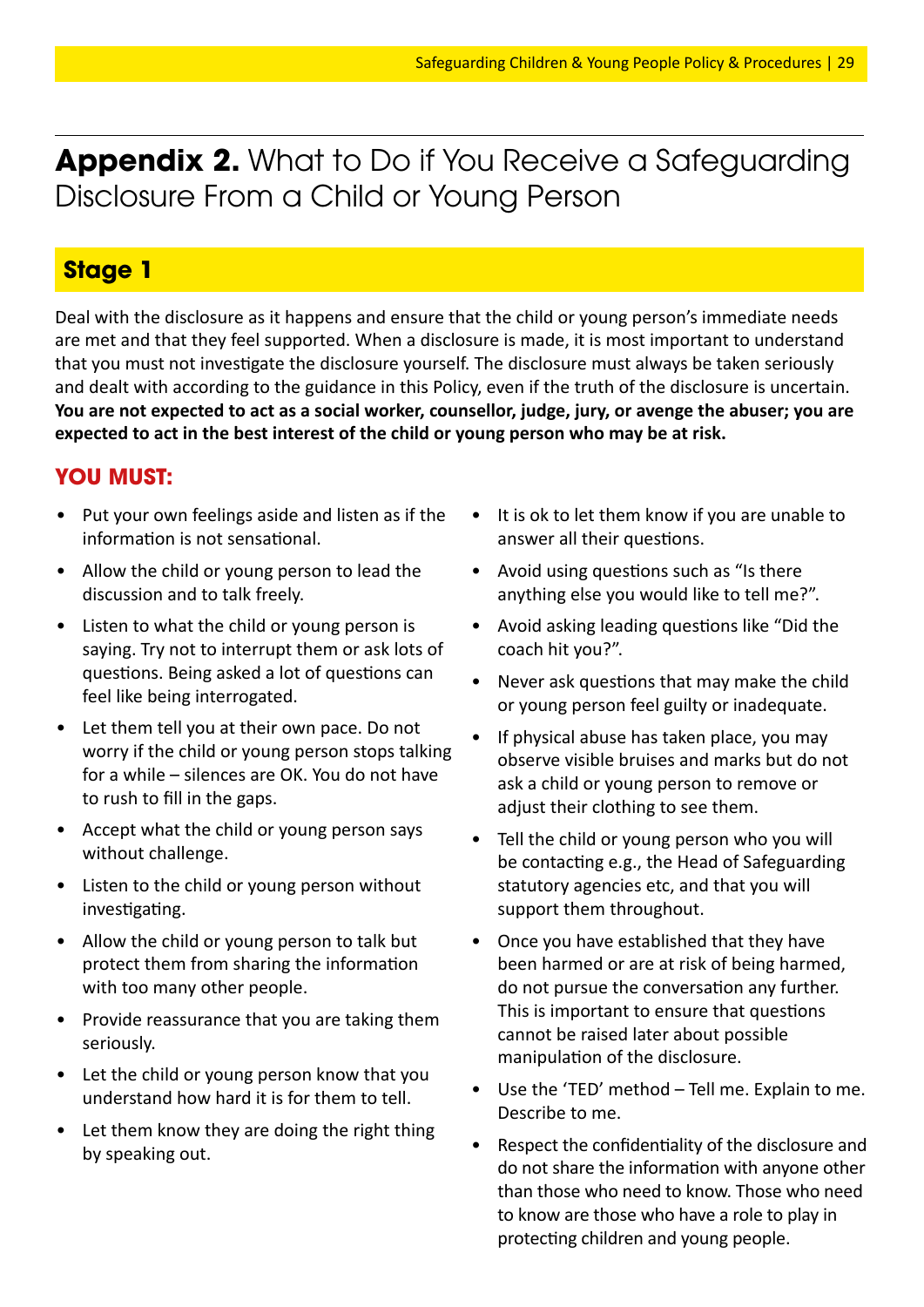#### **REMEMBER!**

When a child or young person discloses, they may feel:

- **Guilt:** They may blame themselves for the abuse and often feel guilt for telling.
- **Ashamed:** They may feel mortified about the abuse itself.
- **Confused:** They may be muddled about their feelings for the alleged abuser.
- **Scared:** They may fear the repercussions. They may fear the alleged abuser.

Be careful about touching (e.g., hugging or cuddling) the child or young person if they have not initiated the contact. They may be upset by physical contact.

#### **Stage 2**

As soon as possible, once the immediate comfort and safety of the child or young person is secured, you must inform the Head of Safeguarding of the disclosure. You may make a referral yourself directly to a statutory agency if you are concerned about the child or young person's immediate safety and/or are having difficulty contacting either the Head of Safeguarding or if the Head of Safeguarding is the alleged abuser the contact the designated Senior Safeguarding Lead or Head of HR. Every effort should be made to ensure that confidentiality is maintained for all concerned. Information should be handled and disseminated on a need-to-know basis only.

#### **Stage 3**

You should note down details as soon as possible after the disclosure has been made. What is clearly etched at the time can become blurred after a few hours. It is vital that you make clear and concise notes soon after the disclosure to complete a more detailed record and safeguarding incident sheet later.

Immediate notes should include:

- Date and time.
- Place and context of disclosure or concern.
- Important facts provided, e.g., names mentioned.

Wherever possible, you must record information as it was relayed to you using the language of the child and young person rather than your own interpretation of it. It is important to report factual information rather than your assumption or interpretation. Please follow the guidance on the safeguarding incident report form, but preferably record incident on CPOMS.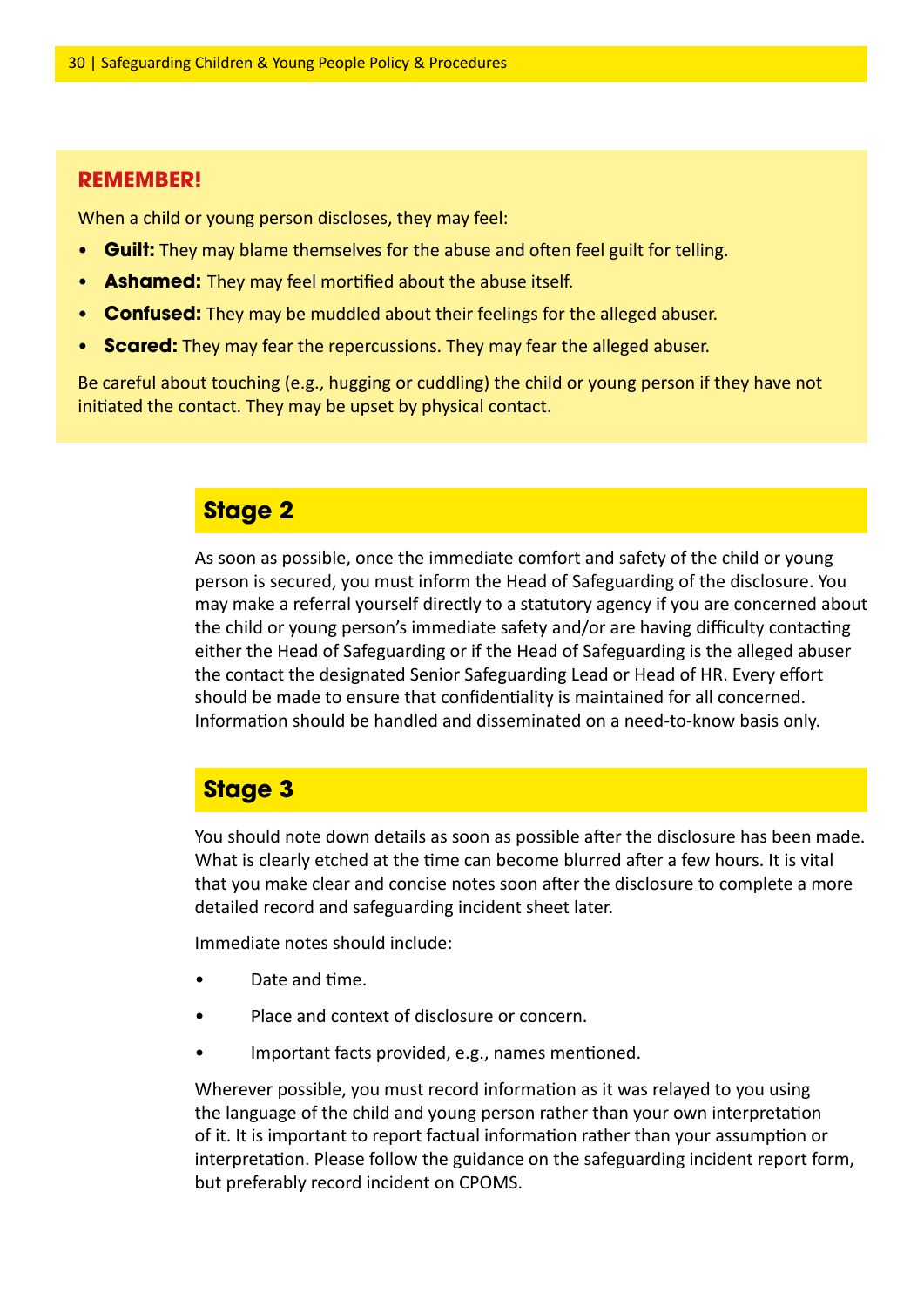#### **What Happens Next?**

It is important that concerns are followed up and it is everyone's responsibility to ensure that they are. You should be informed by the Head of Safeguarding within eight hours what has happened following the report being made. If you do not receive this information, you should be proactive in seeking it out.

If you have concerns that the disclosure has not been acted upon appropriately, you should inform the Head of HR and ultimately contact the relevant statutory agency.

A disclosure is not the only way that you may be made aware of a problem. Sometimes another adult or even a child may say something about a possible abusive situation.

#### **Deal With It in the Same Way!**

On occasions, you may witness an incident that may cause concern or indeed you may pick up on things that cause concern to you. Information may be passed to a coach or lead person anonymously by a person or persons who do not want to be directly involved for whatever reason.

However, you come upon information that causes concern and may put others at risk, the action should always be the same.

#### **Taking No Action Is Not an Option**

All matters will be fully investigated, and appropriate action will be taken. Action may include referral to the Police, Children's Services, Premier League or The FA if deemed as appropriate by the Head of Safeguarding. Any referral to an external agency shall also be reported to the Senior Safeguarding Lead. Full contact details can be found in Appendix 7 and 8.

#### **Remember the Child's Welfare Is of Paramount Importance**

Full details of dealing with concerns in a football setting at the Trust can be found in Appendix 3 of this policy.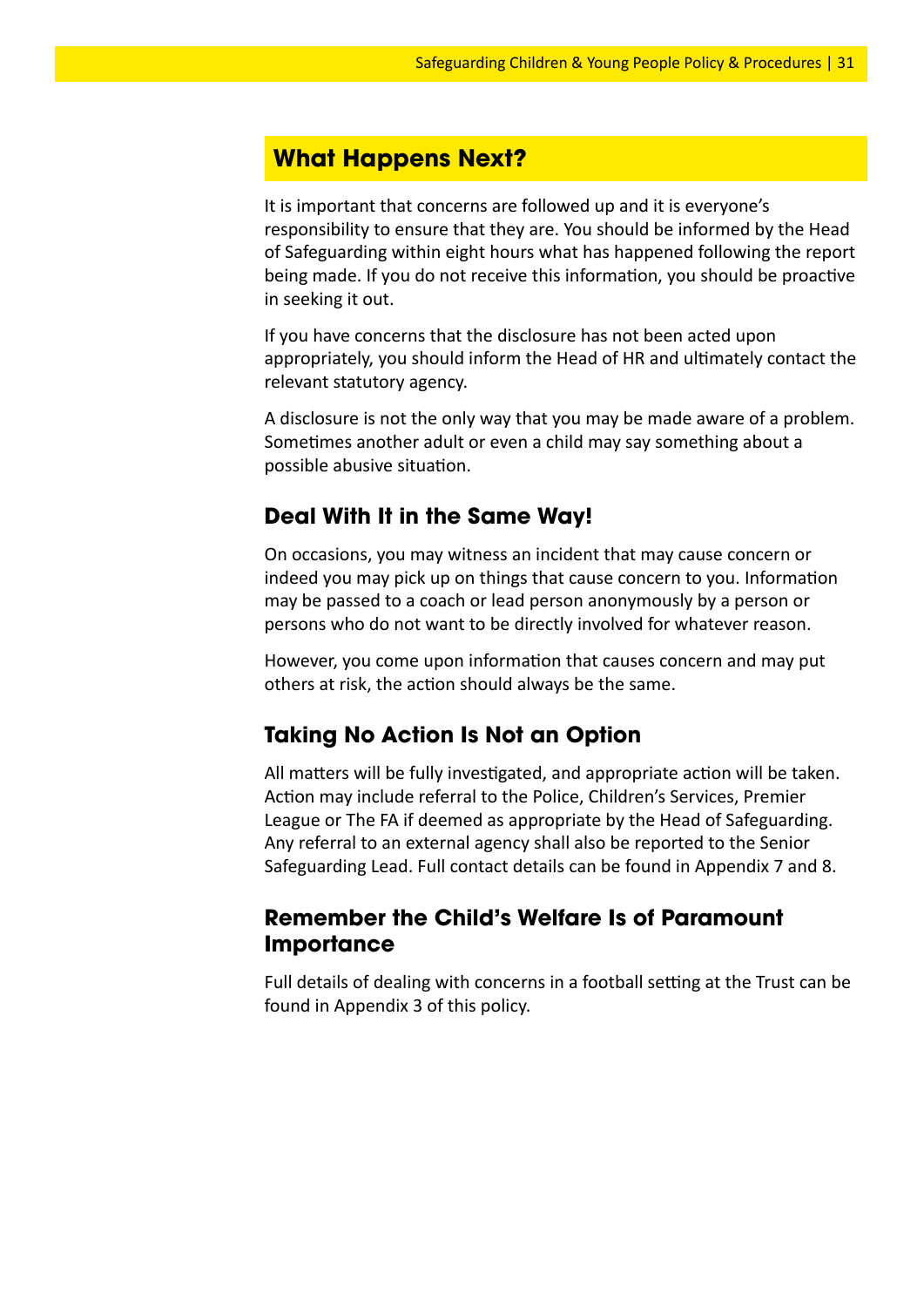#### **Safeguarding Procedures**

The Club takes any form of safeguarding poor practice or abuse seriously to promote a culture of best practice and accountability.

The Club encourage all employees, workers, consultants, agency staff and volunteers to raise concerns they may have about any safeguarding poor practice or abuse as early as possible to the relevant personnel. The Trust will respond accordingly to promote a safer environment.

If you have any questions regarding this section of the Children and Young People Safeguarding Policy and Procedures, please contact the Head of Safeguarding.

#### **Procedure for Raising a Safeguarding Concern**

How to raise a concern? You do not need to have firm evidence before raising a concern. But we do ask that you explain as fully as you can the information or circumstances that gave rise to your concern.

#### **Stage 1**

If you have a concern of any form of safeguarding poor practice or abuse, raise it first with the Designated Safeguarding Officer, who will raise it with the Head of Safeguarding.

#### **Stage 2**

If you feel unable to raise the matter with the Designated Safeguarding Officer for whatever reason, raise the matter with the Head of Safeguarding.

#### **Stage 3**

If these channels have been followed and you still have concerns, or if you feel that the matter is so serious that you cannot discuss it with any of the above, please contact The Head of Safeguarding at the Premier League on 020 7864 9000 – please refer to Club's Confidential Reporting Procedure.

Steps will then be taken to fully investigate the matter to decide what appropriate action should be taken. The Club is committed to protecting children and young people and will take action to uphold this commitment.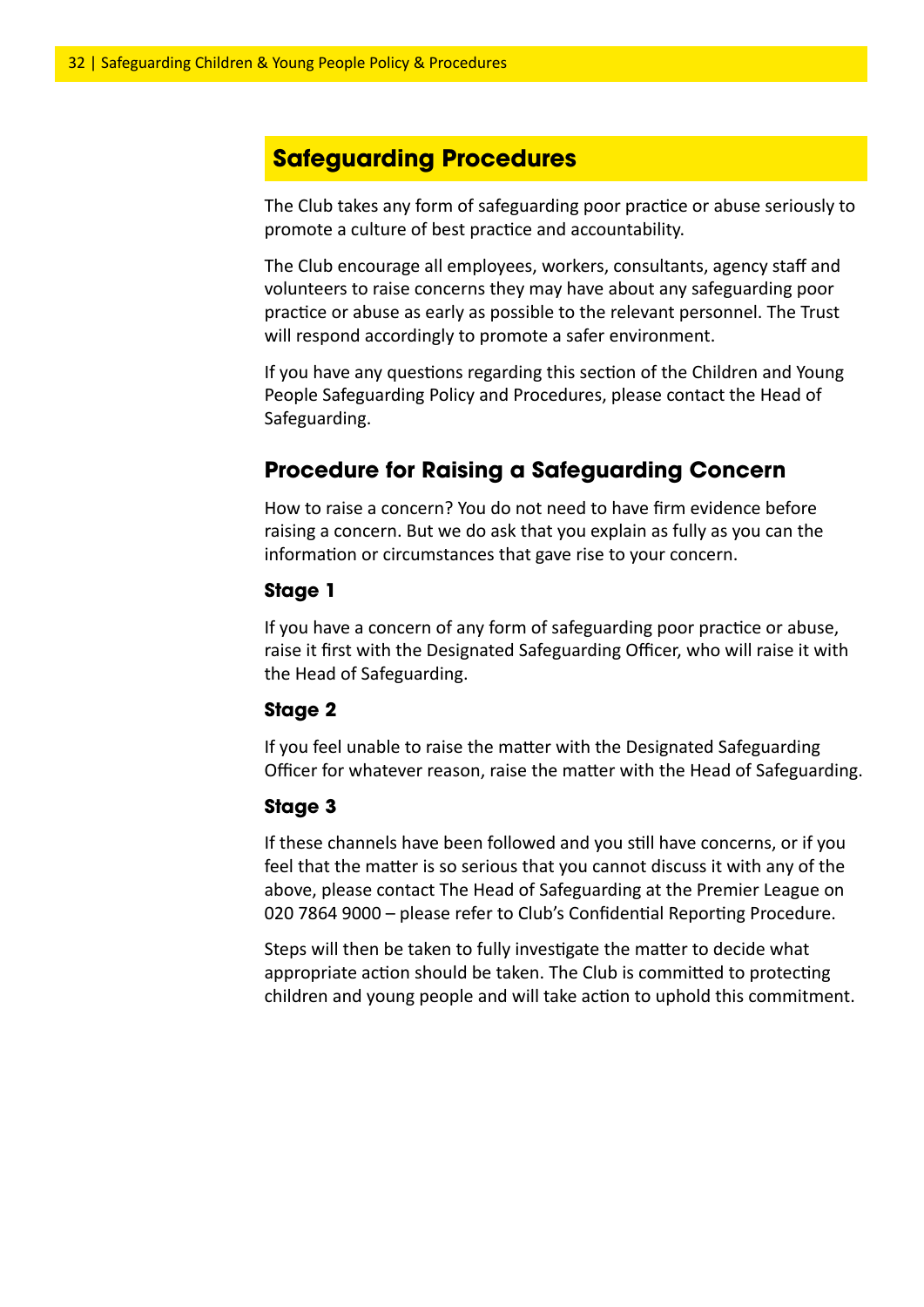#### **Remember the Five 'R's'**

#### **RECOGNISE**

- Recognising abuse or harm is often not easy.
- You need to act when you suspect Harm or Abuse is or has taken place, not just when you are sure that harm has occurred.
- You may not have proof, but it does not mean you are jumping to conclusions, it simply means you do not have the poof that the abuse is taking place.
- As soon as you suspect any kind of Abuse or Harm you should raise the concern.

#### **RESPOND**

- Responding to abuse is vital, and you have a responsibility to report any concerns you have to the safeguarding team – first instance HoS or nominated DSO and your line manager.
- You may need to find out the basic facts, ensure you allow the individual to speak without interruption, do not make any judgement.
- Reassure them and let them know that you are going to have to speak to somebody to ensure that they are safe.

#### **REFER/REPORT**

• Contact your DSO or HoS, if you cannot reach them contact your line manager, you should also consider contacting local authorities. For example, the Police or social services.

#### **RECORD**

• You should also make sure you make a note of any disclosure so that this can be recorded on the Club's secure Child Protection Online Management System (CPOMS).

#### **RESPECT**

- Respect the confidentiality of the discloser and do not share information with anyone other than those who need to know.
- Those who need to know have a role to play in protecting children and young people.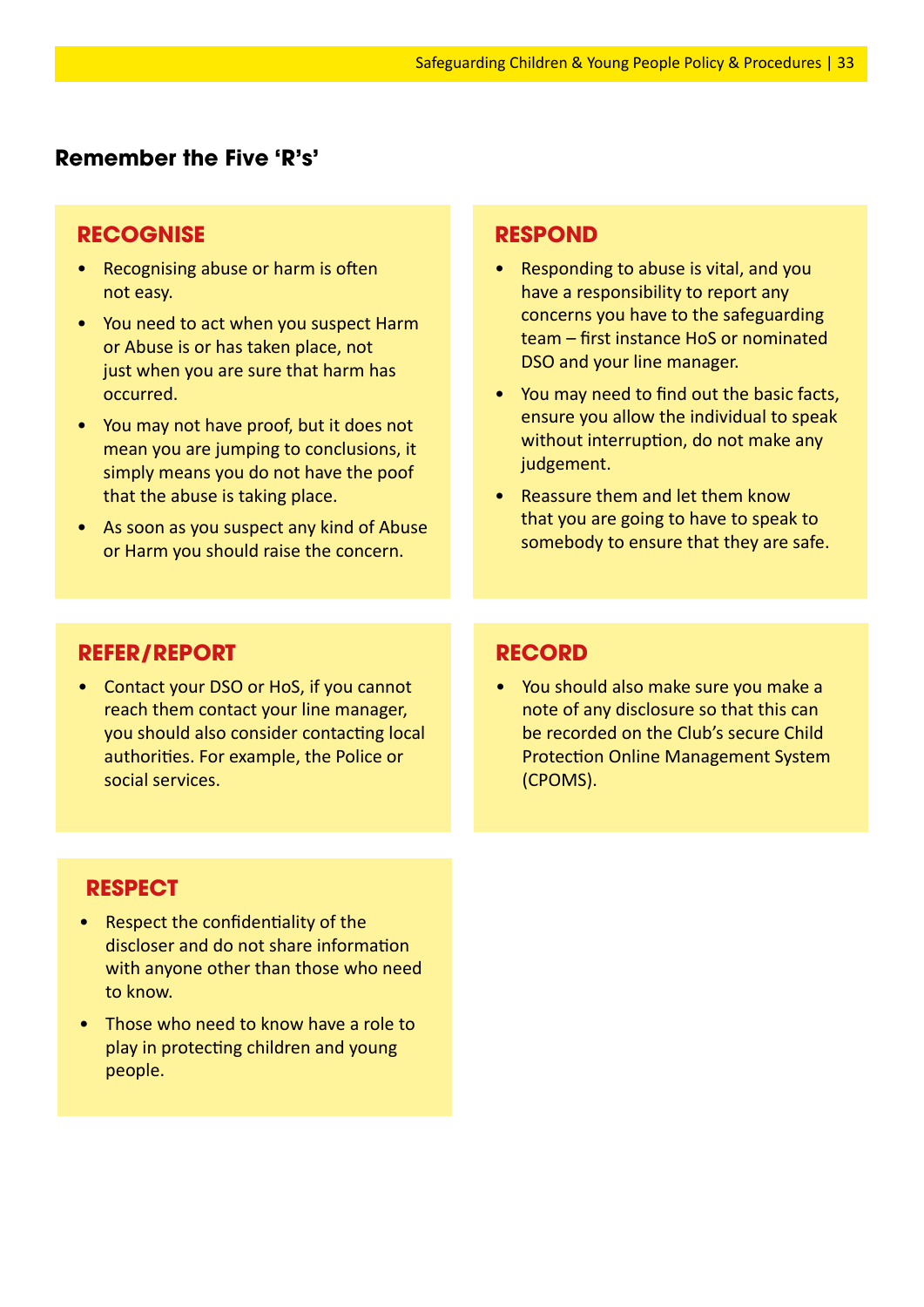## **Appendix 3.** Dealing With Concerns in a Football Setting

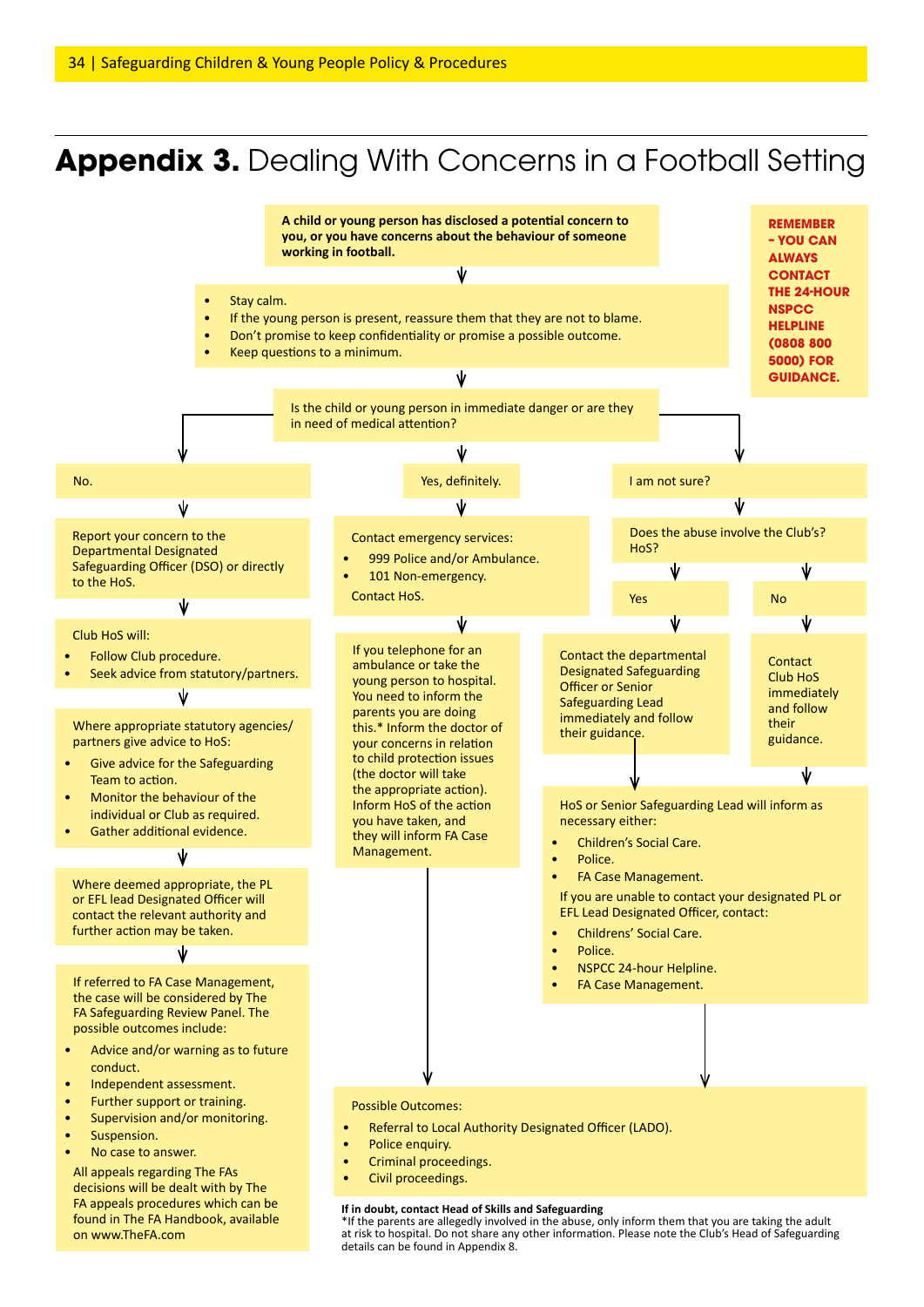## **Appendix 4.** DBS Assessment Procedure



Guidance and criteria on the filtering of these cautions and convictions can be found on the Ministry of Justice website – Guidance on the Rehabilitation of Offenders Act 1974 and the Exceptions Order 1975 - GOV.UK (www.gov.uk)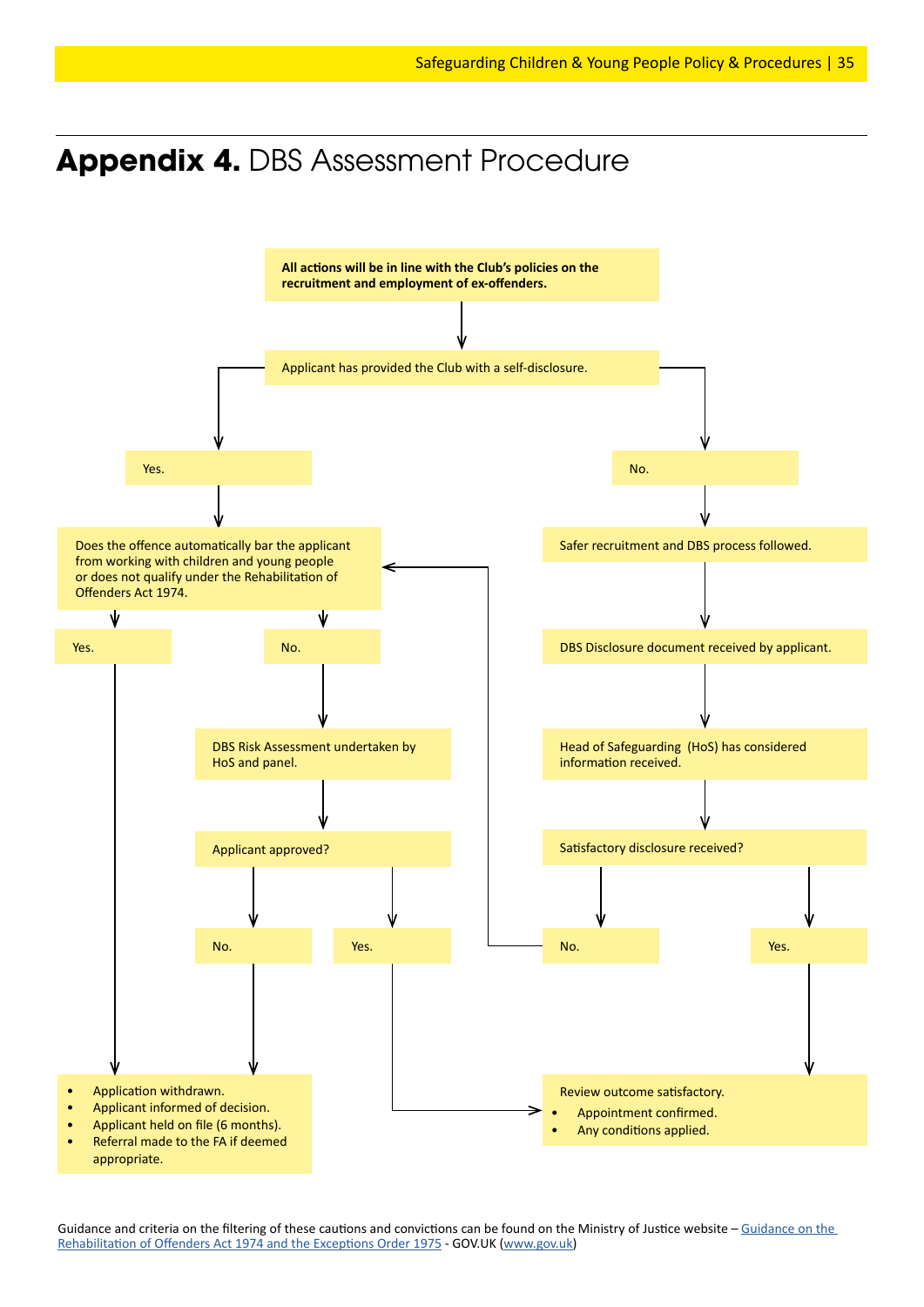## **Appendix 5.** Managing Allegations Against Employees, Workers, Consultants, Agency Staff or Volunteers

**Safeguarding allegation raised about the conduct or behaviour of an employee, worker, consultant, agency staff or volunteer.**

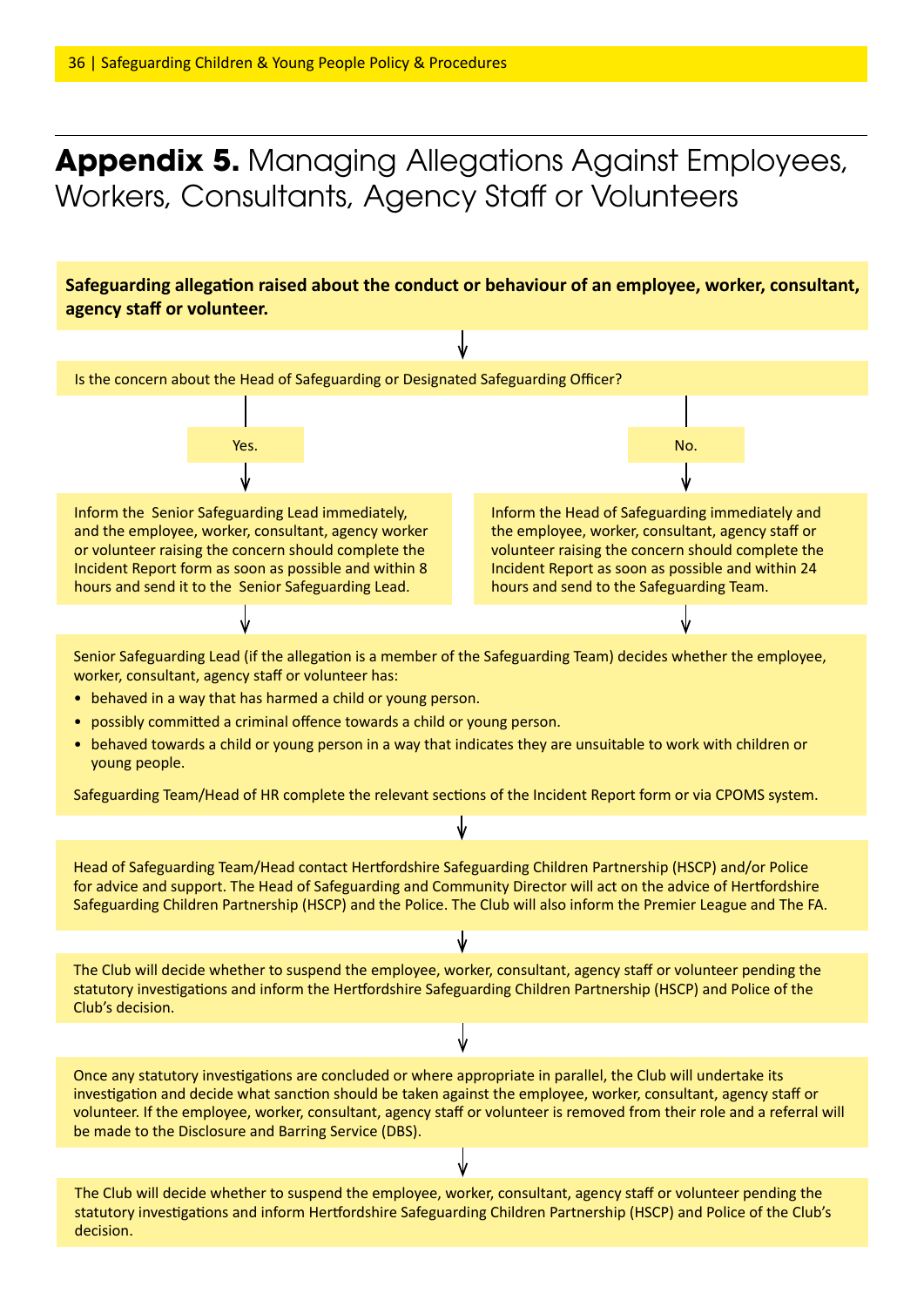## **Appendix 6.** Internet Grooming

The message to all children and young people is that it is not okay for someone to expect them or their friends to do things that they do not want to. They should listen to their instinct; if it does not feel right then they should tell a trusted adult such as a parent, grandparent, carer, teacher, youth, health, or social worker.

It is important that we can identify the signs of internet grooming and sexual exploitation. This involves understanding the answers to the following questions:

- What does it feel like to be groomed?
- What might a friend see?
- What might sexual exploitation feel like?
- What is sexual exploitation?

#### **What does it feel like to be groomed?**

- Special/loved
- What you want
- Understood
- You have control
- **New friends**
- Exciting
- You've changed
- **Grown up**
- Sexualised conversations

#### **What might a friend see?**

- **Gifts or money**
- Increased Secrecy
- Drug and alcohol misuse
- Criminal activity
- Changing appearance
- Going missing
- Self-harm
- STI's and pregnancies
- Online relationships with strangers
- Suicidal thoughts
- **Injuries**

#### **What might sexual exploitation feel like?**

- You owe something
- In love and no one else matters
- No going back
- Humiliated or threatened
- Scared or trapped
- You deserve it
- No-one will believe you
- Fooling yourself that it is okay
- Pressured to get friends involved
- Used

#### **What is sexual exploitation?**

- Doing sexual things you find horrible
- Sexual things with an older person
- Forced to have sex with strangers
- Made to send naked pictures
- Having sex in front of others
- Rape
- Drink or drugs addiction
- Being hurt or beaten up
- Forced not to leave when you want to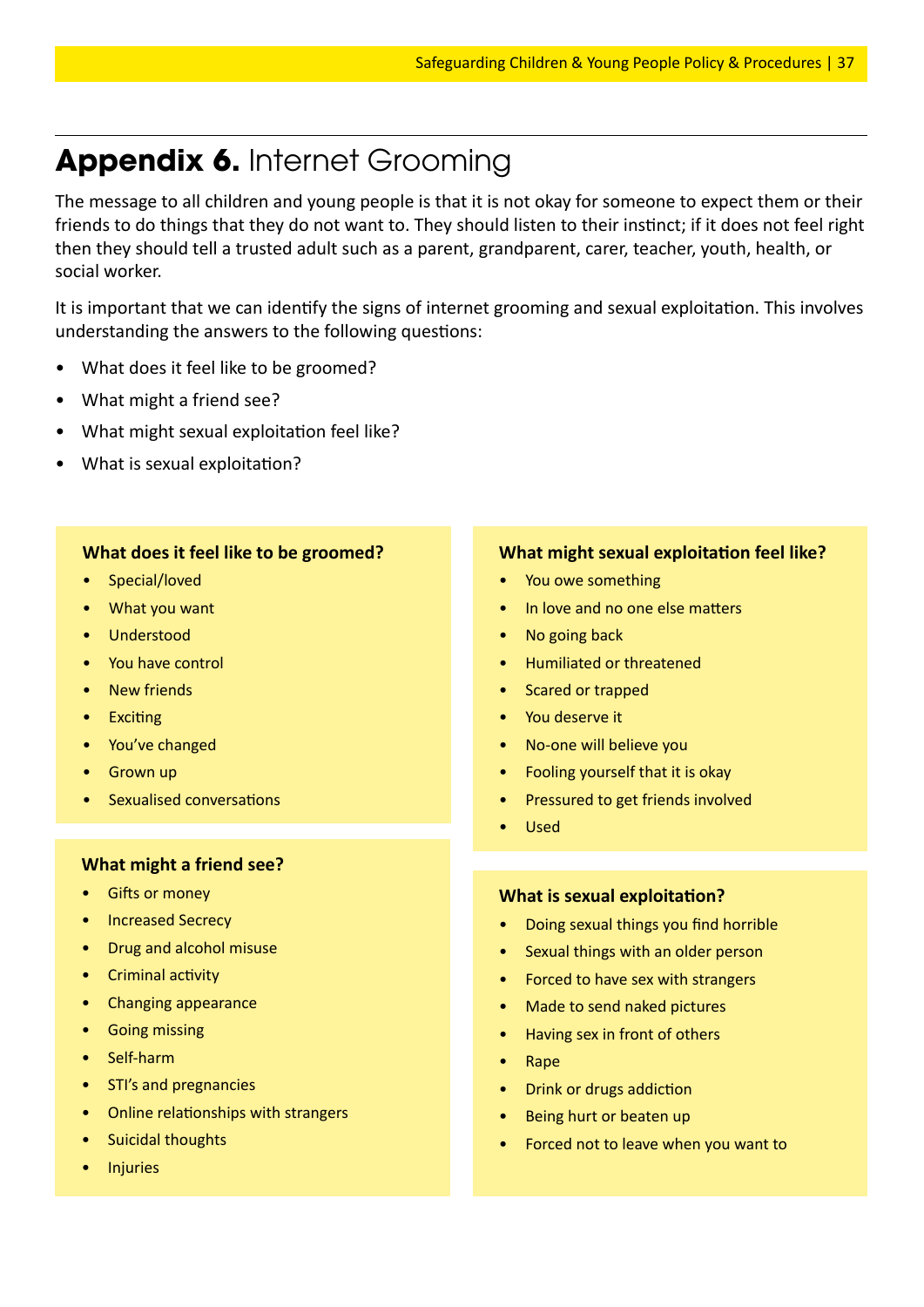## **Appendix 7.** Key Safeguarding Contacts

#### **Head of Safeguarding (HoS)**

01923 496256 / 07855 300439

#### **Safeguarding Officer (SO)**

07876 786910

#### **Police**

101 or 999 in an emergency

#### **Police – Child Abuse Investigation Unit**

01707 354 000

#### **Hertfordshire Children Schools & Families (24hrs)**

0300 123 4043

#### **Premier League Safeguarding Team**

0207 864 9000 or safeguarding@premierleague.com

#### **FA's Safeguarding Team (24hrs)**

0844 980 8200 or safeguarding@thefa.com

#### **NSPCC (24hrs)**

0808 800 5000

#### **Child Line**

0800 1111

#### **www.notinourcommunity.org**

Protecting against grooming & sexual exploitation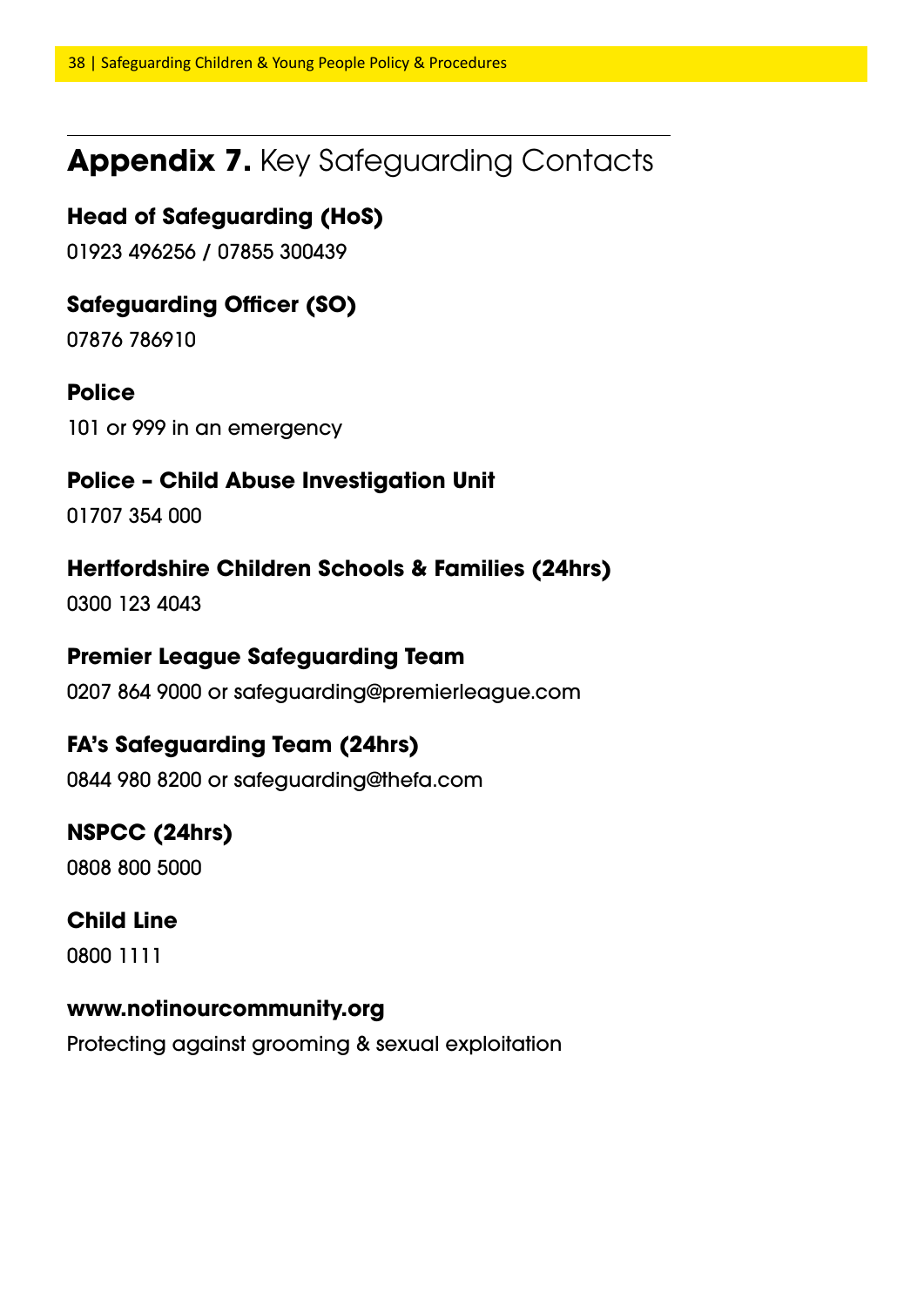## **Appendix 8.** Club Safeguarding Team

#### **Safeguarding Leads**

**Rob Clarke** 

*Head of Safeguarding* rob.clarke@watfordfc.com **P** 01923 496256 **M** 07855 300439

**Katie Wright**

*Safeguarding Officer* katie.wright@watfordfc.com **P** 07876 786910

#### **Designated Safeguarding Officers (DSO)**

| $\boxed{\bullet}$ Andy Jenkins          | <b>2</b> Courtney-Paige Blythe            |  |
|-----------------------------------------|-------------------------------------------|--|
| <b>Operations Manager</b>               | <b>Support Services Officer</b>           |  |
| andy.jenkins@watfordfc.com              | courtney.blythe@watfordfc.com             |  |
| <b>Alex Ashby</b>                       | <b>Anne-Marie Burn</b><br>IL = 1          |  |
| <b>Hospitality &amp; Events Manager</b> | <b>Learning &amp; Development Officer</b> |  |
| alex.ashby@watfordfc.com                | annemarie.burn@watfordfc.com              |  |
| <b>2</b> Sean Woof                      | $\boxed{\bullet}$ Ben Holt                |  |
| <b>Data &amp; Research Officer</b>      | <b>Retail Operations Manager</b>          |  |
| sean.woof@watfordfc.com                 | ben.holt@watfordfc.com                    |  |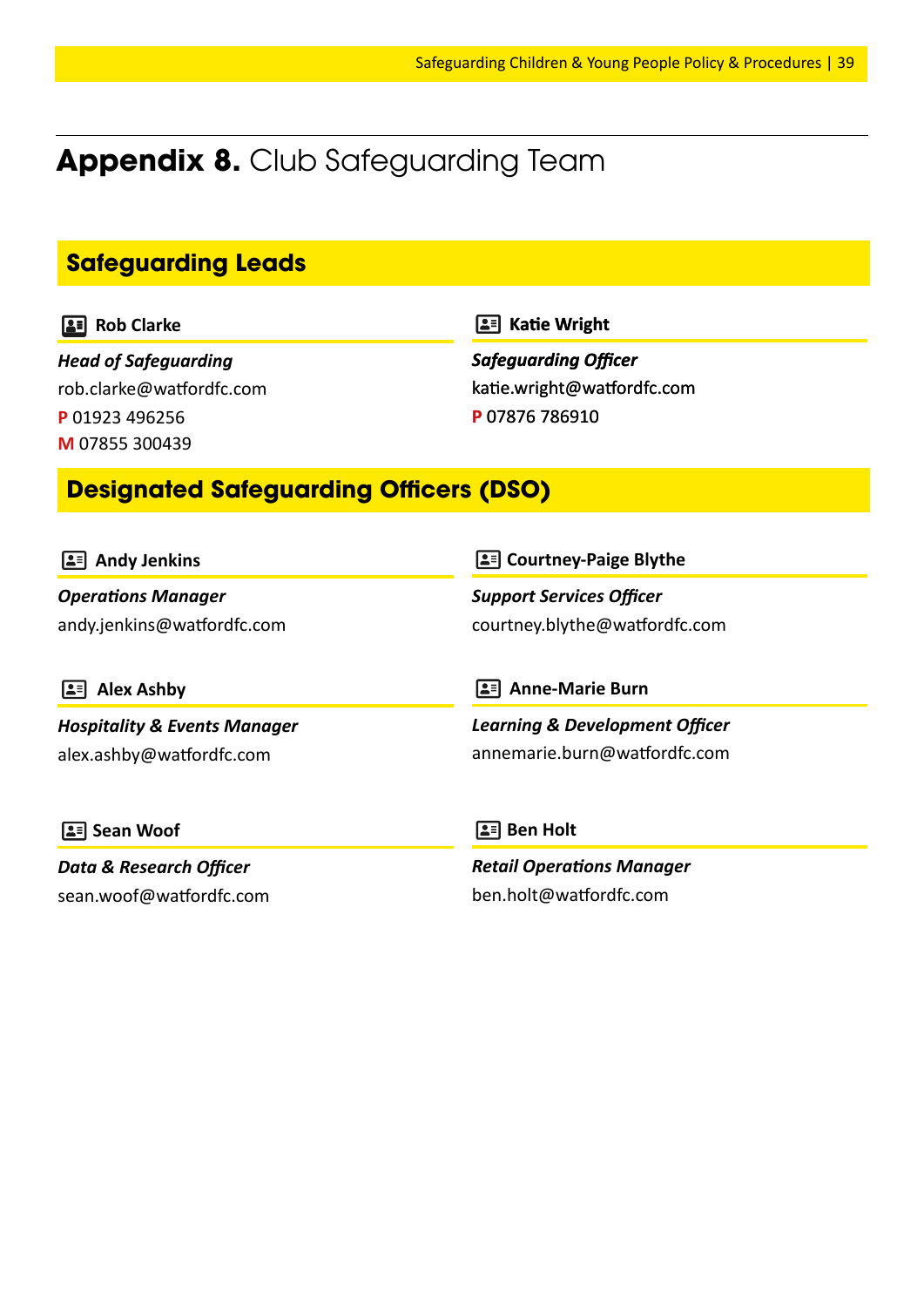## **Appendix 9.** Academy and Watford Women FC DSO

#### **Safeguarding Leads**

**Richard Johnson** 

*Academy Director* richard.johnson@watfordfc.com **Rob Clarke** 

*Head of Safeguarding* rob.clarke@watfordfc.com **P** 01923 496256 **M** 07855 300439

**E** Katie Wright

*Safeguarding Officer* katie.wright@watfordfc.com **M** 07739 516177

#### **Designated Safeguarding Officers (DSO)**

#### **Martin Prickett**

*Academy Head of Education* martin.prickett@watfordfc.com

 **Peter Sharp**

*Academy Head of Performance* peter.sharp@watfordfc.com

 **Jimmy Gilligan**

*Head of Academy Technical Development* jimmy.gilligan@watfordfc.com

 **Amber Wildgust**

*Watford Women FC General Manager* amber.wildgust@watfordfc.com

#### **Sam Rawlings**

*Academy Operations* sam.rawlings@watfordfc.com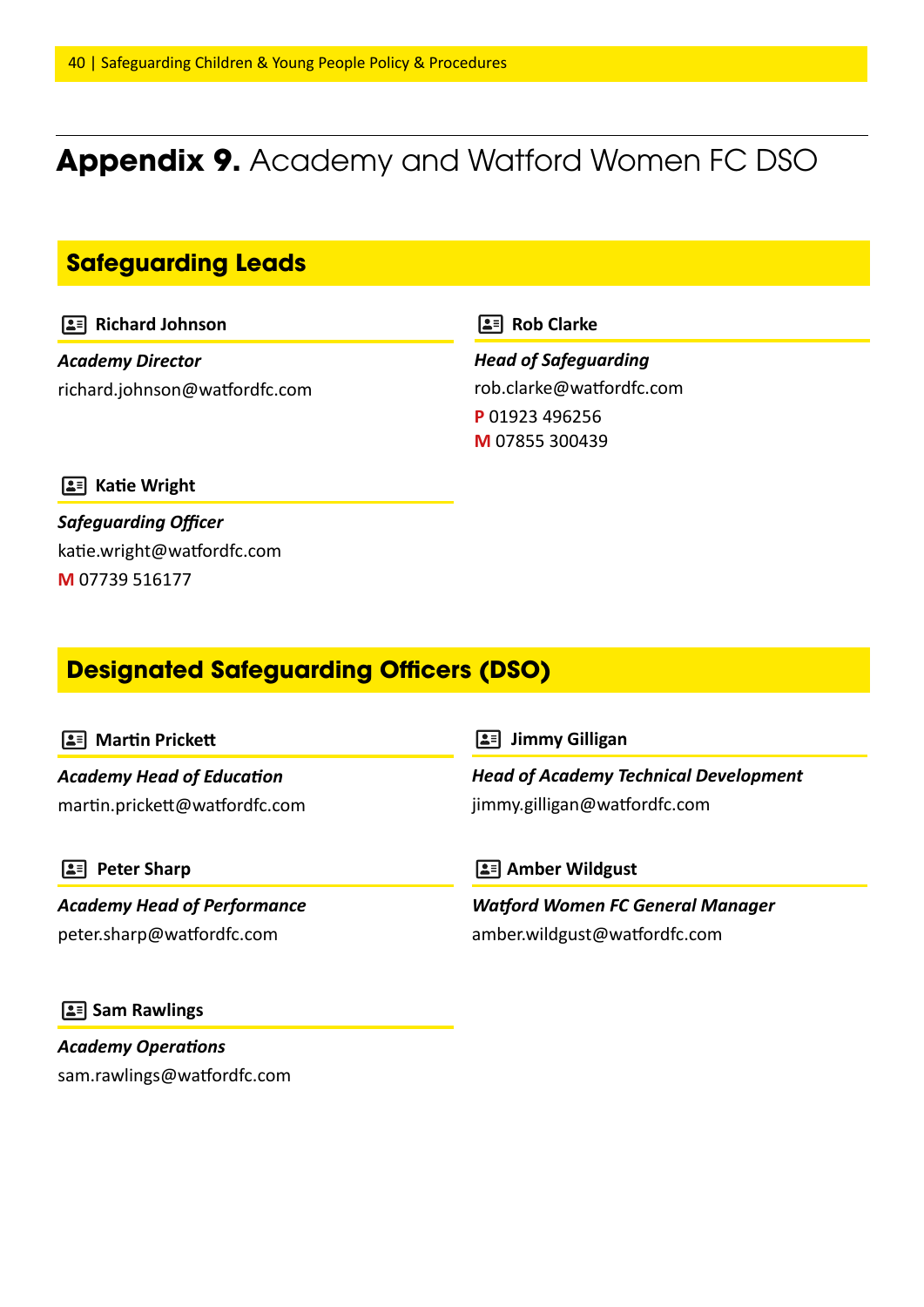## **Appendix 10.** Senior Safeguarding Group

#### **Safeguarding Board Leads**

**SEP Scott Duxbury** 

*Chairman and CEO*

**Professor Stuart Timperley** 

*Non-Executive Director Senior Safeguarding Lead*

**David Fransen**

*Non-Executive Director*

### **Strategic Safeguarding Group Members**

**Gayle Clarke**

*Head of HR* gayle.clarke@watfordfc.com

#### **Richard Johnson**

*Academy Director* richard.johnson@watfordfc.com

 **George Pennington**

*Chief Operating Officer* ian.pope@watfordfc.com

*Head of Legal* george.pennington@watfordfc.com **Rob Clarke** 

*Head of Safeguarding* rob.clarke@watfordfc.com

**2 Professor Stuart Timperley** 

*Non-Executive Director Senior Safeguarding Lead*

#### **Paul Clark**

 **Ian Pope**

*Senior Safeguarding Lead (Watford FC CSE Trust)*

**Rob Smith**

*Senior Safeguarding Lead (Watford FC CSE Trust)*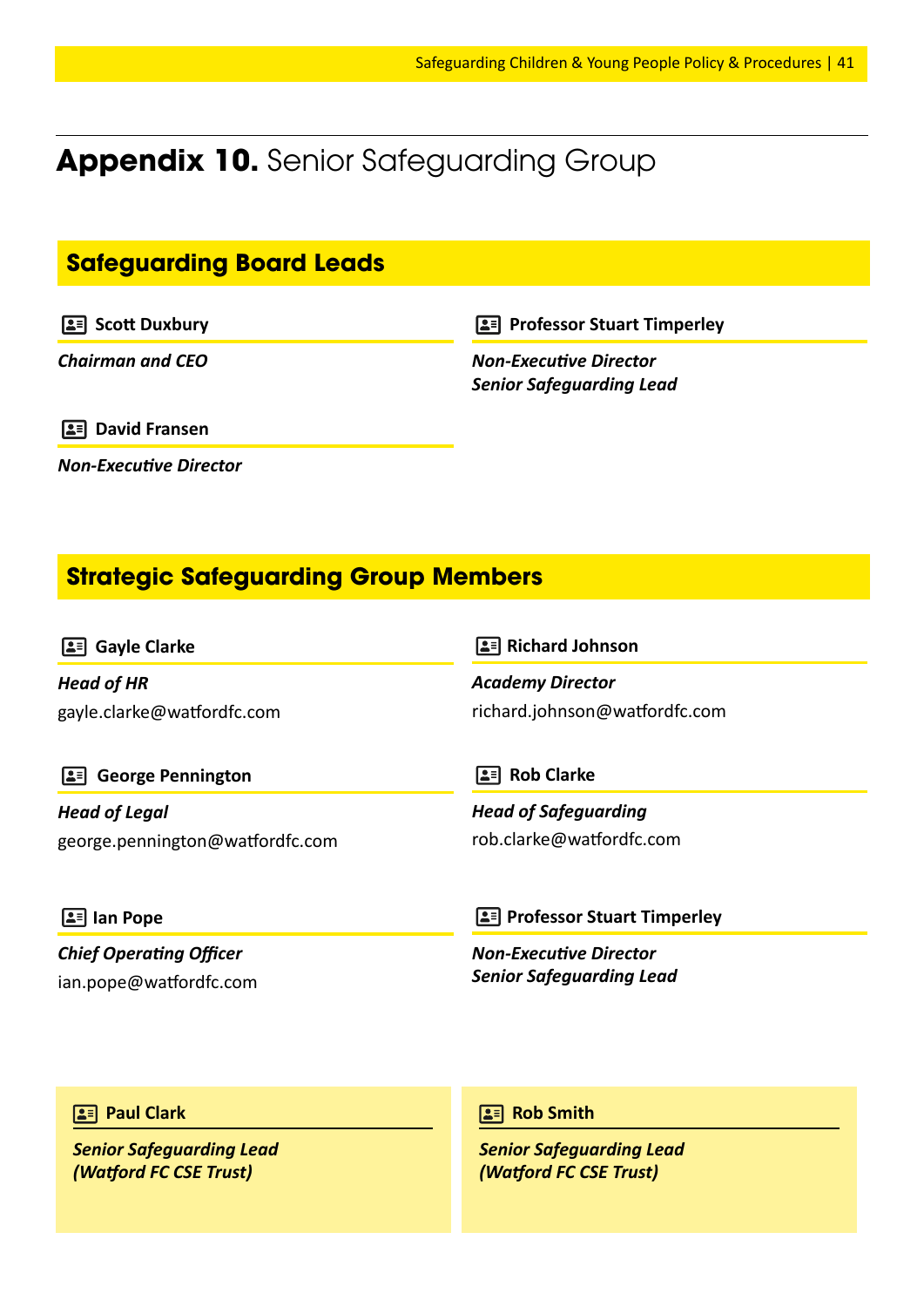## **Appendix 11.** Other Applicable Policies and Legislation

#### **Policies**

- Bullying and Harassment Policy (Employment Policy)
- Data Handling and Protection Policy
- Disciplinary Policy (Employment Policy)
- Equal Opportunities Policy (Employment Policy)
- Grievance Policy (Employment Policy)
- Health and Safety Policy
- Managing Safeguarding Allegations Against Staff Policy and Procedure
- Lone Worker Policy
- Missing Person Procedure
- Safeguarding Adults at Risk Policy & Procedures
- Whistleblowing Policy
- Recruitment and Selection Policy
- PREVENT Guidance

#### **Relevant Legislation/Regulations:**

- Children Act 1989
- Children Act 2004
- Crime and Disorder Act 1998
- Data Protection Act 2018
- The Equality Act 2010
- FA Safeguarding Children Rules
- FA Respect Codes of Conduct
- Human Rights Act 1998
- Police Act 1997
- Premier League Guidance for Safer Working Practice
- Premier League Rules
- Protection of Children Act 1999
- Protection of Freedoms Act 2012
- Rehabilitation of Offenders Act 1974
- Safeguarding Vulnerable Groups Act 2006
- Sex Offenders Act 1997
- Sexual Offences Act 2003
- Youth Evidence & Crime Evidence Act 1999
- Working Together 2018
- Keeping Children Safe in Education 2020

#### **Please note that these lists are not exhaustive.**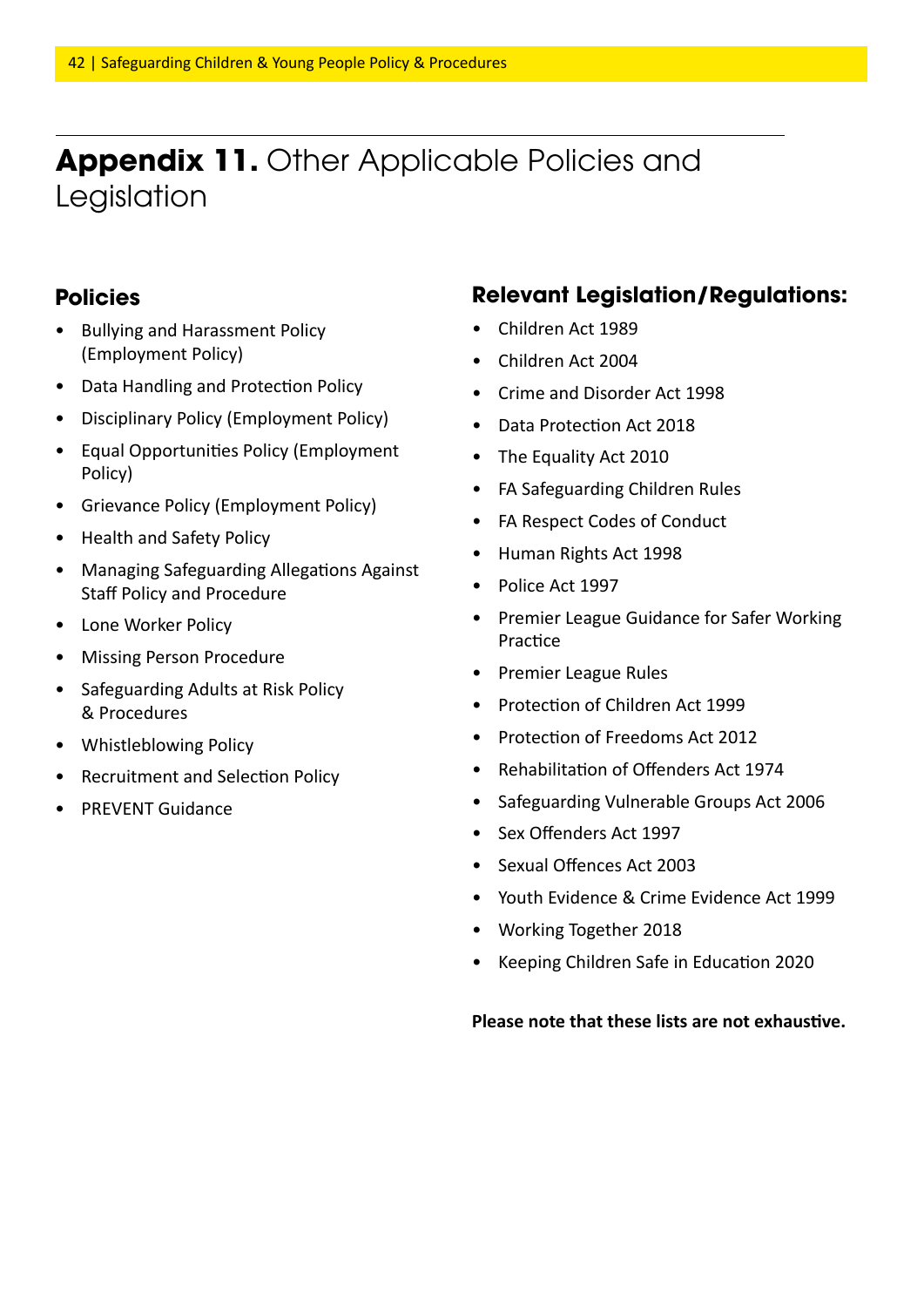## **Appendix 12.** Incident Report Form

**Failure to complete this form properly could result in the Trust being unable to investigate an allegation/incident.**

#### **Time & Date Incident Form completed: Name of person completing Form: Contact Details: Time, day and date that incident occurred: Location of the Incident: Relationship of Vulnerable Person to Watford F.C. Is the incident racially motivated or discriminatory? Type of incident: Verbal abuse Sexual abuse Physical abuse Neglect Emotional abuse or bullying Financial abuse or theft PREVENT (terrorism or radicalisation) Vulnerable person taken to hospital Poor Practice Other (specify e.g. accident) Personal details of vulnerable person: Title Mr/ Mrs/ Miss/ Ms/ Other (specify): Full Name: Age & Date of Birth: Gender: Ethnicity: Any known disability? : Address & Contact details: Parent/Carers name & contact details: Details of person reporting the incident: Title Mr/ Mrs/ Miss/ Ms/ Other (specify): Full Name: Age & Date of Birth: Gender: Ethnicity: Relationship to Injured party: Address & Contact details:**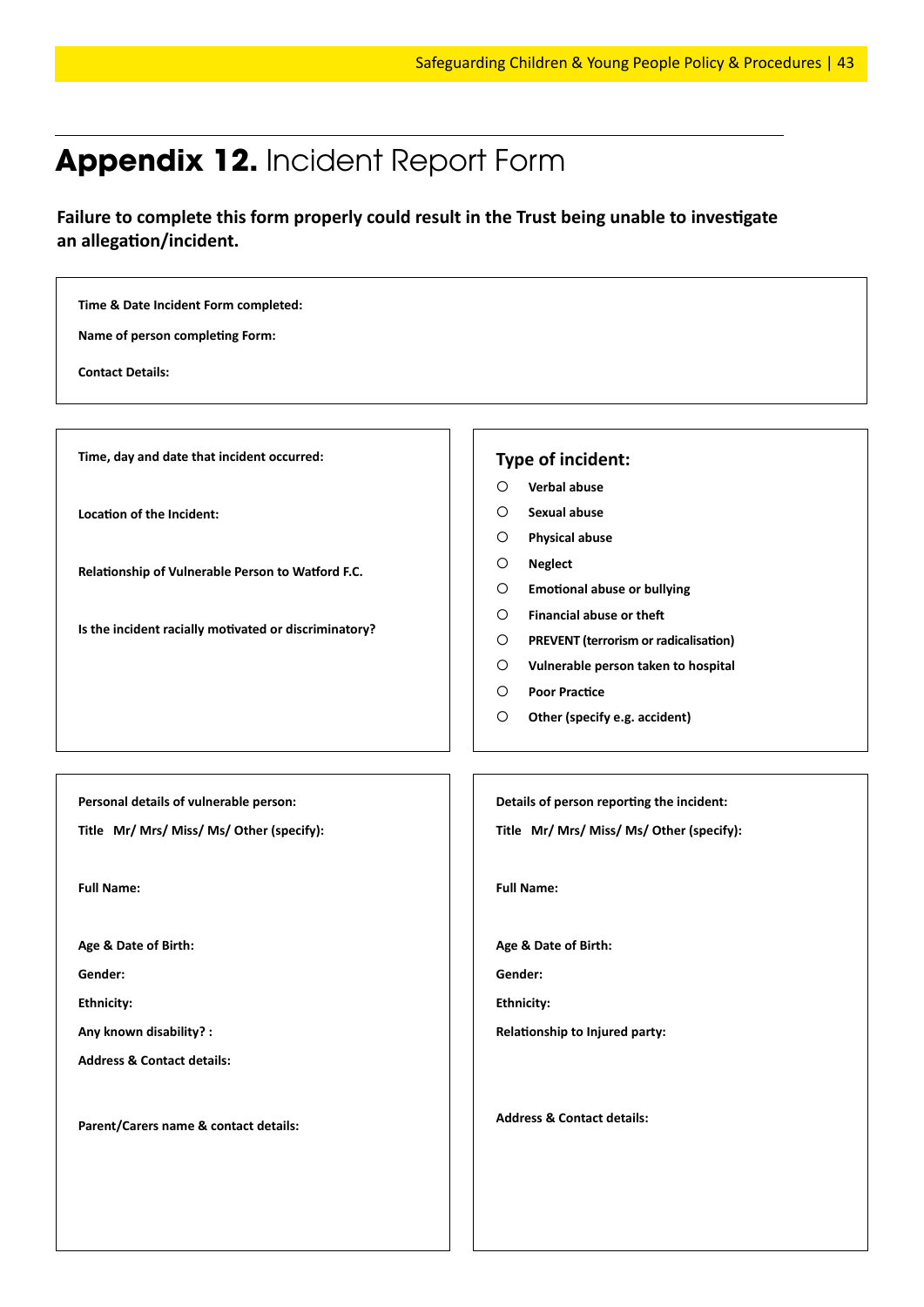| Please indicate nature and position of any injury:                                                                                               | Guidance:<br>If physical abuse has taken place,<br>you may observe visible bruises<br>and marks but do not ask a<br>vulnerable person to remove or<br>adjust clothing to observe them.                                                                                                                                                                                                                                                                                                                                                                                                                                                                                                                                                                                                                                                                                                                                                                                                                                   |
|--------------------------------------------------------------------------------------------------------------------------------------------------|--------------------------------------------------------------------------------------------------------------------------------------------------------------------------------------------------------------------------------------------------------------------------------------------------------------------------------------------------------------------------------------------------------------------------------------------------------------------------------------------------------------------------------------------------------------------------------------------------------------------------------------------------------------------------------------------------------------------------------------------------------------------------------------------------------------------------------------------------------------------------------------------------------------------------------------------------------------------------------------------------------------------------|
| Please record details of who assisted the vulnerable person and what initial actions were<br>taken to secure their immediate comfort and safety: | Guidance:<br>Remember to use your yellow<br>coloured 'Safeguarding quick<br>reference guide for those working<br>within Watford Football Club'.<br>If notified of a possible sexual<br>assault that has taken place<br>within the last 7 days, you must<br>notify the Police at the time you<br>are advised; as there may still be<br>recoverable forensic evidence.                                                                                                                                                                                                                                                                                                                                                                                                                                                                                                                                                                                                                                                     |
| Please record details of who assisted the vulnerable person and what initial actions were<br>taken to secure their immediate comfort and safety: | Guidance:<br>Once an entry has been made it<br>must not be altered or deleted,<br>additional information can be<br>recorded chronologically to clarify<br>previous errors and omissions.<br>Make careful notes of what is<br>actually said by the person making<br>the disclosure, record dates,<br>times and events. Sign and date<br>your notes and report a detailed<br>account of the facts to your<br><b>Designated Safeguarding Officer</b><br>or to your Head of Safeguarding.<br><b>Keep it factual!</b><br>Please record all known details<br>of any person subject of an<br>allegation and their connection<br>with the injured party and<br>Watford FC. If the subject of<br>the allegation is aware that<br>this incident has been reported<br>can you take steps to prevent<br>evidence being destroyed such<br>as social media / CCTV? If the<br>subject of the allegation is<br>unknown please record a full<br>description and details of social<br>media activity, places frequented<br>and associates. |

ı